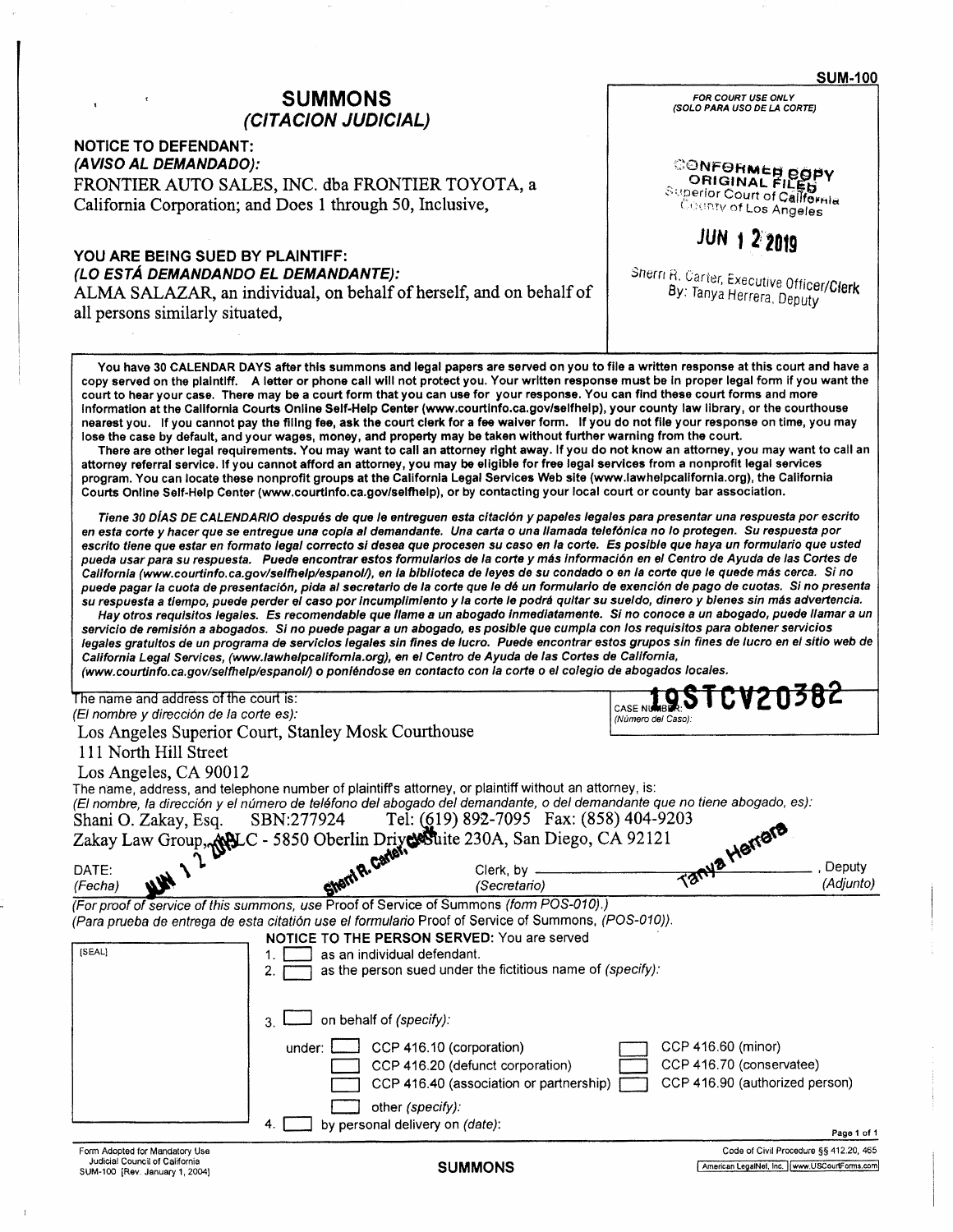| $\mathbf{1}$            | ZAKAY LAW GROUP, APLC                                                                                                               | <b>CONFORMER BOPY</b>                                                  |
|-------------------------|-------------------------------------------------------------------------------------------------------------------------------------|------------------------------------------------------------------------|
| $\boldsymbol{2}$        | Shani O. Zakay (State Bar #277924)<br>3990 Old Town Avenue, Ste. C204                                                               | <b>Superior Court of California</b><br>County of Los Angeles           |
| 3                       | San Diego, CA 92110<br>Telephone: (619) 255-9047                                                                                    | <b>JUN 1 2 2019</b>                                                    |
| $\overline{\mathbf{4}}$ | Facsimile: (858)<br>Website: www.zakaylaw.com                                                                                       | Sherri R. Carter, Executive Officer/Clerk                              |
| 5                       |                                                                                                                                     | By: Tanya Herrera, Deputy                                              |
| 6                       | <b>JEAN-CLAUDE LAPUYADE (SBN 248676)<br/>JCL LAW FIRM, APC<br/>3990 OLD TOWN AVENUE, SUITE C204<br/>SAN DIEGO, CALIFORNIA 92110</b> |                                                                        |
| 7                       | TELEPHONE: (619) 599-8292<br>FAX: (619) 599-8291                                                                                    |                                                                        |
| 8                       | JLAPUYADE@JCL-LAWFIRM.COM                                                                                                           |                                                                        |
|                         | <b>ATTORNEYS FOR PLAINTIFF ALMA SALAZAR</b>                                                                                         |                                                                        |
| 9<br>10                 | <b>SUPERIOR COURT OF CALIFORNIA</b><br><b>COUNTY OF LOS ANGELES</b>                                                                 |                                                                        |
| 11                      | ALMA SALAZAR, an individual, on behalf of<br>herself, and on behalf of all persons similarly                                        | I9STCV20382<br>Case No.                                                |
| 12                      | situated,                                                                                                                           | <b>CLASS ACTION COMPLAINT FOR:</b>                                     |
|                         | Plaintiff,                                                                                                                          | 1. UNFAIR COMPETITION IN                                               |
| 13                      | VS.                                                                                                                                 | VIOLATION OF CAL. BUS. & PROF.<br>CODE §§ 17200, et seq.;              |
| 14                      | FRONTIER AUTO SALES, INC. dba                                                                                                       | 2. FAILURE TO PAY MINIMUM WAGES<br>IN VIOLATION OF CAL. LAB. CODE      |
| 15                      | FRONTIER TOYOTA, a California<br>Corporation; and Does 1 through 50, Inclusive,                                                     | §§ 1194, 1197 & 1197.1;<br>3. FAILURE TO PAY OVERTIME                  |
| 16                      | Defendants.                                                                                                                         | WAGES IN VIOLATION OF CAL.<br>LAB. CODE §§ 510, 1194 & 1198;           |
| 17                      |                                                                                                                                     | 4. FAILURE TO PROVIDE REQUIRED<br>MEAL PERIODS IN VIOLATION OF         |
| 18                      |                                                                                                                                     | CAL. LAB. CODE §§ 226.7 & 512 AND<br>THE APPLICABLE IWC WAGE<br>ORDER; |
| 19                      |                                                                                                                                     | 5. FAILURE TO PROVIDE REQUIRED                                         |
| 20                      |                                                                                                                                     | REST PERIODS IN VIOLATION OF<br>CAL. LAB. CODE §§ 226.7 & 512 AND      |
| 21                      |                                                                                                                                     | THE APPLICABLE IWC WAGE<br>ORDER:                                      |
| 22                      |                                                                                                                                     | 6. FAILURE TO PROVIDE ACCURATE<br><b>ITEMIZED STATEMENTS IN</b>        |
| 23                      |                                                                                                                                     | VIOLATION OF CAL. LAB. CODE §<br>226;                                  |
| 24                      |                                                                                                                                     | 7. FAILURE TO TIMELY PAY WAGES<br>WHEN DUE IN VIOLATION OF CAL.        |
| 25                      |                                                                                                                                     | LAB. CODE § 203;<br>8. FAILURE TO PAY VACATION                         |
| 26                      |                                                                                                                                     | WAGES DUE; and                                                         |
| 27                      |                                                                                                                                     | <b>DEMAND FOR JURY TRIAL</b><br>By Fax                                 |
| 28                      |                                                                                                                                     |                                                                        |
|                         |                                                                                                                                     | <b>CLASS ACTION COMPLAINT</b>                                          |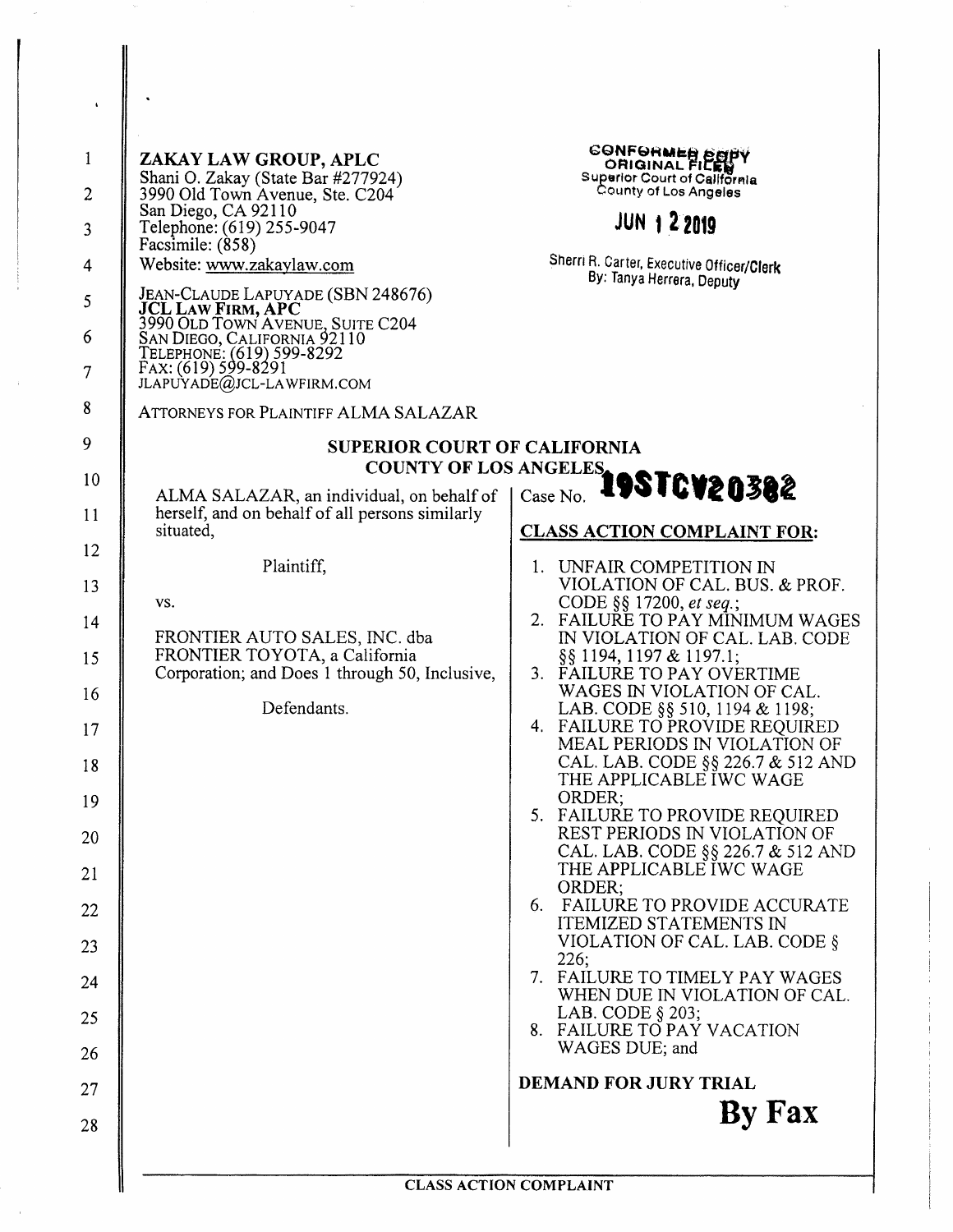Plaintiff Alma Salazar ("PLAINTIFF"), an individual on behalf of herself and all other similarly situated current and former employees, alleges on information and belief, except for her own acts and knowledge which are based on personal knowledge, the following:

#### **THE PARTIES**

1. Defendant Frontier Auto Sales, Inc. dba Frontier Toyota ("DEFENDANT") is a California corporation and at all relevant times mentioned herein conducted and continues to conduct substantial and regular business throughout the State of California.

2. DEFENDANT operates as a dealer of new and used automobiles. In addition to selling a variety of used and new automobiles, DEFENDANT also provides parts and service through their repair department.

3. PLAINTIFF was employed by DEFENDANT in California as an Assistant Sales Manager from March of 2013 to May of 2019 and was at all times during her employment with DEFENDANT entitled to be paid minimum and overtime wages and entitled to the legally required offduty meal and rest periods. PLAINTIFF from time to time was unable to take off duty meal and rest periods as a result of DEFENDANT's work obligations.

4. PLAINTIFF brings this Class Action on behalf of herself and a California class, defined as all individuals who are or previously were employed by DEFENDANT in California as sales persons (the "CALIFORNIA CLASS") at any time during the period beginning four (4) years prior to the filing of this Complaint and ending on the date as determined by the Court (the "CALIFORNIA CLASS PERIOD"). The amount in controversy for the aggregate claim of CALIFORNIA CLASS Members is under five million dollars (\$5,000,000.00).

5. PLAINTIFF brings this Class Action on behalf of herself and a CALIFORNIA CLASS in order to fully compensate the CALIFORNIA CLASS for their losses incurred during the CALIFORNIA CLASS PERIOD caused by DEFENDANT's uniform policy and practice which failed to lawfully compensate these employees for all their unpaid wages and all their missed meal and rest periods. DEFENDANT's uniform policy and practice alleged herein was an unlawful, unfair and deceptive business practice whereby DEFENDANT retained and continues to retain wages due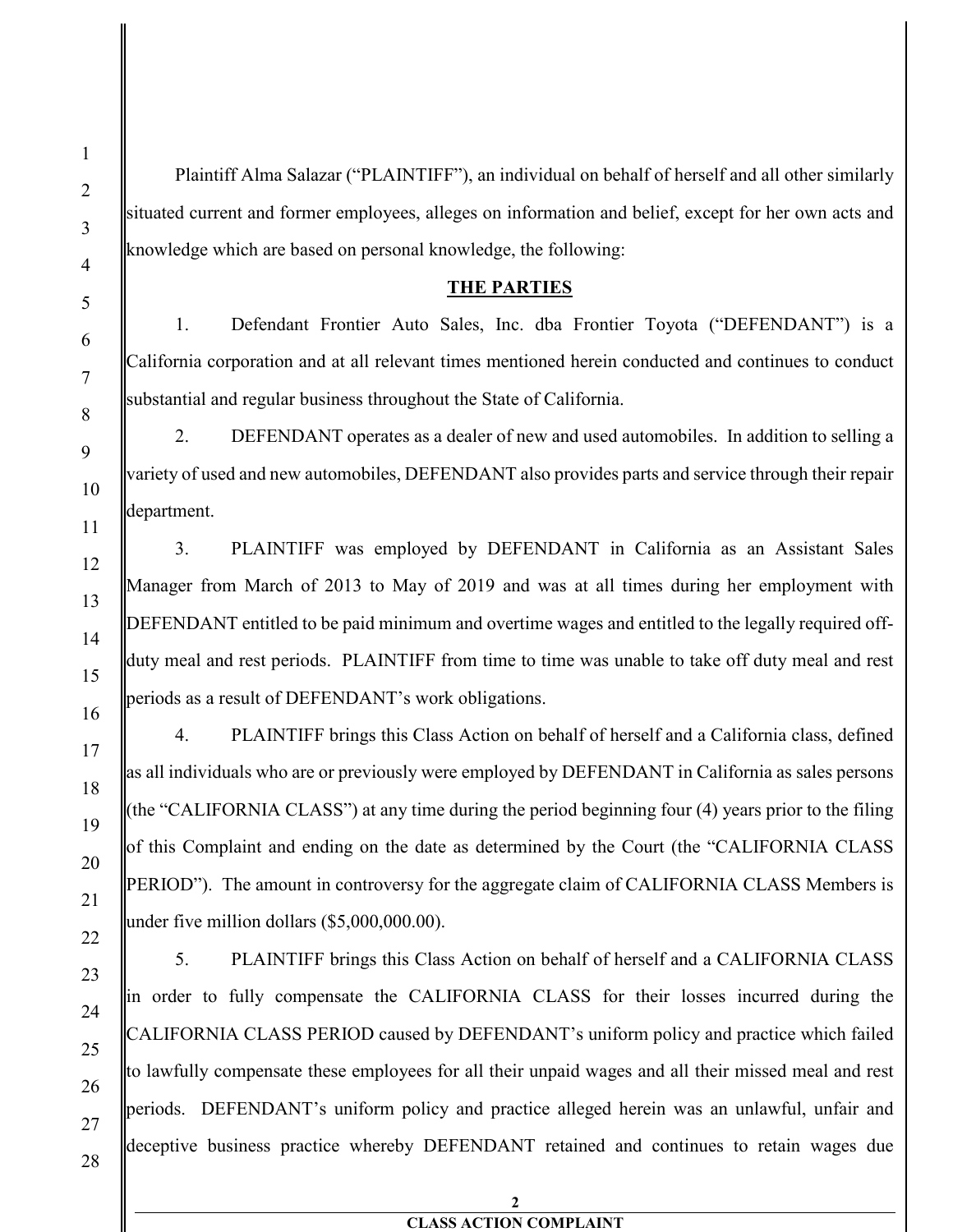1 2 3 4 5 PLAINTIFF and the other members of the CALIFORNIA CLASS. PLAINTIFF and the other members of the CALIFORNIA CLASS seek an injunction enjoining such conduct by DEFENDANT in the future, relief for the named PLAINTIFF and the other members of the CALIFORNIA CLASS who have been economically injured by DEFENDANT's past and current unlawful conduct, and all other appropriate legal and equitable relief.

6

7

8

9

21

10 11 12 13 6. The true names and capacities, whether individual, corporate, subsidiary, partnership, associate or otherwise of defendants DOES 1 through 50, inclusive, are presently unknown to PLAINTIFF who therefore sues these Defendants by such fictitious names pursuant to Cal. Civ. Proc. Code § 474. PLAINTIFF will seek leave to amend this Complaint to allege the true names and capacities of Does 1 through 50, inclusive, when they are ascertained. PLAINTIFF is informed and believes, and based upon that information and belief alleges, that the Defendants named in this Complaint, including DOES 1 through 50, inclusive, are responsible in some manner for one or more of the events and happenings that proximately caused the injuries and damages hereinafter alleged.

14 15 16 17 18 19 20 7. The agents, servants and/or employees of the Defendants and each of them acting on behalf of the Defendants acted within the course and scope of his, her or its authority as the agent, servant and/or employee of the Defendants, and personally participated in the conduct alleged herein on behalf of the Defendants with respect to the conduct alleged herein. Consequently, the acts of each Defendant are legally attributable to the other Defendants and all Defendants are jointly and severally liable to PLAINTIFF and the other members of the CALIFORNIA CLASS, for the loss sustained as a proximate result of the conduct of the Defendants' agents, servants and/or employees.

**THE CONDUCT**

22 23 24 25 26 27 28 8. To successfully compete against the other automobile dealerships, DEFENDANT substantially reduced its labor costs by placing the labor burden on a smaller number of employees that DEFENDANT classified as exempt from overtime wages. The goal of overtime laws includes expanding employment throughout the workforce by putting financial pressure on the employer and nurturing a stout job market, as well as the important public policy goal of protecting employees in a relatively weak bargaining position against the unfair scheme of uncompensated overtime work. An employer's obligation to pay its employees wages is more than a matter of private concern between the

**3**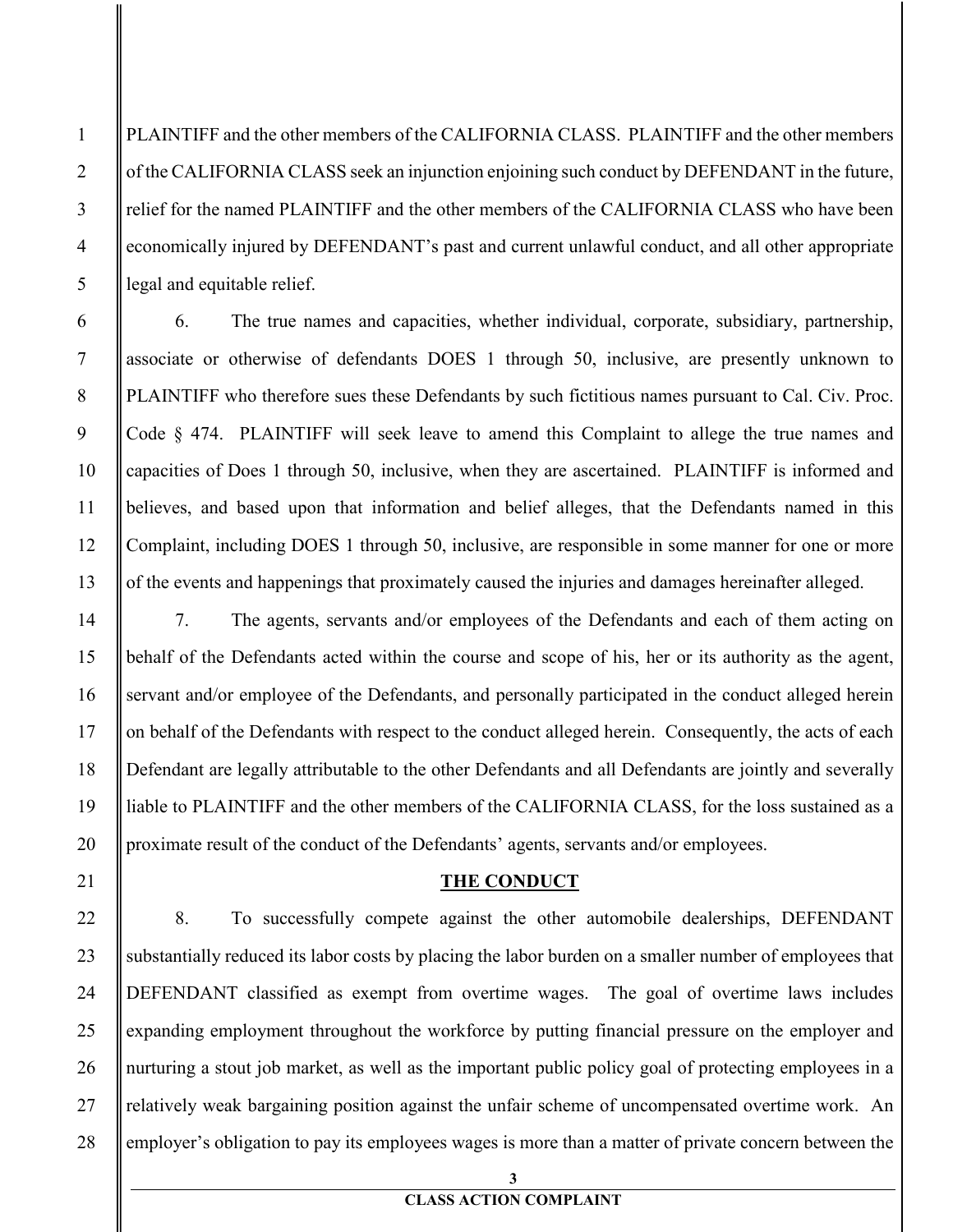1 2 3 4 5 6 7 parties. That obligation is founded on a compelling public policy judgment that employees are entitled to work a livable number of hours at a livable wage. In addition, statutes and regulations that compel employers to pay overtime relate to fundamental issues of social welfare worthy of protection. The requirement to pay overtime wages extends beyond the benefits individual workers receive because overtime wages discourage employers from concentrating work in a few overburdened hands and encourage employers to instead hire additional employees. Especially in today's economic climate, the importance of spreading available work to reduce unemployment cannot be overestimated.

8 9 10 11 12 13 14 15 16 17 18 19 9. To perform their finite set of tasks, the sales persons did not engage in a supervisory role given the constraints placed upon them by company policy. Sales persons did not determine what work was to be done by other employees or in what time frame. Furthermore, the sales persons also did not have a distinct role in training other employees or determining what training they were to receive. Lastly, PLAINTIFF and other sales persons did not have the authority to hire, fire, or promote employees, determine their pay rates or benefits, or give raises as they were unable to make employment-related, personnel decisions. Consequently, PLAINTIFF and the other sales persons did not have the authority to decide whether or not an employee should be disciplined for an infraction. Disciplinary decisions were made by the human resources department or dictated by company policies. Overall, PLAINTIFF's and other sales persons recommendations were given little, if any, weight on all the above issues. As a result, PLAINTIFF and the other sales persons were engaged in a type of work that required no exercise of independent judgment or discretion as to any matter of significance.

20 21 22 23 24 25 26 27 28 10. For purposes of exempting inside or commissioned sales persons from the requirements of overtime, California Code of Regulations Section 11040(3)(A) provides that the provisions of subsections  $(A)$ ,  $(B)$  and  $(C)$  of the Wage Order shall not apply to any employee whose earnings exceed one and one-half  $(1 \frac{1}{2})$  times the California minimum wage if more than half of the employee's compensation represents commissions. PLAINTIFF and the other members of the CALIFORNIA CLASS were not paid according to the structure above, and were, therefore, not exempt from the requirement that they be paid overtime. Further, employees who are paid pursuant to the pay structure outlined by Cal. Code of Regs. § 11040(3) would only be exempt from the provisions of subsections (A), (B) and (C), which govern the payment of overtime. Nothing in this limited exemption, however,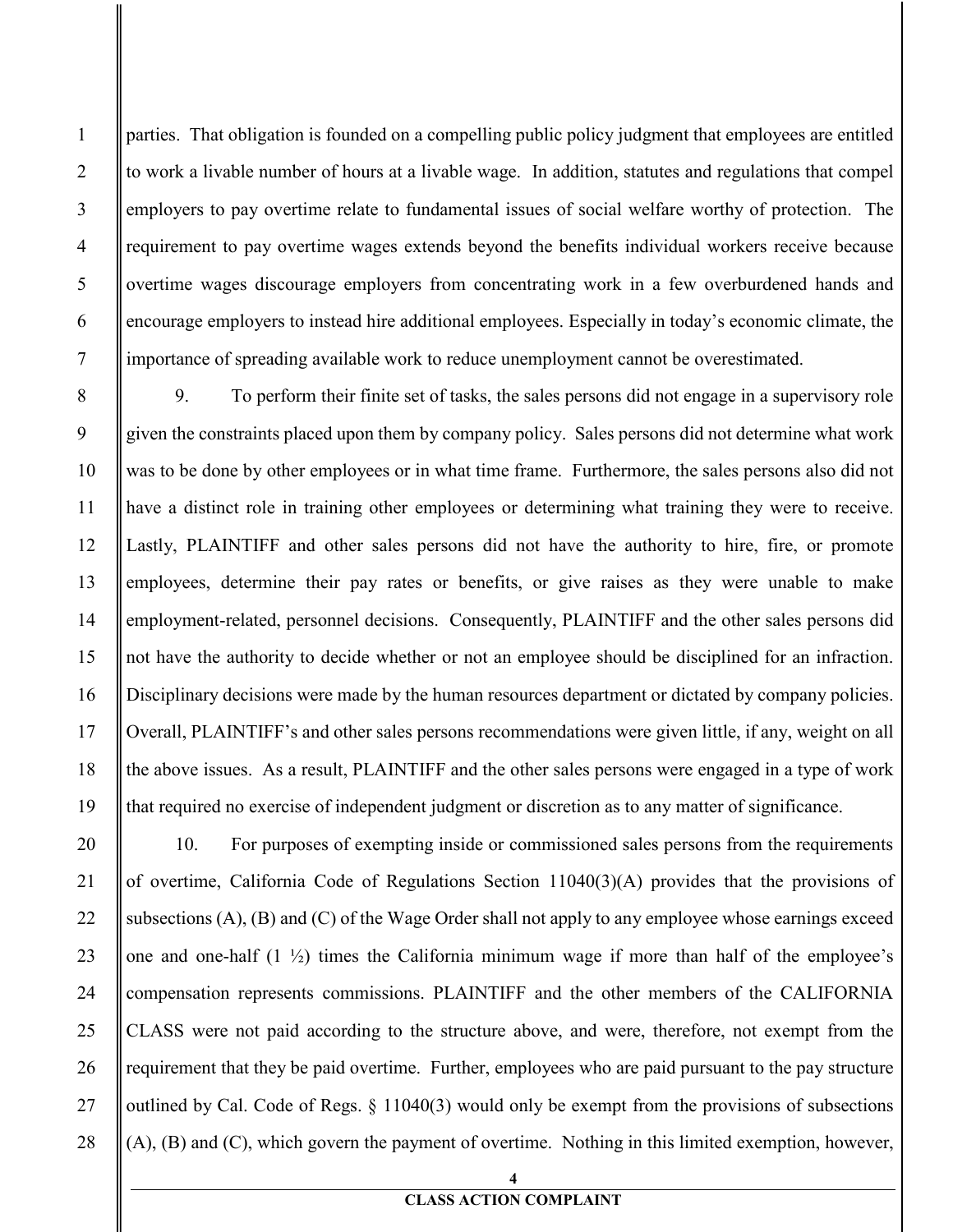| $\mathbf{1}$   | relieves an employer from the following obligations of:                                                 |
|----------------|---------------------------------------------------------------------------------------------------------|
| $\overline{2}$ | California Code of Regulations $\S$ 11040(4), which requires employers to pay at<br>(a)                 |
| $\overline{3}$ | least minimum wage to employees;                                                                        |
| $\overline{4}$ | California Code of Regulations $\S$ 11040(7), which requires employers to provide<br>(b)                |
| 5              | accurate itemized wage statements to employees;                                                         |
| 6              | California Code of Regulations $\S 11040(11)$ , which requires employers to provide<br>(c)              |
| $\tau$         | meal periods to employees; or                                                                           |
| 8              | California Code of Regulations $\S 11040(12)$ , which requires employers to provide<br>(d)              |
| 9              | rest periods to employees.                                                                              |
| 10             | The work schedule for PLAINTIFF and other CALIFORNIA CLASS Members was set<br>11.                       |
| 11             | by DEFENDANT. PLAINTIFF and other CALIFORNIA CLASS Members from time to time worked                     |
| 12             | in excess of eight $(8)$ hours in a workday and/or more than forty $(40)$ hours in any given workweek.  |
| 13             | 12.<br>PLAINTIFF and the other CALIFORNIA CLASS Members were not provided with                          |
| 14             | overtime compensation and other benefits required by law as a result of being classified as "exempt" by |
| 15             | DEFENDANT.                                                                                              |
| 16             | 13.<br>DEFENDANT, as a matter of law, has the burden of proving that (a) employees were                 |
| 17             | properly classified as exempt and that (b) DEFENDANT otherwise complied with applicable laws.           |
| 18             | As a matter of company policy, practice, and procedure, DEFENDANT has uniformly,<br>14.                 |
| 19             | unlawfully, unfairly and/or deceptively classified every sales person as exempt from overtime pay and   |
| 20             | other related benefits, failed to pay the required overtime compensation and otherwise failed to comply |
| 21             | with all applicable labor laws with respect to these sales persons.                                     |
| 22             | Although PLAINTIFF and the other sales persons spent the vast majority of their time<br>15.             |
| 23             | performing these non-exempt tasks, DEFENDANT instituted a blanket classification policy, practice       |
| 24             | and procedure by which all of these sales persons were classified as exempt from overtime               |
| 25             | compensation. By reason of this uniform exemption practice, policy and procedure applicable to          |
| 26             | PLAINTIFF and the other sales persons who performed these non-exempt tasks, DEFENDANT                   |
| 27             | committed acts of unfair competition in violation of the California Unfair Competition law, Cal. Bus.   |
| 28             | & Prof. Code §§ 17200, et seq. (the "UCL"), by engaging in a uniform company-wide policy, practice      |
|                | 5                                                                                                       |

**CLASS ACTION COMPLAINT**

I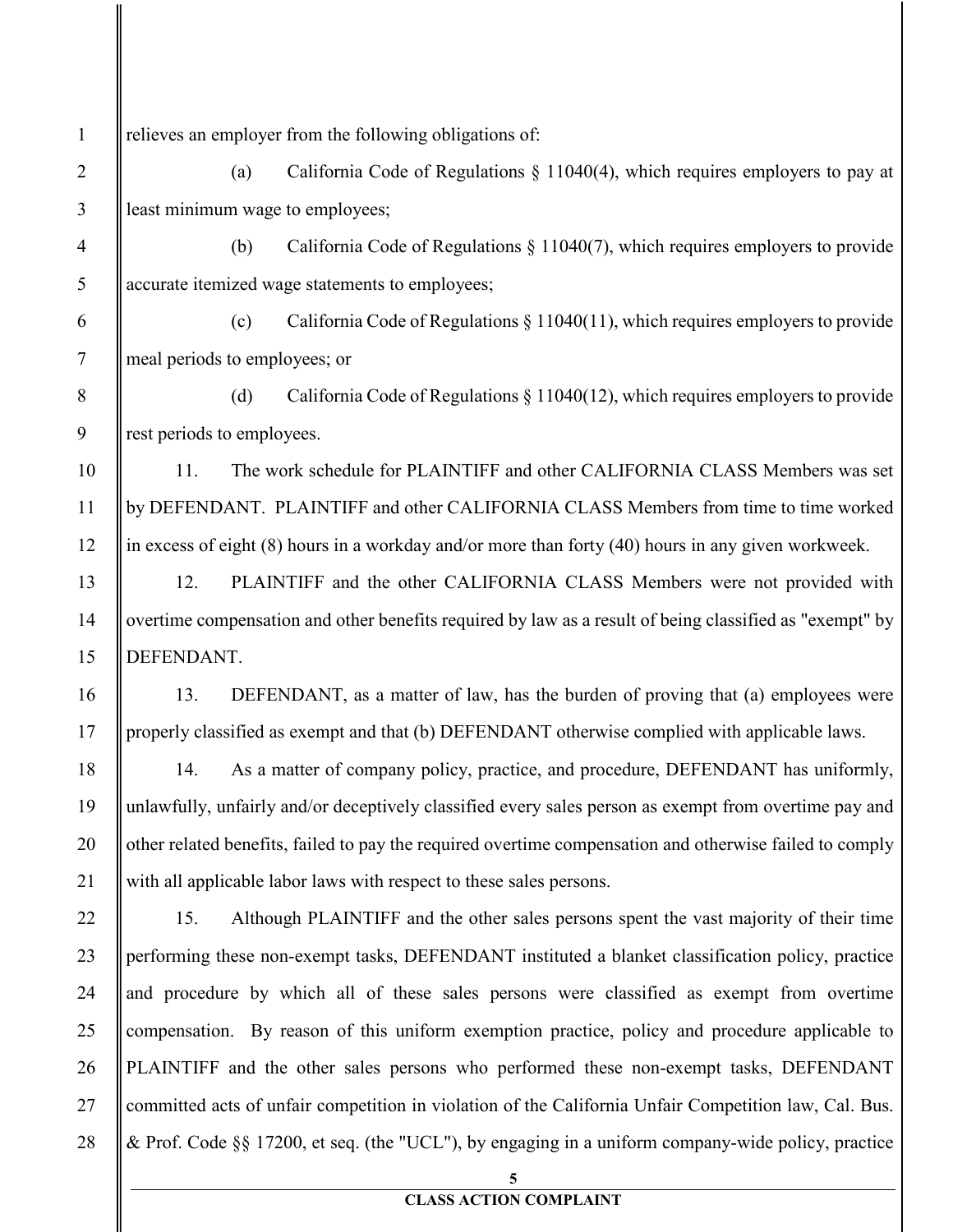1 2 3 4 5 6 and procedure which failed to properly classify PLAINTIFF and the other sales persons and thereby failed to pay them overtime wages for documented overtime worked. The proper classification of these employees was DEFENDANT's burden. As a result of DEFENDANT's intentional disregard of the obligation to meet this burden, DEFENDANT failed to pay all required overtime compensation for work performed by the members of the CALIFORNIA CLASS and violated the California Labor Code and regulations promulgated thereunder as herein alleged.

7 8 9 10 11 12 13 14 15 16 17 16. During the CALIFORNIA CLASS PERIOD, DEFENDANT failed to provide all the legally required off-duty meal breaks to PLAINTIFF and the other CALIFORNIA CLASS Members as required by the applicable Wage Order and Labor Code. The nature of the work performed by PLAINTIFF and CALIFORNIA CLASS MEMBERS did not prevent these employees from being relieved of all of their duties for the legally required off-duty meal periods. As a result of their rigorous work schedules, PLAINTIFF and other CALIFORNIA CLASS Members were often not fully relieved of duty by DEFENDANT for their meal periods. Additionally, DEFENDANT's failure to provide PLAINTIFF and the CALIFORNIA CLASS Members with legally required meal breaks prior to their fifth (5th) hour of work is evidenced by DEFENDANT's business records. As a result, PLAINTIFF and other members of the CALIFORNIA CLASS therefore forfeited meal breaks without additional compensation and in accordance with DEFENDANT's strict corporate policy and practice.

18 19 20 21 22 17. Further, DEFENDANT failed to provide PLAINTIFF and CALIFORNIA CLASS Members with a second off-duty meal period each workday in which these employees were required by DEFENDANT to work ten (10) hours of work. As a result, DEFENDANT's failure to provide PLAINTIFF and the CALIFORNIA CLASS Members with legally required meal breaks is evidenced by DEFENDANT's business records which contain no record of these breaks.

23 24 25 26 27 28 18. PLAINTIFF and other CALIFORNIA CLASS Members were also required to work in excess of four (4) hours without being provided ten (10) minute rest periods. Further, these employees were denied their first rest periods of at least ten (10) minutes for some shifts worked of at least two (2) to four (4) hours, a first and second rest period of at least ten (10) minutes for some shifts worked of between six (6) and eight (8) hours, and a first, second and third rest period of at least ten (10) minutes for some shifts worked of ten (10) hours or more. PLAINTIFF and other CALIFORNIA CLASS

**6**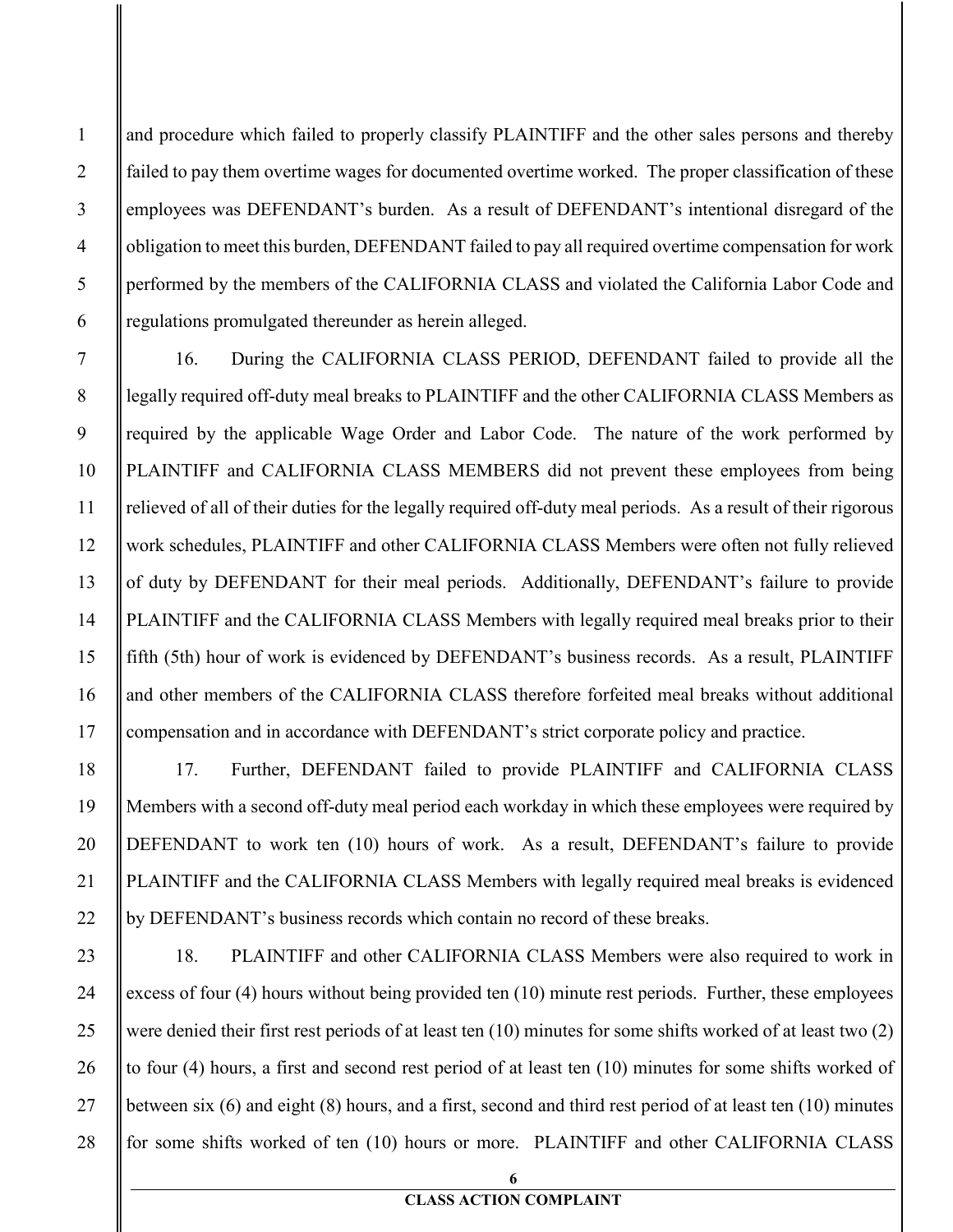Members were also not provided with one-hour wages in lieu thereof. As a result of their rigorous work schedules, PLAINTIFF and other CALIFORNIA CLASS Members were periodically denied their proper rest periods by DEFENDANT and DEFENDANT's managers.

1

2

3

4

5

6

7

8

9

10 19. From time to time, when DEFENDANT did not accurately record PLAINTIFF's and other CALIFORNIA CLASS Members' missed meal and rest breaks and also failed to pay the proper minimum and overtime wages, the wage statements issued to PLAINTIFF and other CALIFORNIA CLASS Members by DEFENDANT violated California law, and in particular, Labor Code Section 226(a). Aside, from the violations listed above in this paragraph, DEFENDANT failed to issue to PLAINTIFF an itemized wage statement that listed all the requirements under California Labor Code 226 et seq.

11 12 13 14 15 16 17 18 19 20. In violation of the applicable sections of the California Labor Code and the requirements of the Industrial Welfare Commission ("IWC") Wage Order, DEFENDANT as a matter of company policy, practice and procedure, intentionally, knowingly and systematically failed to compensate PLAINTIFF and the other members of the CALIFORNIA CLASS for missed meal and rest periods and minimum and overtime wages. This uniform policy and practice of DEFENDANT is intended to purposefully avoid the payment for all time worked as required by California law which allowed DEFENDANT to illegally profit and gain an unfair advantage over competitors who complied with the law. To the extent equitable tolling operates to toll claims by the CALIFORNIA CLASS against DEFENDANT, the CALIFORNIA CLASS PERIOD should be adjusted accordingly.

20 21 22 23 24 25 26 27 28 21. Specifically as to PLAINTIFF, she worked as an Assistant Sales Manager for DEFENDANT and was classified as an employee exempt from receiving overtime pay from February of 2017 to April of 2017. During the CALIFORNIA CLASS PERIOD, PLAINTIFF as an Assistant Sales Manager was classified by DEFENDANT as exempt from overtime pay and from time to time worked in excess of eight (8) hours in a workday and more than forty (40) hours in a workweek, but as a result of DEFENDANT's misclassification of PLAINTIFF as exempt from the applicable California Labor Code provisions, PLAINTIFF was not compensated by DEFENDANT for her overtime worked at the applicable overtime rates. Additionally, DEFENDANT failed to provide all the legally required off-duty meal and rest breaks to him as required by the applicable Wage Order and Labor Code.

**CLASS ACTION COMPLAINT**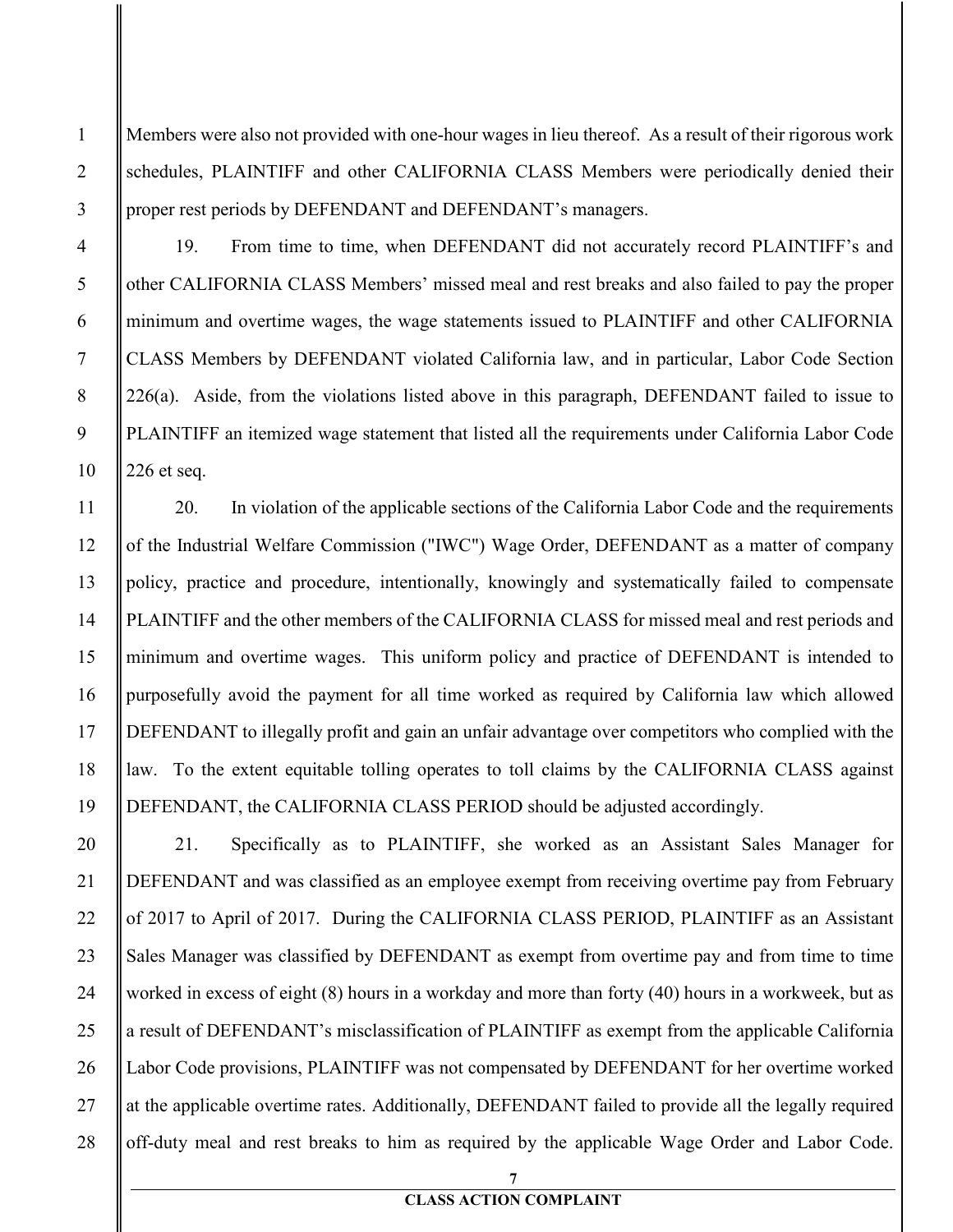DEFENDANT failed to compensate PLAINTIFF for her missed meal and rest breaks. From time to time, and as a result of DEFENDANT not accurately recording all missed meal and rest periods, and failing to pay proper minimum and overtime wages due for all overtime worked, the wage statements issued to PLAINTIFF by DEFENDANT violated California law, and in particular, Labor Code Section 226(a). To date, DEFENDANT has yet to pay PLAINTIFF all of her wages due to him and all premiums due to him for missed meal and rest breaks and DEFENDANT has failed to pay any penalty wages owed to him under California Labor Code Section 203. The amount in controversy for PLAINTIFF individually does not exceed the sum or value of \$75,000.

### **JURISDICTION AND VENUE**

22. This Court has jurisdiction over this Action pursuant to California Code of Civil Procedure, Section 410.10 and California Business & Professions Code, Section 17203. This action is brought as a Class Action on behalf of PLAINTIFF and similarly situated employees of DEFENDANT pursuant to Cal. Code of Civ. Proc. § 382.

14 15 16 17 18 23. Venue is proper in this Court pursuant to California Code of Civil Procedure, Sections 395 and 395.5, because DEFENDANT (i) currently maintains and at all relevant times maintained offices and facilities in this County and/or conducts substantial business in this County, and (ii) committed the wrongful conduct herein alleged in this County against members of the CALIFORNIA CLASS and CALIFORNIA LABOR SUB-CLASS.

19

1

2

3

4

5

6

7

8

9

10

11

12

13

### **THE CALIFORNIA CLASS**

20 21 22 23 24 25 26 27 24. PLAINTIFF brings the First Cause of Action for Unfair, Unlawful and Deceptive Business Practices pursuant to Cal. Bus. & Prof. Code §§ 17200, et seq. (the "UCL") as a Class Action, pursuant to Cal. Code of Civ. Proc. § 382, on behalf of a California class, defined as all individuals who are or previously were employed by DEFENDANT in California as sales persons (the "CALIFORNIA CLASS") at any time during the period beginning four (4) years prior to the filing of this Complaint and ending on the date as determined by the Court (the "CALIFORNIA CLASS PERIOD"). The amount in controversy for the aggregate claim of CALIFORNIA CLASS Members is under five million dollars (\$5,000,000.00).

28

25. To the extent equitable tolling operates to toll claims by the CALIFORNIA CLASS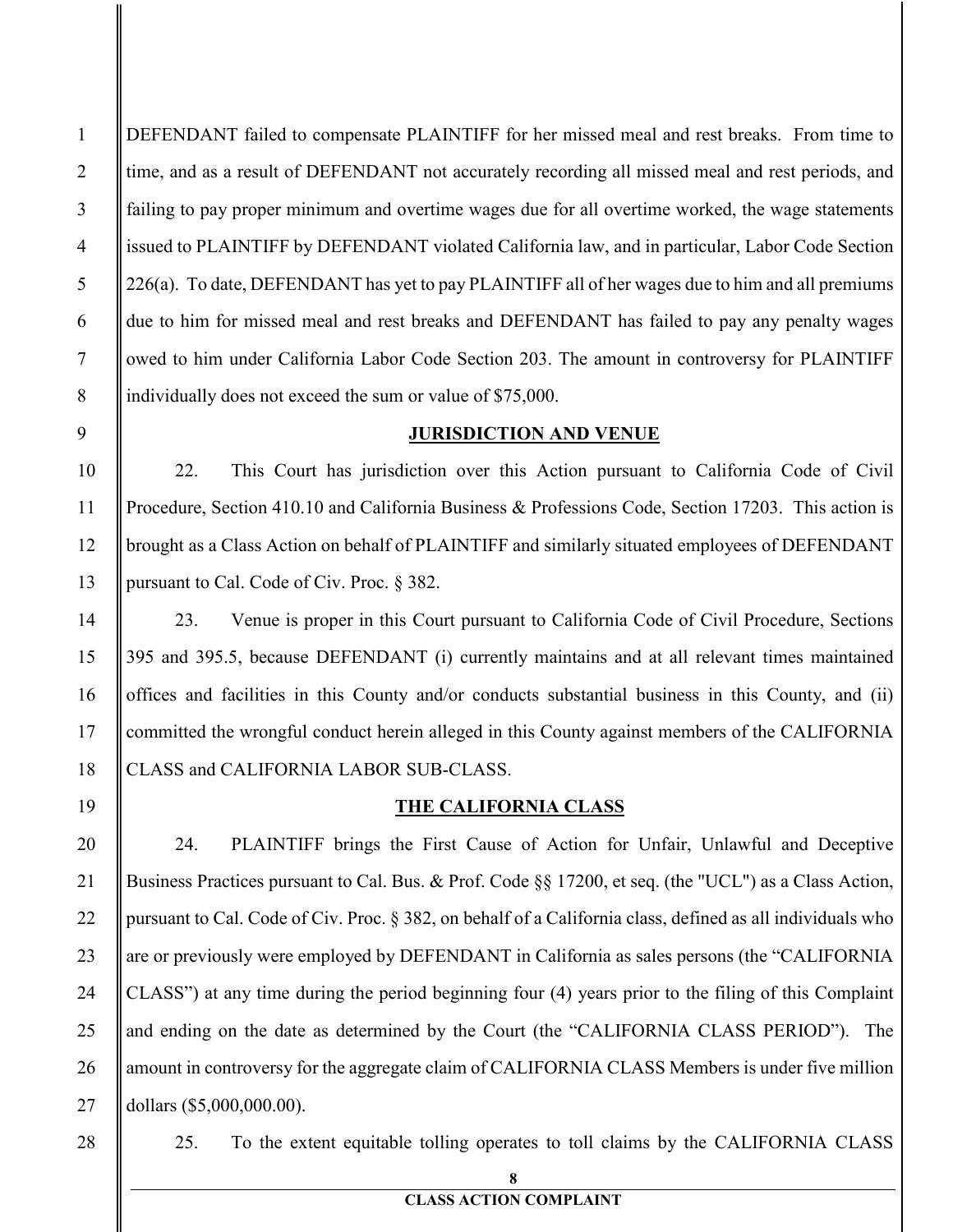2

3

4

5

6

7

8

against DEFENDANT, the CALIFORNIA CLASS PERIOD should be adjusted accordingly.

26. DEFENDANT, as a matter of company policy, practice and procedure, and in violation of the applicable Labor Code, Industrial Welfare Commission ("IWC") Wage Order requirements, and the applicable provisions of California law, intentionally, knowingly, and willfully, engaged in a practice whereby DEFENDANT systematically failed to correctly record missed meal and rest breaks and all time worked by PLAINTIFF and the other members of the CALIFORNIA CLASS, even though DEFENDANT enjoyed the benefit of this work, required employees to perform this work and permitted or suffered to permit this work.

9 10 11 12 13 14 15 16 17 27. DEFENDANT has the legal burden to establish that each and every CALIFORNIA CLASS Member was paid the correct wages for all time worked. The DEFENDANT, however, as a matter of uniform and systematic policy and procedure failed to have in place during the CALIFORNIA CLASS PERIOD and still fails to have in place a policy or practice to ensure that each and every CALIFORNIA CLASS Member is paid for all missed meal and rest breaks, so as to satisfy their burden. This common business practice applicable to each and every CALIFORNIA CLASS Member can be adjudicated on a class-wide basis as unlawful, unfair, and/or deceptive under Cal. Business & Professions Code §§ 17200, et seq. (the "UCL") as causation, damages, and reliance are not elements of this claim.

18 19 20 21 28. At no time during the CALIFORNIA CLASS PERIOD was the compensation for any member of the CALIFORNIA CLASS properly recalculated so as to compensate the employee for all minimum and overtime wages due and missed meal and rest premiums owed, as required by California Labor Code.

22 23 29. The CALIFORNIA CLASS, is so numerous that joinder of all CALIFORNIA CLASS Members is impracticable.

24 25 30. DEFENDANT uniformly violated the rights of the CALIFORNIA CLASS under California law by:

26 27 28 (a) Violating the California Unfair Competition laws, Cal. Bus. & Prof. Code §§ 17200, et seq. (the "UCL"), by unlawfully, unfairly and/or deceptively having in place company policies, practices and procedures that uniformly misclassified PLAINTIFF and the members of the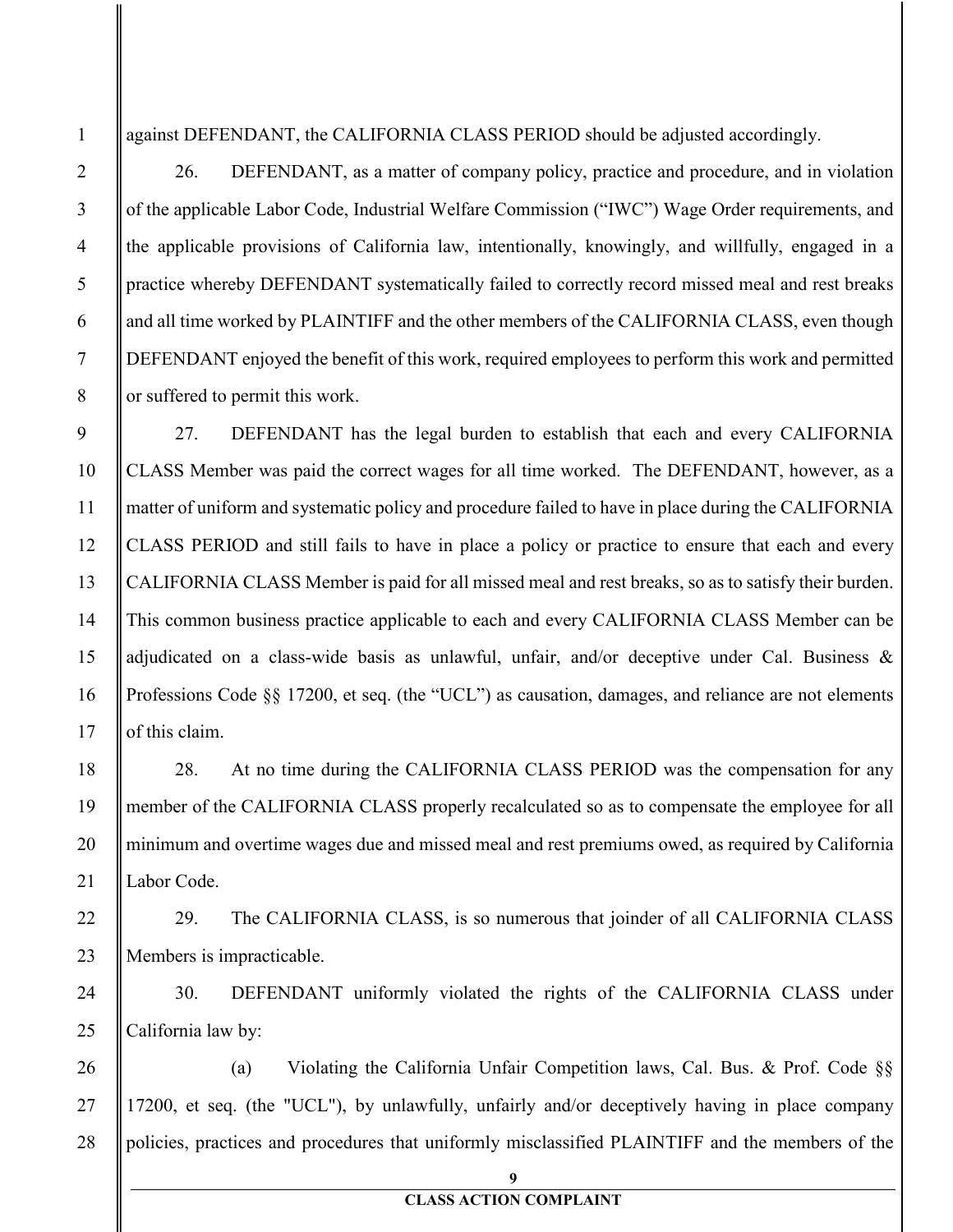2

3

4

5

6

7

8

9

10

11

12

CALIFORNIA CLASS as exempt;

(b) Committing an act of unfair competition in violation of the UCL, by unlawfully, unfairly, and/or deceptively failing to have in place a company policy, practice and procedure that accurately determined the amount of working time spent by PLAINTIFF and the members of the CALIFORNIA CLASS performing non-exempt labor;

(c) Committing an act of unfair competition in violation of the UCL, by having in place a company policy, practice and procedure that failed to reclassify as non-exempt those members of the CALIFORNIA CLASS whose actual tasks were comprised of non-exempt job functions; and,

(d) Committing an act of unfair competition in violation of the UCL, by violating Cal. Lab. Code §§ 510, et seq., by failing to pay the correct overtime pay to the PLAINTIFF and the members of the CALIFORNIA CLASS who were improperly classified as exempt, and retaining the unpaid overtime to the benefit of DEFENDANT;

13 14 15 16 (e) Committing an act of unfair competition in violation of the California Unfair Competition Laws, Cal. Bus. & Prof. Code §§ 17200, et seq., by failing to provide PLAINTIFF and the other members of the CALIFORNIA CLASS with all legally required off-duty, uninterrupted thirty (30) minute meal breaks and the legally required off duty rest breaks; and,

17 18 19 20 (f) Committing an act of unfair competition in violation of the UCL, by violating Cal. Lab. Code §§ 1194, 1197 & 1197.1, by unlawfully, unfairly and deceptively having in place company policies, practices and procedures that uniformly denied PLAINTIFF and the members of the CALIFORNIA CLASS the correct minimum wages and otherwise violated applicable law.

21 22 31. This Class Action meets the statutory prerequisites for the maintenance of a Class Action as set forth in Cal. Code of Civ. Proc. § 382, in that:

23 24 25 (a) The persons who comprise the CALIFORNIA CLASS are so numerous that the joinder of all such persons is impracticable and the disposition of their claims as a class will benefit the parties and the Court;

26 27 28 (b) Nearly all factual, legal, statutory, declaratory and injunctive relief issues that are raised in this Complaint are common to the CALIFORNIA CLASS will apply uniformly to every member of the CALIFORNIA CLASS;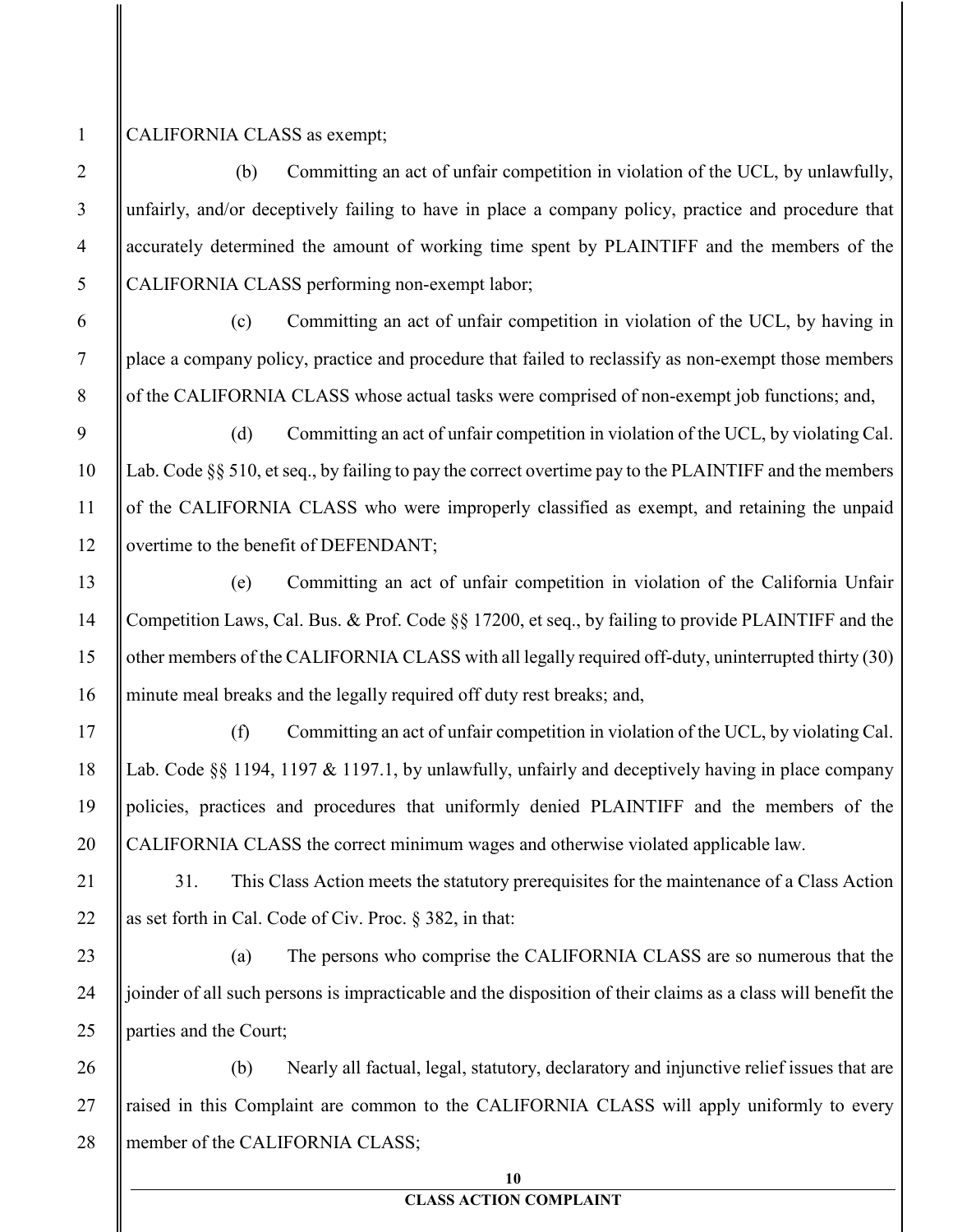1 2 3 4 5 6 7 8 9 (c) The claims of the representative PLAINTIFF are typical of the claims of each member of the CALIFORNIA CLASS. PLAINTIFF, like all the other members of the CALIFORNIA CLASS, was a sales person who was subjected to the DEFENDANT's deceptive practice and policy which failed to pay minimum and overtime wages due and failed to provide the legally required meal and rest periods to the CALIFORNIA CLASS and thereby systematically underpaid compensation to PLAINTIFF and CALIFORNIA CLASS. PLAINTIFF sustained economic injury as a result of DEFENDANT's employment practices. PLAINTIFF and the members of the CALIFORNIA CLASS were and are similarly or identically harmed by the same unlawful, deceptive, unfair and pervasive pattern of misconduct engaged in by DEFENDANT; and,

10 11 12 13 14 15 (d) The representative PLAINTIFF will fairly and adequately represent and protect the interest of the CALIFORNIA CLASS, and has retained counsel who are competent and experienced in Class Action litigation. There are no material conflicts between the claims of the representative PLAINTIFF and the members of the CALIFORNIA CLASS that would make class certification inappropriate. Counsel for the CALIFORNIA CLASS will vigorously assert the claims of all CALIFORNIA CLASS Members.

16 17 32. In addition to meeting the statutory prerequisites to a Class Action, this action is properly maintained as a Class Action pursuant to Cal. Code of Civ. Proc. § 382, in that:

18 19 20 (a) Without class certification and determination of declaratory, injunctive, statutory and other legal questions within the class format, prosecution of separate actions by individual members of the CALIFORNIA CLASS will create the risk of:

21 22 23 1) Inconsistent or varying adjudications with respect to individual members of the CALIFORNIA CLASS which would establish incompatible standards of conduct for the parties opposing the CALIFORNIA CLASS; and/or,

24 25 26 2) Adjudication with respect to individual members of the CALIFORNIA CLASS which would as a practical matter be dispositive of interests of the other members not party to the adjudication or substantially impair or impede their ability to protect their interests.

27 28 (b) The parties opposing the CALIFORNIA CLASS have acted or refused to act on grounds generally applicable to the CALIFORNIA CLASS, making appropriate class-wide relief with

**11**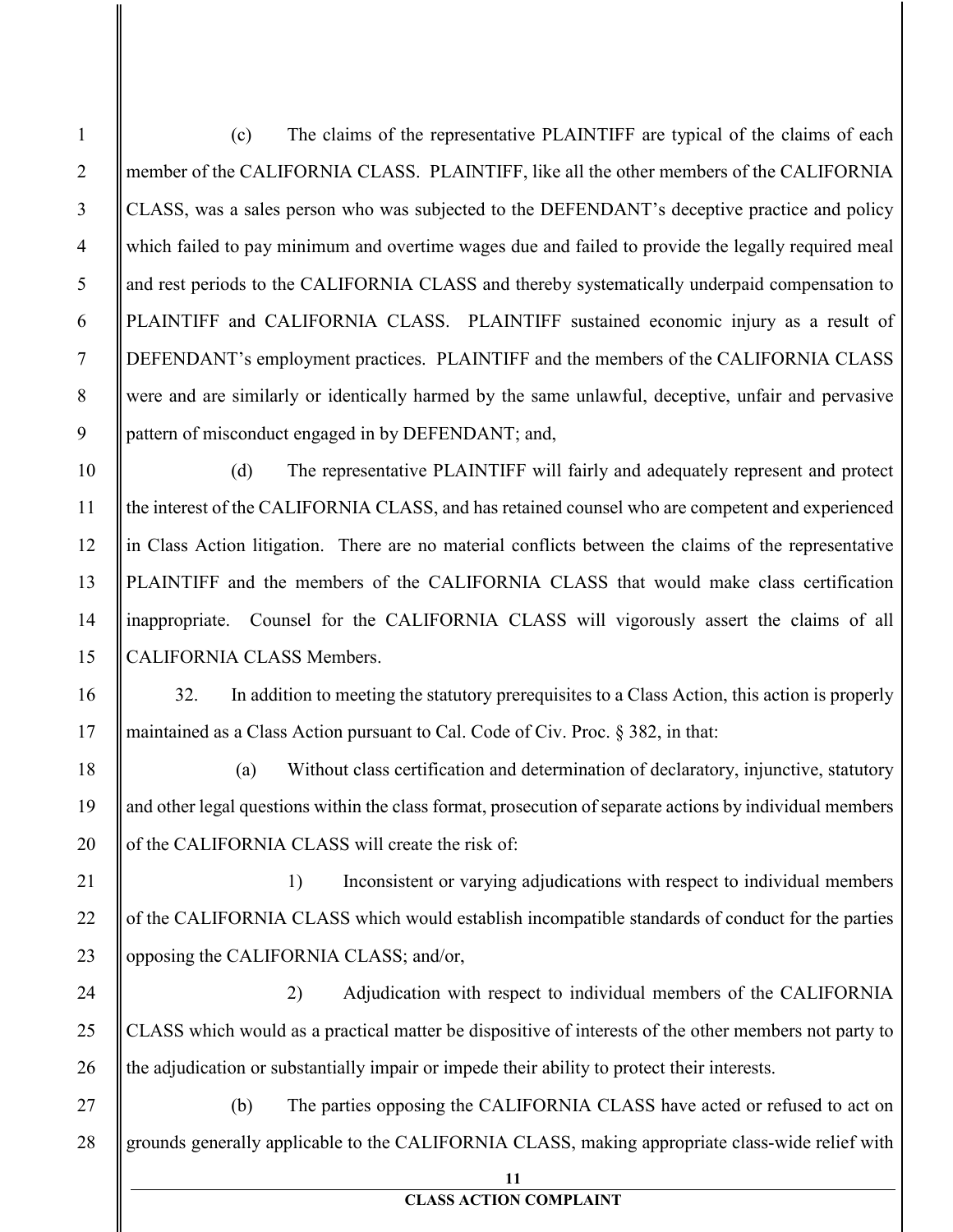1 2 respect to the CALIFORNIA CLASS as a whole in that DEFENDANT uniformly failed to pay all wages due to members of the CALIFORNIA CLASS as required by law;

3

4

5

6

7

8

9

1) With respect to the First Cause of Action, the final relief on behalf of the CALIFORNIA CLASS sought does not relate exclusively to restitution because through this claim PLAINTIFF seeks declaratory relief holding that the DEFENDANT's policy and practices constitute unfair competition, along with declaratory relief, injunctive relief, and incidental equitable relief as may be necessary to prevent and remedy the conduct declared to constitute unfair competition;

10 11 12 (c) Common questions of law and fact exist as to the members of the CALIFORNIA CLASS, with respect to the practices and violations of California law as listed above, and predominate over any question affecting only individual CALIFORNIA CLASS Members, and a Class Action is superior to other available methods for the fair and efficient adjudication of the controversy, including consideration of:

13 14 15 16 17 1) The interests of the members of the CALIFORNIA CLASS in individually controlling the prosecution or defense of separate actions in that the substantial expense of individual actions will be avoided to recover the relatively small amount of economic losses sustained by the individual CALIFORNIA CLASS Members when compared to the substantial expense and burden of individual prosecution of this litigation;

18 19 2) Class certification will obviate the need for unduly duplicative litigation that would create the risk of:

20 21 22 A. Inconsistent or varying adjudications with respect to individual members of the CALIFORNIA CLASS, which would establish incompatible standards of conduct for the DEFENDANT; and/or,

23 24 25 B. Adjudications with respect to individual members of the CALIFORNIA CLASS would as a practical matter be dispositive of the interests of the other members not parties to the adjudication or substantially impair or impede their ability to protect their interests;

26 27 28 3) In the context of wage litigation because a substantial number of individual CALIFORNIA CLASS Members will avoid asserting their legal rights out of fear of retaliation by DEFENDANT, which may adversely affect an individual's job with DEFENDANT or with a

**12**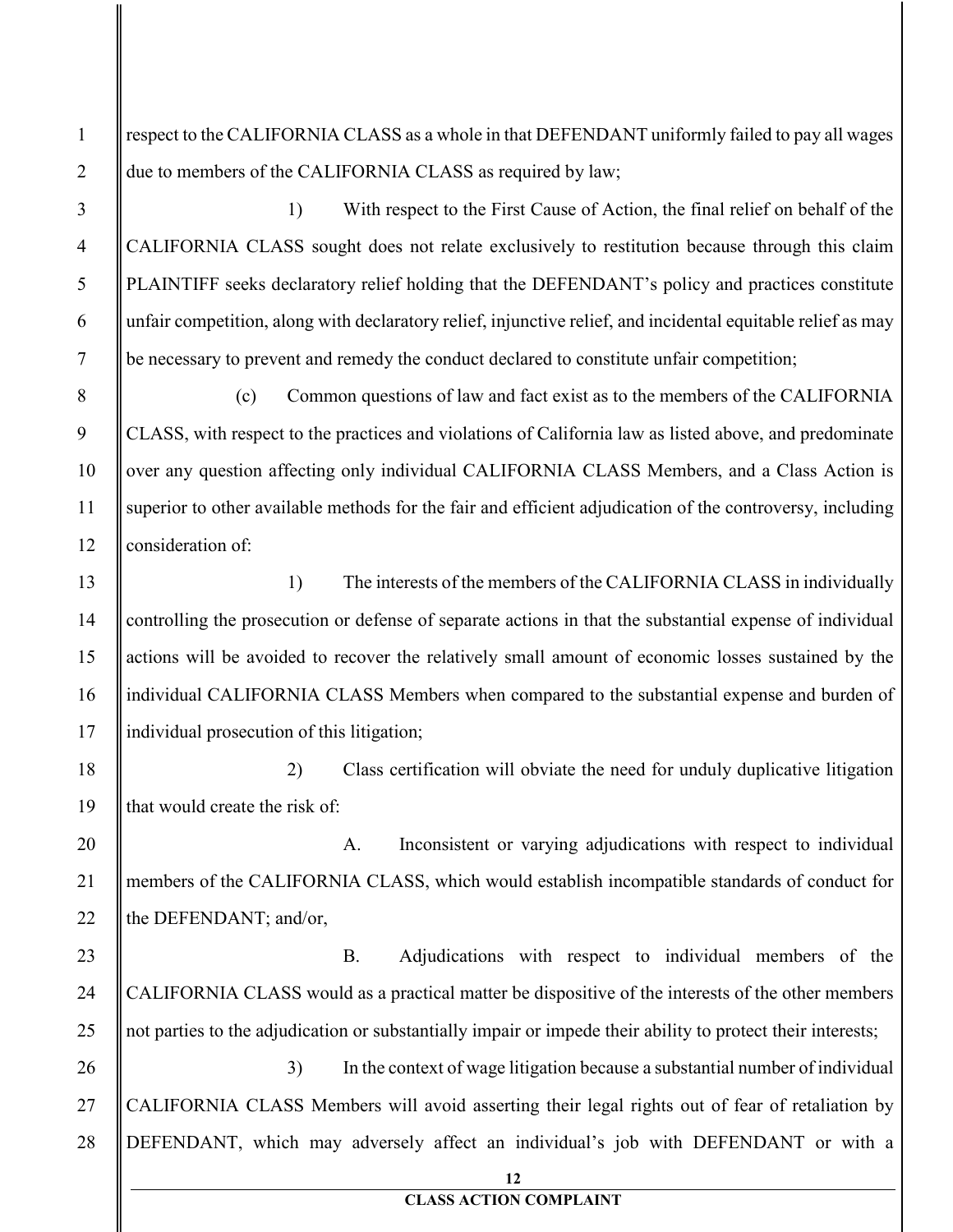1 2 subsequent employer, the Class Action is the only means to assert their claims through a representative; and,

4) A class action is superior to other available methods for the fair and efficient adjudication of this litigation because class treatment will obviate the need for unduly and unnecessary duplicative litigation that is likely to result in the absence of certification of this action pursuant to Cal. Code of Civ. Proc. § 382.

33. This Court should permit this action to be maintained as a Class Action pursuant to Cal. Code of Civ. Proc. § 382 because:

10 11 12 (a) The questions of law and fact common to the CALIFORNIA CLASS predominate over any question affecting only individual CALIFORNIA CLASS Members because the DEFENDANT's employment practices are uniform and systematically applied with respect to the CALIFORNIA CLASS;

13 14 15 16 (b) A Class Action is superior to any other available method for the fair and efficient adjudication of the claims of the members of the CALIFORNIA CLASS because in the context of employment litigation a substantial number of individual CALIFORNIA CLASS Members will avoid asserting their rights individually out of fear of retaliation or adverse impact on their employment;

17 18 (c) The members of the CALIFORNIA CLASS are so numerous that it is impractical to bring all members of the CALIFORNIA CLASS before the Court;

19 20 (d) PLAINTIFF, and the other CALIFORNIA CLASS Members, will not be able to obtain effective and economic legal redress unless the action is maintained as a Class Action;

21 22 23 24 (e) There is a community of interest in obtaining appropriate legal and equitable relief for the acts of unfair competition, statutory violations and other improprieties, and in obtaining adequate compensation for the damages and injuries which DEFENDANT's actions have inflicted upon the CALIFORNIA CLASS;

25 26 27 (f) There is a community of interest in ensuring that the combined assets of DEFENDANT are sufficient to adequately compensate the members of the CALIFORNIA CLASS for the injuries sustained;

28

3

4

5

6

7

8

9

(g) DEFENDANT has acted or refused to act on grounds generally applicable to the

**13**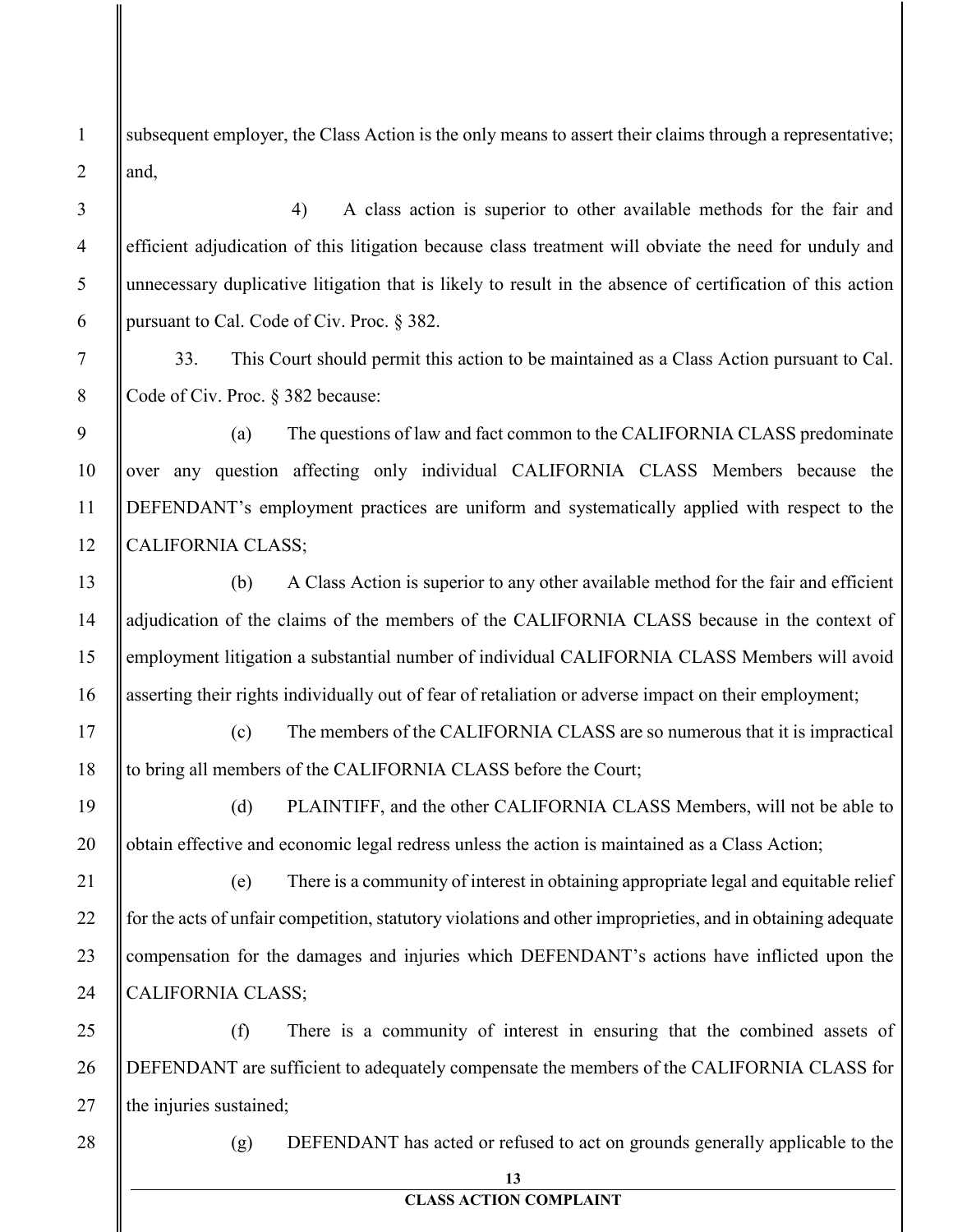CALIFORNIA CLASS, thereby making final class-wide relief appropriate with respect to the CALIFORNIA CLASS as a whole;

(h) The members of the CALIFORNIA CLASS are readily ascertainable from the business records of DEFENDANT; and,

(i) Class treatment provides manageable judicial treatment calculated to bring a efficient and rapid conclusion to all litigation of all wage and hour related claims arising out of the conduct of DEFENDANT as to the members of the CALIFORNIA CLASS.

34. DEFENDANT maintains records from which the Court can ascertain and identify by job title each of DEFENDANT's employees who as have been systematically, intentionally and uniformly subjected to DEFENDANT's company policy, practices and procedures as herein alleged. PLAINTIFF will seek leave to amend the Complaint to include any additional job titles of similarly situated employees when they have been identified.

13

1

2

3

4

5

6

7

8

9

10

11

12

### **THE CALIFORNIA LABOR SUB-CLASS**

14 15 16 17 18 19 20 35. PLAINTIFF further brings the Second, Third, Fourth, Fifth, Sixth and Seventh Causes of Action on behalf of a California sub-class, defined as all members of the CALIFORNIA CLASS who are or previously were employed by DEFENDANT in California (the "CALIFORNIA LABOR SUB-CLASS") at any time during the period three (3) years prior to the filing of the complaint and ending on the date as determined by the Court (the "CALIFORNIA LABOR SUB-CLASS PERIOD") pursuant to Cal. Code of Civ. Proc. § 382. The amount in controversy for the aggregate claim of CALIFORNIA LABOR SUB-CLASS Members is under five million dollars (\$5,000,000.00).

21 22 23 24 25 26 27 28 36. DEFENDANT, as a matter of company policy, practice and procedure, and in violation of the applicable Labor Code, Industrial Welfare Commission ("IWC") Wage Order requirements, and the applicable provisions of California law, intentionally, knowingly, and willfully, engaged in a practice whereby DEFENDANT failed to correctly calculate overtime wages due for all time worked by PLAINTIFF and the other members of the CALIFORNIA LABOR SUB-CLASS, even though DEFENDANT enjoyed the benefit of this work, required employees to perform this work and permitted or suffered to permit this work. DEFENDANT has uniformly denied these CALIFORNIA LABOR SUB-CLASS Members wages to which these employees were entitled in order to unfairly cheat the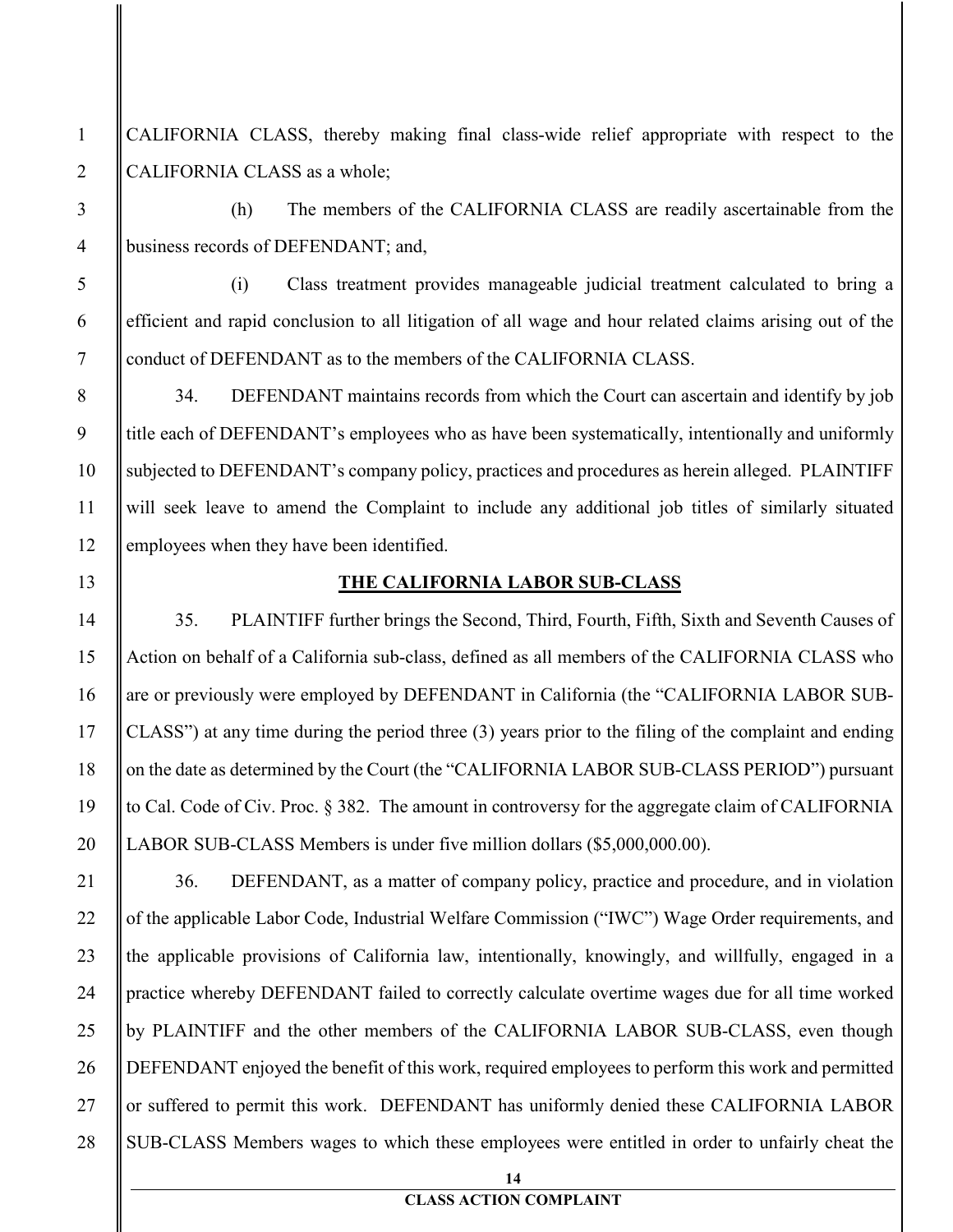1 2 3 competition and unlawfully profit. To the extent equitable tolling operates to toll claims by the CALIFORNIA LABOR SUB-CLASS against DEFENDANT, the CALIFORNIA LABOR SUB-CLASS PERIOD should be adjusted accordingly.

37. DEFENDANT maintains records from which the Court can ascertain and identify by name and job title, each of DEFENDANT's employees who have been systematically, intentionally and uniformly subjected to DEFENDANT's company policy, practices and procedures as herein alleged. PLAINTIFF will seek leave to amend the complaint to include any additional job titles of similarly situated employees when they have been identified.

9 10 38. The CALIFORNIA LABOR SUB-CLASS is so numerous that joinder of all CALIFORNIA LABOR SUB-CLASS Members is impracticable.

11 12 39. Common questions of law and fact exist as to members of the CALIFORNIA LABOR SUB-CLASS, including, but not limited, to the following:

13 14 15 16 (a) Whether DEFENDANT unlawfully failed to correctly calculate and pay all minimum and overtime wage compensation due to members of the CALIFORNIA LABOR SUB-CLASS in violation of the California Labor Code and California regulations and the applicable California Wage Order;

17 18 (b) Whether DEFENDANT failed to provide PLAINTIFF and the other members of the CALIFORNIA LABOR SUB-CLASS with the legally required meal and rest periods;

19 20 (c) Whether DEFENDANT failed to provide PLAINTIFF and the other members of the CALIFORNIA LABOR SUB-CLASS with accurate itemized wage statements;

21 22 (d) Whether DEFENDANT has engaged in unfair competition by the above listed conduct;

23 24 (e) The proper measure of damages and penalties owed to the members of the CALIFORNIA LABOR SUB-CLASS; and

25

4

5

6

7

8

(f) Whether DEFENDANT's conduct was willful.

26 27 40. DEFENDANT violated the rights of the CALIFORNIA LABOR SUB-CLASS under California law by:

28

(a) Violating Cal. Lab. Code § 226, by failing to provide PLAINTIFF and the

**15**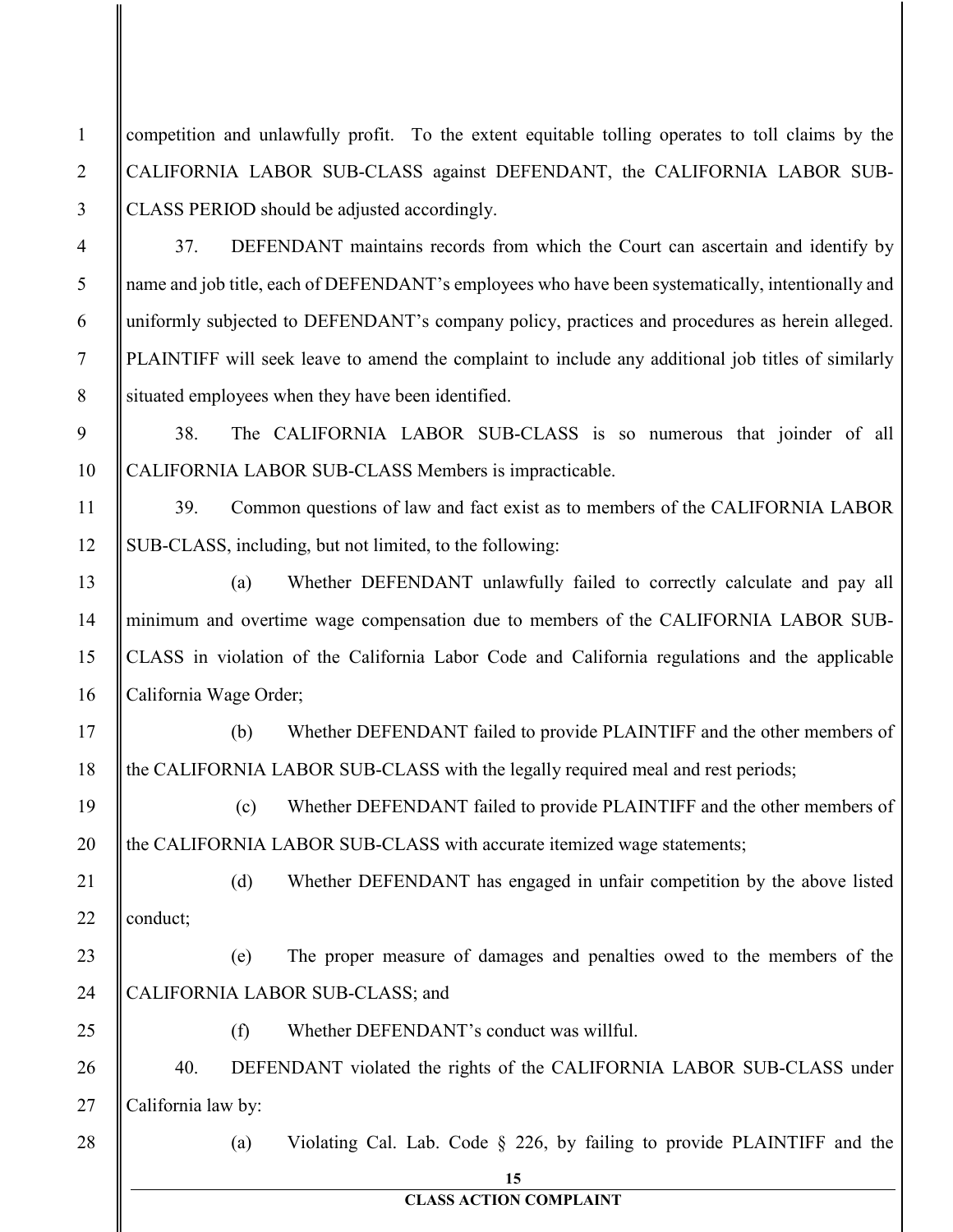1 2 3 members of the CALIFORNIA LABOR SUB-CLASS with an accurate itemized statement in writing showing the corresponding correct amount of wages earned by the employee, the total amount of hours worked, and the correct legal entity that was their employer;

4 5 6

7

8

9

(b) Violating Cal. Lab. Code §§ 510, et seq., by misclassifying and thereby failing to pay the PLAINTIFF and the members of the CALIFORNIA LABOR SUB-CLASS the correct overtime pay for a workday longer than eight (8) hours and a workweek longer than forty (40) hours, for which DEFENDANT is liable pursuant to Cal. Lab. Code § 1194;

10 (c) Violating Cal. Lab. Code §§ 1194, 1197 & 1197.1 et seq., by failing to accurately pay the PLAINTIFF and the members of the CALIFORNIA LABOR SUB-CLASS the correct minimum wage pay for which DEFENDANT is liable pursuant to Cal. Lab. Code §§ 1194 and 1197;

11 12 13 (d) Violating Cal. Lab. Code §§ 226.7 and 512, by failing to provide PLAINTIFF and the other members of the CALIFORNIA CLASS with all legally required off-duty, uninterrupted thirty (30) minute meal breaks and the legally required off duty rest breaks; and,

14 15 16 17 18 (e) Violating Cal. Lab. Code §§ 201, 202 and/or 203, which provides that when an employee is discharged or quits from employment, the employer must pay the employee all wages due without abatement, by failing to tender full payment and/or restitution of wages owed or in the manner required by California law to the members of the CALIFORNIA LABOR SUB-CLASS who have terminated their employment.

19 20 41. This Class Action meets the statutory prerequisites for the maintenance of a Class Action as set forth in Cal. Code of Civ. Proc. § 382, in that:

21 22 23 (a) The persons who comprise the CALIFORNIA LABOR SUB-CLASS are so numerous that the joinder of all CALIFORNIA LABOR SUB-CLASS Members is impracticable and the disposition of their claims as a class will benefit the parties and the Court;

24 25 26 (b) Nearly all factual, legal, statutory, declaratory and injunctive relief issues that are raised in this Complaint are common to the CALIFORNIA LABOR SUB-CLASS and will apply uniformly to every member of the CALIFORNIA LABOR SUB-CLASS;

27 28 (c) The claims of the representative PLAINTIFF are typical of the claims of each member of the CALIFORNIA LABOR SUB-CLASS. PLAINTIFF, like all the other members of the

**16**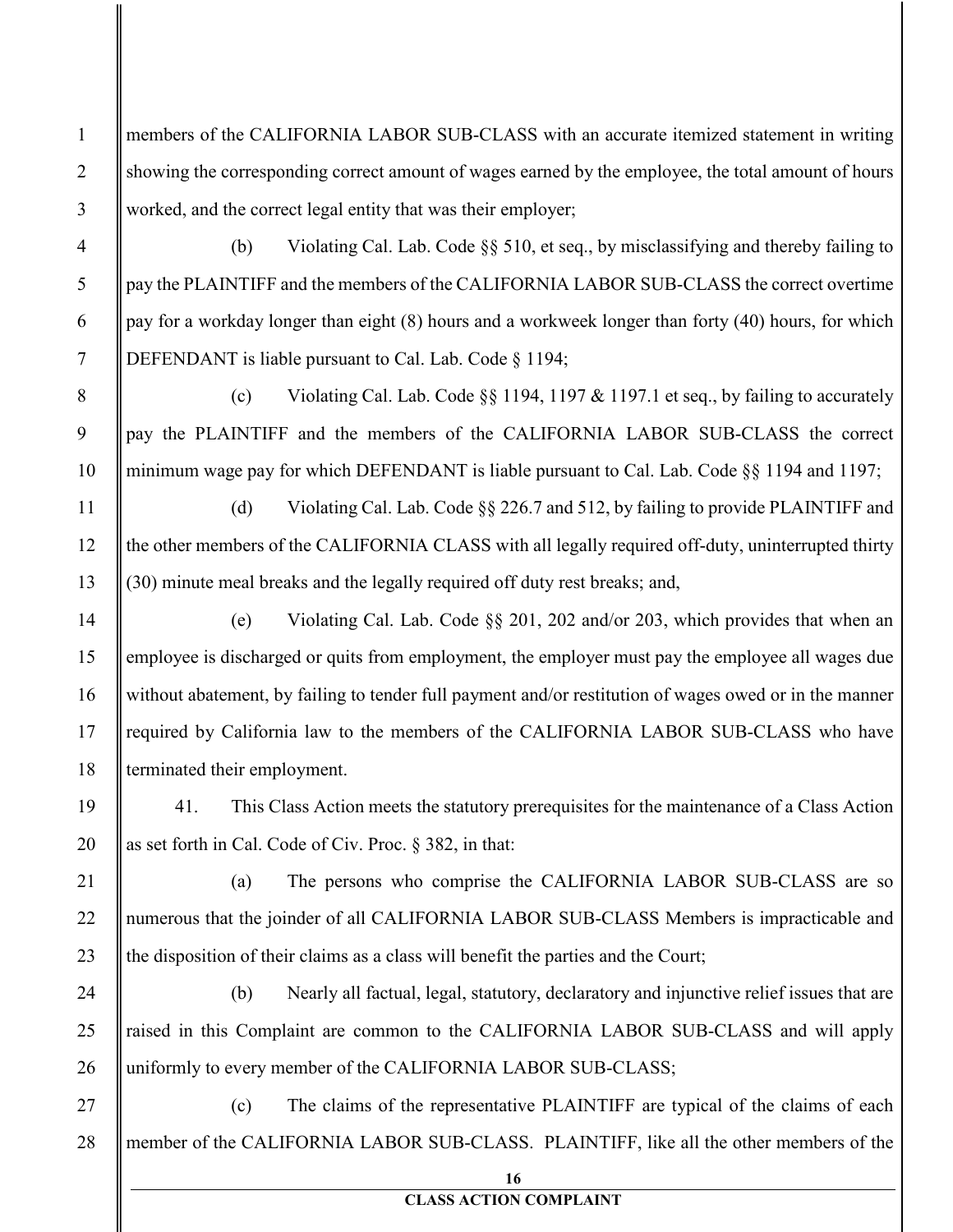1 2 3 4 5 CALIFORNIA LABOR SUB-CLASS, was an sales person who was subjected to the DEFENDANT's practice and policy as described herein. PLAINTIFF sustained economic injury as a result of DEFENDANT's employment practices. PLAINTIFF and the members of the CALIFORNIA LABOR SUB-CLASS were and are similarly or identically harmed by the same unlawful, deceptive, unfair and pervasive pattern of misconduct engaged in by DEFENDANT; and,

10

11

13

the interest of the CALIFORNIA LABOR SUB-CLASS, and has retained counsel who are competent and experienced in Class Action litigation. There are no material conflicts between the claims of the representative PLAINTIFF and the members of the CALIFORNIA LABOR SUB-CLASS that would make class certification inappropriate. Counsel for the CALIFORNIA LABOR SUB-CLASS will vigorously assert the claims of all CALIFORNIA LABOR SUB-CLASS Members.

(d) The representative PLAINTIFF will fairly and adequately represent and protect

12

42. In addition to meeting the statutory prerequisites to a Class Action, this action is properly maintained as a Class Action pursuant to Cal. Code of Civ. Proc. § 382, in that:

14 15 16 (a) Without class certification and determination of declaratory, injunctive, statutory and other legal questions within the class format, prosecution of separate actions by individual members of the CALIFORNIA LABOR SUB-CLASS will create the risk of:

17 18 19 1) Inconsistent or varying adjudications with respect to individual members of the CALIFORNIA LABOR SUB-CLASS which would establish incompatible standards of conduct for the parties opposing the CALIFORNIA LABOR SUB-CLASS; or,

20 21 22 2) Adjudication with respect to individual members of the CALIFORNIA LABOR SUB-CLASS which would as a practical matter be dispositive of interests of the other members not party to the adjudication or substantially impair or impede their ability to protect their interests.

23 24 25 26 27 (b) The parties opposing the CALIFORNIA LABOR SUB-CLASS have acted or refused to act on grounds generally applicable to the CALIFORNIA LABOR SUB-CLASS, making appropriate class-wide relief with respect to the CALIFORNIA LABOR SUB-CLASS as a whole in that DEFENDANT uniformly fails to pay all wages due, including the correct wages for all time worked by the members of the CALIFORNIA LABOR SUB-CLASS as required by law;

28

(c) Common questions of law and fact predominate as to the members of the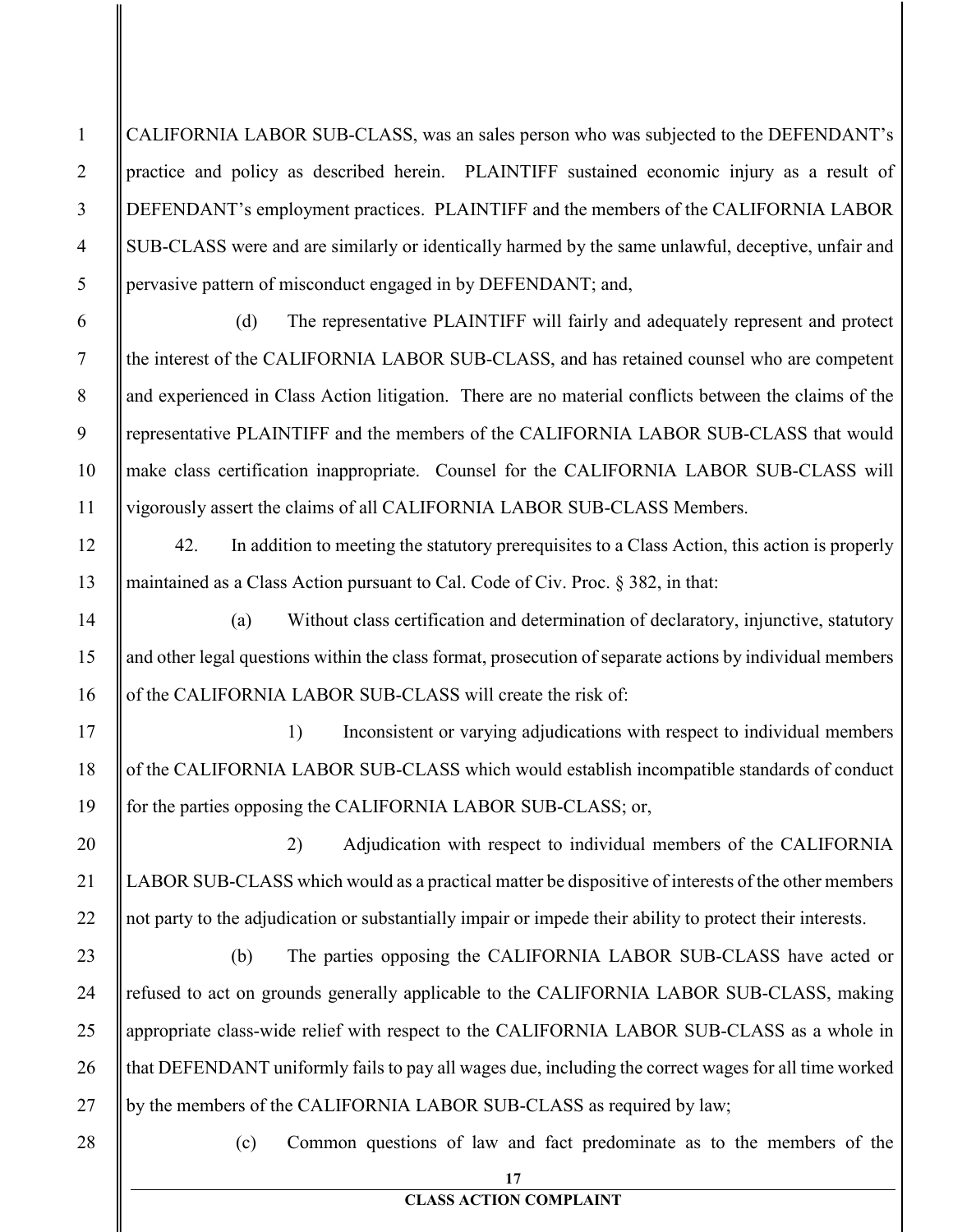1 2 3 4 CALIFORNIA LABOR SUB-CLASS, with respect to the practices and violations of California Law as listed above, and predominate over any question affecting only individual CALIFORNIA LABOR SUB-CLASS Members, and a Class Action is superior to other available methods for the fair and efficient adjudication of the controversy, including consideration of:

5 6 7 8 9 1) The interests of the members of the CALIFORNIA LABOR SUB-CLASS in individually controlling the prosecution or defense of separate actions in that the substantial expense of individual actions will be avoided to recover the relatively small amount of economic losses sustained by the individual CALIFORNIA LABOR SUB-CLASS Members when compared to the substantial expense and burden of individual prosecution of this litigation;

10 11 2) Class certification will obviate the need for unduly duplicative litigation that would create the risk of:

12 13 14 A. Inconsistent or varying adjudications with respect to individual members of the CALIFORNIA LABOR SUB-CLASS, which would establish incompatible standards of conduct for the DEFENDANT; and/or,

15 16 17 18 B. Adjudications with respect to individual members of the CALIFORNIA LABOR SUB-CLASS would as a practical matter be dispositive of the interests of the other members not parties to the adjudication or substantially impair or impede their ability to protect their interests;

19 20 21 22 23 3) In the context of wage litigation because a substantial number of individual CALIFORNIA LABOR SUB-CLASS Members will avoid asserting their legal rights out of fear of retaliation by DEFENDANT, which may adversely affect an individual's job with DEFENDANT or with a subsequent employer, the Class Action is the only means to assert their claims through a representative; and,

24 25 26 27 4) A class action is superior to other available methods for the fair and efficient adjudication of this litigation because class treatment will obviate the need for unduly and unnecessary duplicative litigation that is likely to result in the absence of certification of this action pursuant to Cal. Code of Civ. Proc. § 382.

28

43. This Court should permit this action to be maintained as a Class Action pursuant to Cal.

**18**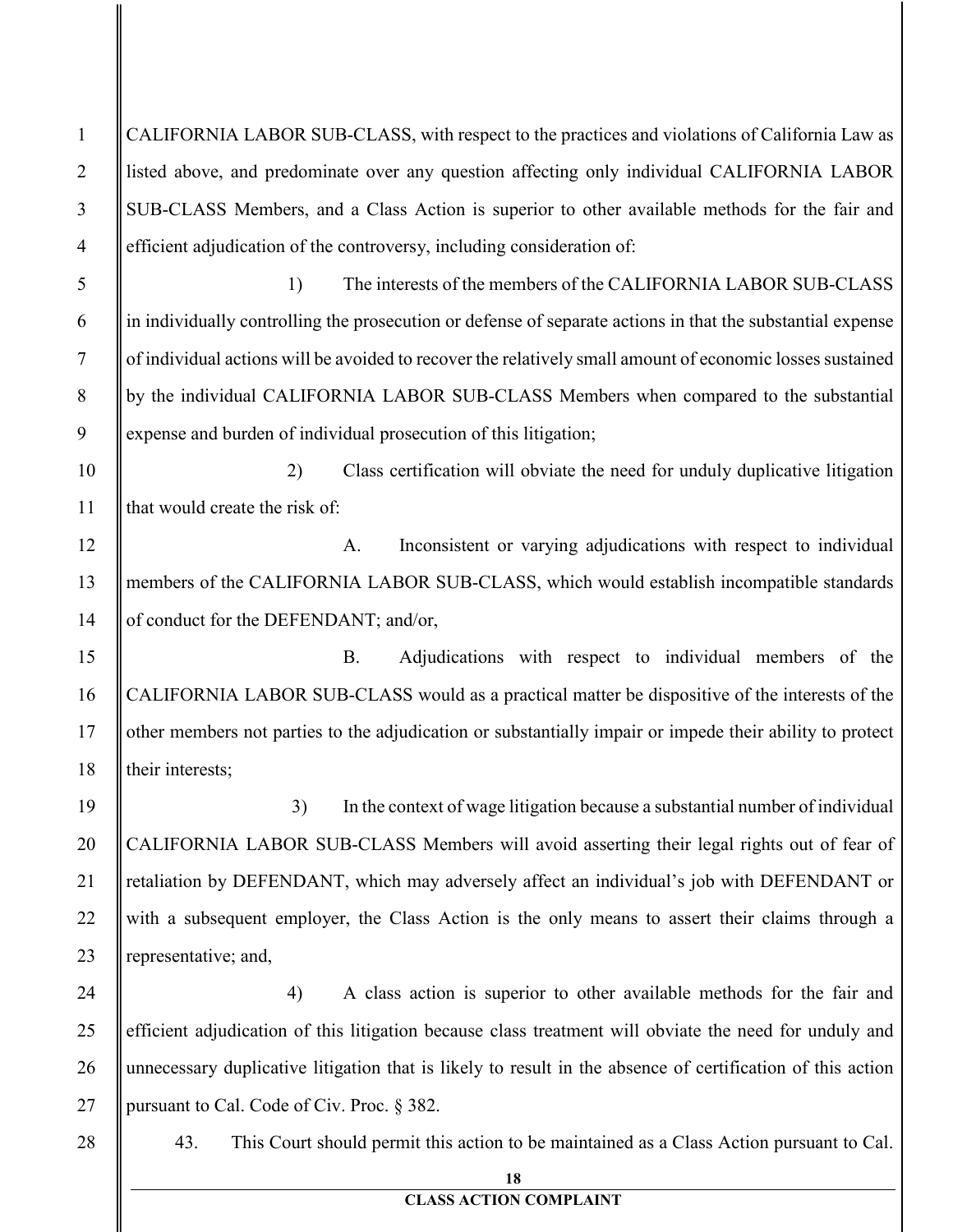2

3

4

5

6

7

8

9

12

13

Code of Civ. Proc. § 382 because:

(a) The questions of law and fact common to the CALIFORNIA LABOR SUB-CLASS predominate over any question affecting only individual CALIFORNIA LABOR SUB-CLASS Members;

(b) A Class Action is superior to any other available method for the fair and efficient adjudication of the claims of the members of the CALIFORNIA LABOR SUB-CLASS because in the context of employment litigation a substantial number of individual CALIFORNIA LABOR SUB-CLASS Members will avoid asserting their rights individually out of fear of retaliation or adverse impact on their employment;

10 11 (c) The members of the CALIFORNIA LABOR SUB-CLASS are so numerous that it is impractical to bring all members of the CALIFORNIA LABOR SUB-CLASS before the Court;

14 (d) PLAINTIFF, and the other CALIFORNIA LABOR SUB-CLASS Members, will not be able to obtain effective and economic legal redress unless the action is maintained as a Class Action;

15 16 17 18 (e) There is a community of interest in obtaining appropriate legal and equitable relief for the acts of unfair competition, statutory violations and other improprieties, and in obtaining adequate compensation for the damages and injuries which DEFENDANT's actions have inflicted upon the CALIFORNIA LABOR SUB-CLASS;

19 20 21 (f) There is a community of interest in ensuring that the combined assets of DEFENDANT are sufficient to adequately compensate the members of the CALIFORNIA LABOR SUB-CLASS for the injuries sustained;

22 23 24 (g) DEFENDANT has acted or refused to act on grounds generally applicable to the CALIFORNIA LABOR SUB-CLASS, thereby making final class-wide relief appropriate with respect to the CALIFORNIA LABOR SUB-CLASS as a whole;

25 26 (h) The members of the CALIFORNIA LABOR SUB-CLASS are readily ascertainable from the business records of DEFENDANT; and,

27 28 (i) Class treatment provides manageable judicial treatment calculated to bring a efficient and rapid conclusion to all litigation of all wage and hour related claims arising out of the

**19**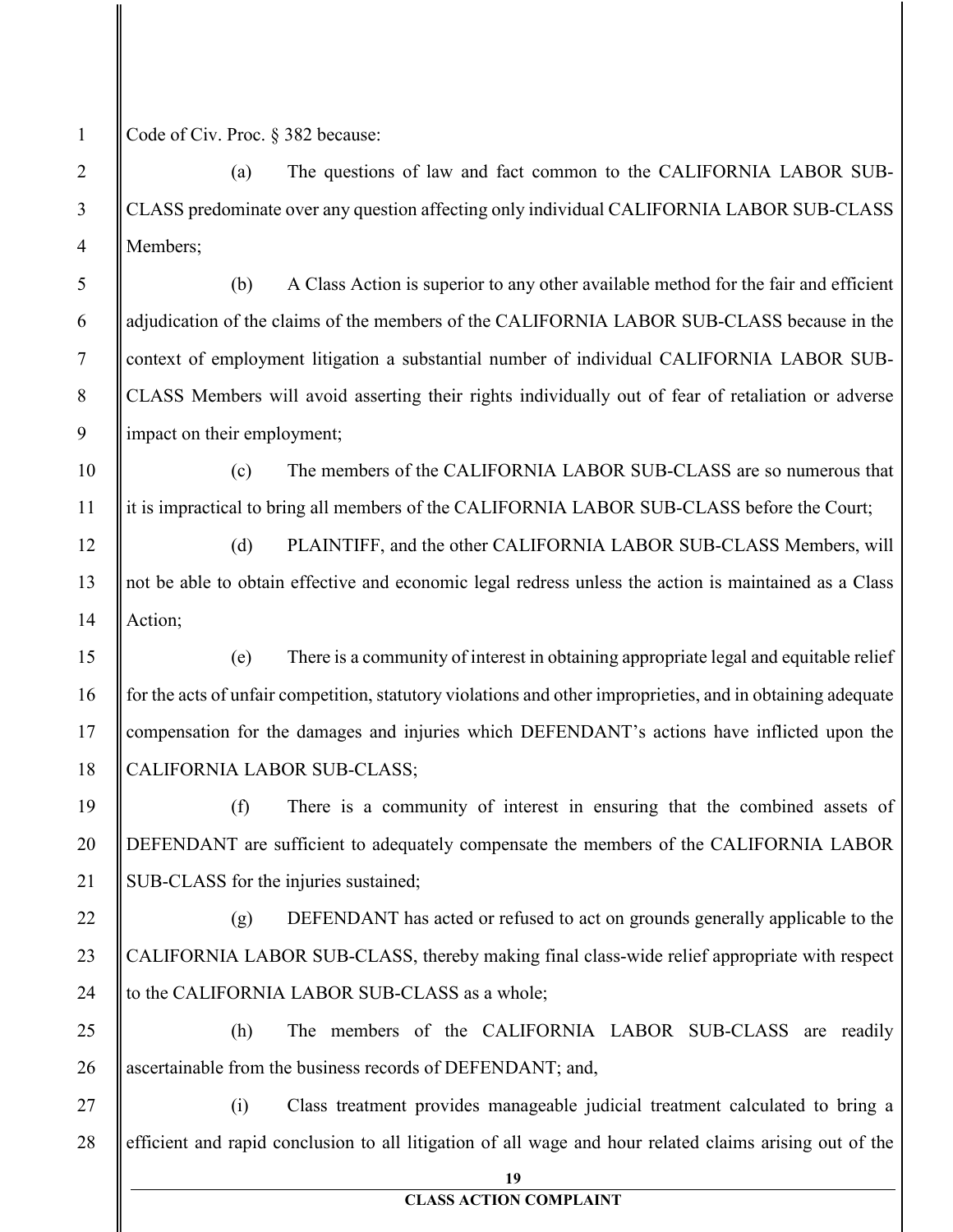| $\mathbf{1}$   | conduct of DEFENDANT as to the members of the CALIFORNIA LABOR SUB-CLASS.                                |
|----------------|----------------------------------------------------------------------------------------------------------|
| $\overline{2}$ | <b>FIRST CAUSE OF ACTION</b>                                                                             |
| 3              | For Unlawful Business Practices                                                                          |
| $\overline{4}$ | [Cal. Bus. And Prof. Code §§ 17200, et seq.]                                                             |
| 5              | (By PLAINTIFF and the CALIFORNIA CLASS and Against All Defendants)                                       |
| 6              | PLAINTIFF, and the other members of the CALIFORNIA CLASS, reallege and<br>44.                            |
| $\tau$         | incorporate by this reference, as though fully set forth herein, the prior paragraphs of this Complaint. |
| 8              | DEFENDANT is a "person" as that term is defined under Cal. Bus. and Prof. Code $\S$<br>45.               |
| 9              | 17021.                                                                                                   |
| 10             | California Business & Professions Code §§ 17200, et seq. (the "UCL") defines<br>46.                      |
| 11             | unfair competition as any unlawful, unfair, or fraudulent business act or practice. Section 17203        |
| 12             | authorizes injunctive, declaratory, and/or other equitable relief with respect to unfair competition as  |
| 13             | follows:                                                                                                 |
| 14             | Any person who engages, has engaged, or proposes to engage in unfair                                     |
| 15             | competition may be enjoined in any court of competent jurisdiction. The                                  |
| 16             | court may make such orders or judgments, including the appointment of a                                  |
| 17             | receiver, as may be necessary to prevent the use or employment by any                                    |
| 18             | person of any practice which constitutes unfair competition, as defined in                               |
| 19             | this chapter, or as may be necessary to restore to any person in interest any                            |
| 20             | money or property, real or personal, which may have been acquired by                                     |
| 21             | means of such unfair competition.                                                                        |
| 22             | Cal. Bus. & Prof. Code § 17203.                                                                          |
| 23             | By the conduct alleged herein, DEFENDANT has engaged and continues to engage in a<br>47.                 |
| 24             | business practice which violates California law, including but not limited to, the applicable Industrial |
| 25             | Wage Order(s), the California Code of Regulations and the California Labor Code including Sections       |
| 26             | 204, 206.5, 226.7, 510, 512, 558, 1194, 1197, 1197.1 & 1198, for which this Court should issue           |
| 27             | declaratory and other equitable relief pursuant to Cal. Bus. & Prof. Code $\S 17203$ as may be necessary |
| 28             | to prevent and remedy the conduct held to constitute unfair competition, including restitution of wages  |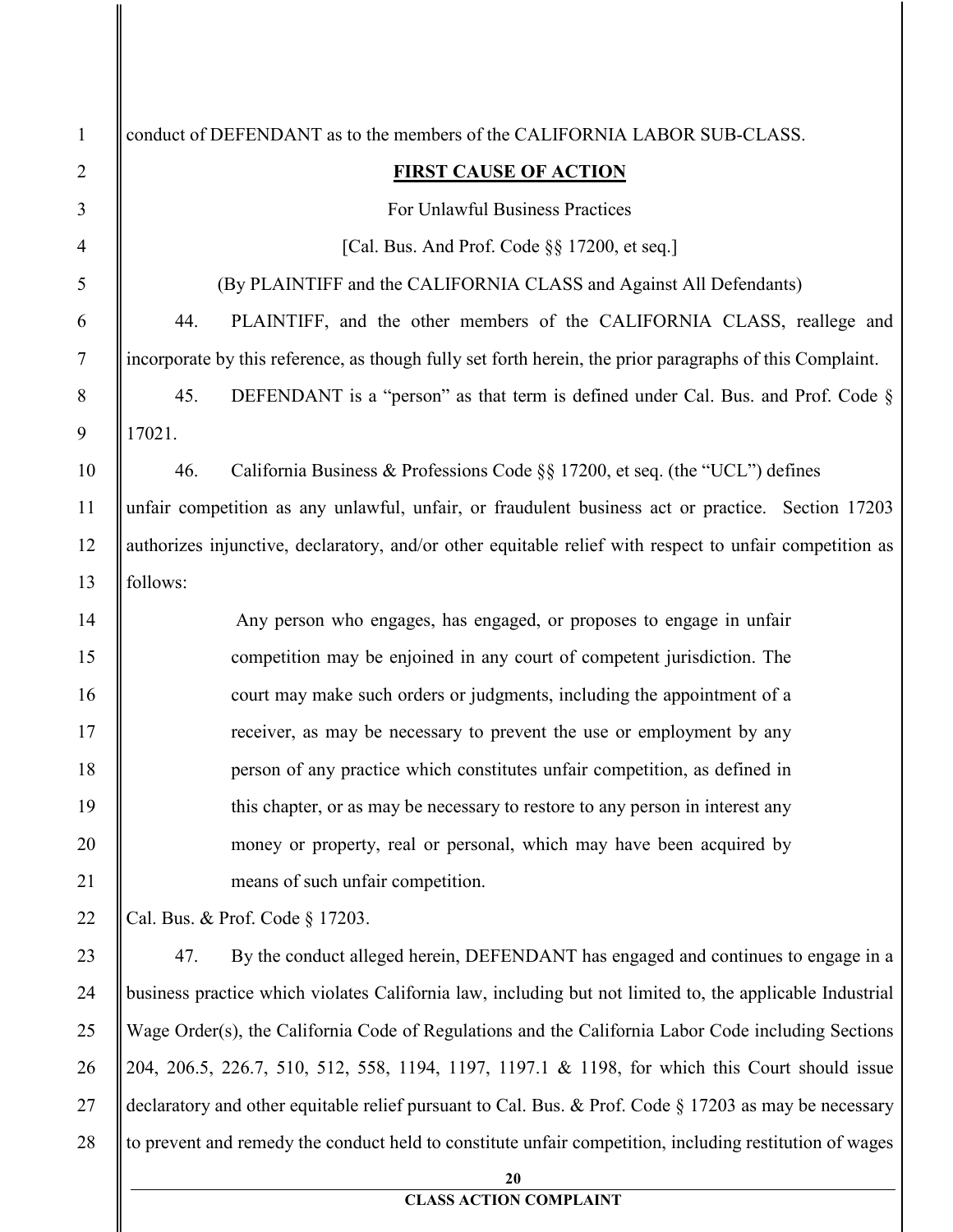2

3

4

5

6

7

8

9

wrongfully withheld.

48. By the conduct alleged herein, DEFENDANT's practices were unlawful and unfair in that these practices violate public policy, were immoral, unethical, oppressive, unscrupulous or substantially injurious to employees, and were without valid justification or utility for which this Court should issue equitable and injunctive relief pursuant to Section 17203 of the California Business & Professions Code, including restitution of wages wrongfully withheld.

10 11 12 13 14 49. By the conduct alleged herein, DEFENDANT's practices were deceptive and fraudulent in that DEFENDANT's uniform policy and practice failed to pay all minimum and overtime wages due, failed to provide the legally mandated meal and rest periods, failed to pay the required amount of compensation for missed meal and rest periods, and failed to reimburse necessary business expenses incurred due to a systematic business practice that cannot be justified, pursuant to the applicable Cal. Lab. Code, and Industrial Welfare Commission requirements in violation of Cal. Bus. Code §§ 17200, et seq., and for which this Court should issue injunctive and equitable relief, pursuant to Cal. Bus.  $\&$ Prof. Code § 17203, including restitution of wages wrongfully withheld.

15 16 17 50. By the conduct alleged herein, DEFENDANT's practices were also unlawful, unfair and deceptive in that DEFENDANT's employment practices caused PLAINTIFF and the other members of the CALIFORNIA CLASS to be underpaid during their employment with DEFENDANT.

18 19 20 21 51. By the conduct alleged herein, DEFENDANT's practices were also unlawful, unfair and deceptive in that DEFENDANT's uniform policies, practices and procedures failed to provide all legally required meal and rest breaks to PLAINTIFF and the other members of the CALIFORNIA CLASS as required by Cal. Lab. Code §§ 226.7 and 512.

22 23 24 25 52. Therefore, PLAINTIFF demands on behalf of herself and on behalf of each CALIFORNIA CLASS Member, one (1) hour of pay for each workday in which an off-duty meal period was not timely provided for each five (5) hours of work, and/or one (1) hour of pay for each workday in which a second off-duty meal period was not timely provided for each ten (10) hours of work.

26 27 28 53. PLAINTIFF further demands on behalf of herself and each member of the CALIFORNIA LABOR SUB-CLASS, one (1) hour of pay for each workday in which a rest period was not given and a premium was not timely provided as required by law.

**21**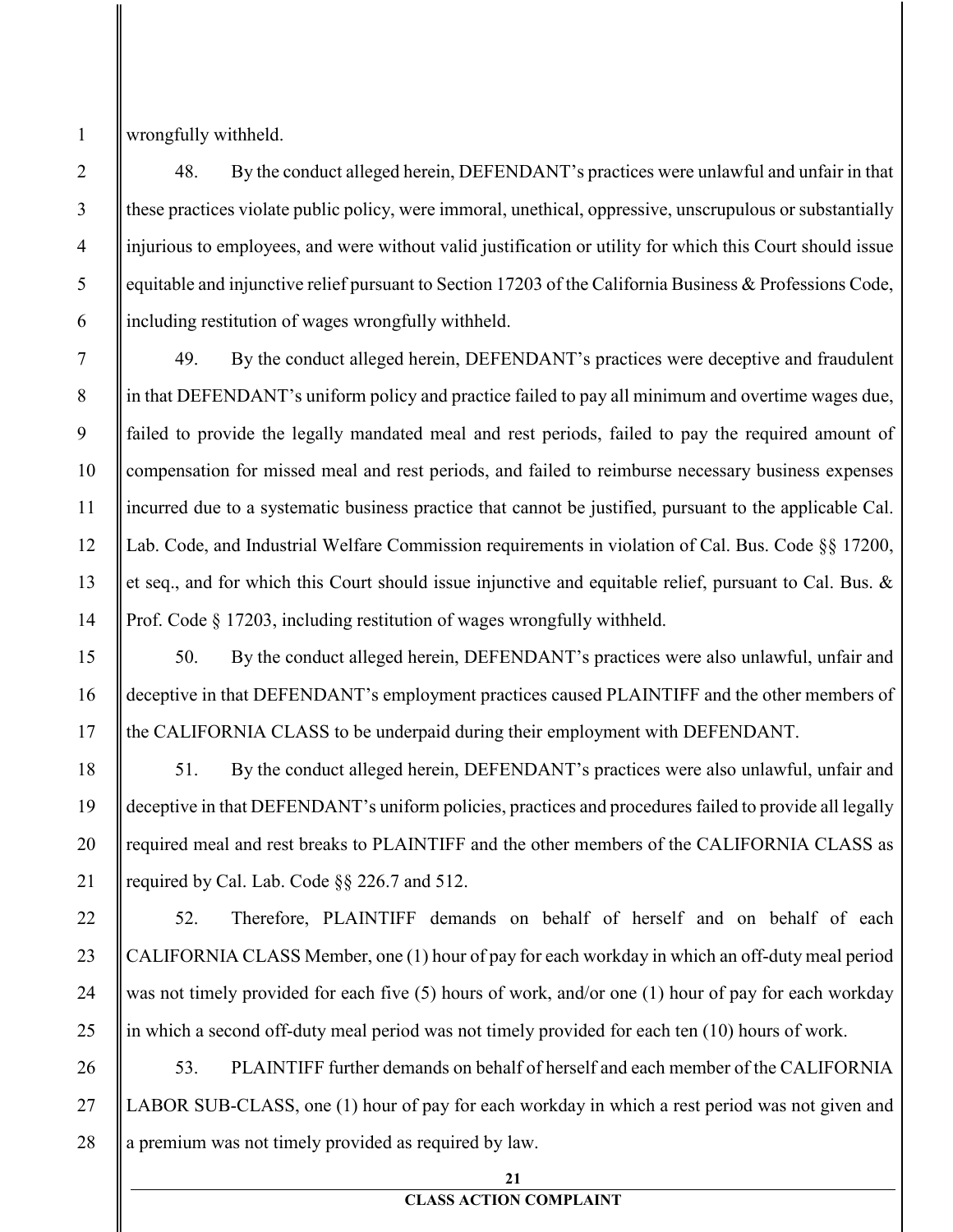54. By and through the unlawful and unfair business practices described herein, DEFENDANT has obtained valuable property, money and services from PLAINTIFF and the other members of the CALIFORNIA CLASS, including earned wages for all time worked, and has deprived them of valuable rights and benefits guaranteed by law and contract, all to the detriment of these employees and to the benefit of DEFENDANT so as to allow DEFENDANT to unfairly compete against competitors who comply with the law.

1

2

3

4

5

6

7

8

9

12

13

14

15

16

28

10 11 55. All the acts described herein as violations of, among other things, the Industrial Welfare Commission Wage Orders, the California Code of Regulations, and the California Labor Code, were unlawful and in violation of public policy, were immoral, unethical, oppressive and unscrupulous, were deceptive, and thereby constitute unlawful, unfair and deceptive business practices in violation of Cal. Bus. & Prof. Code §§ 17200, et seq.

56. PLAINTIFF and the other members of the CALIFORNIA CLASS were entitled to, and do, seek such relief as may be necessary to restore to them the money and property which DEFENDANT has acquired, or of which PLAINTIFF and the other members of the CALIFORNIA CLASS have been deprived, by means of the above described unlawful and unfair business practices, including earned but unpaid wages for all time worked.

17 18 19 20 57. PLAINTIFF and the other members of the CALIFORNIA CLASS are further entitled to, and do, seek a declaration that the described business practices are unlawful, unfair and deceptive, and that injunctive relief should be issued restraining DEFENDANT from engaging in any unlawful and unfair business practices in the future.

21 22 23 24 25 26 27 58. PLAINTIFF and the other members of the CALIFORNIA CLASS have no plain, speedy and/or adequate remedy at law that will end the unlawful and unfair business practices of DEFENDANT. Further, the practices herein alleged presently continue to occur unabated. As a result of the unlawful and unfair business practices described herein, PLAINTIFF and the other members of the CALIFORNIA CLASS have suffered and will continue to suffer irreparable legal and economic harm unless DEFENDANT is restrained from continuing to engage in these unlawful and unfair business practices.

### **SECOND CAUSE OF ACTION**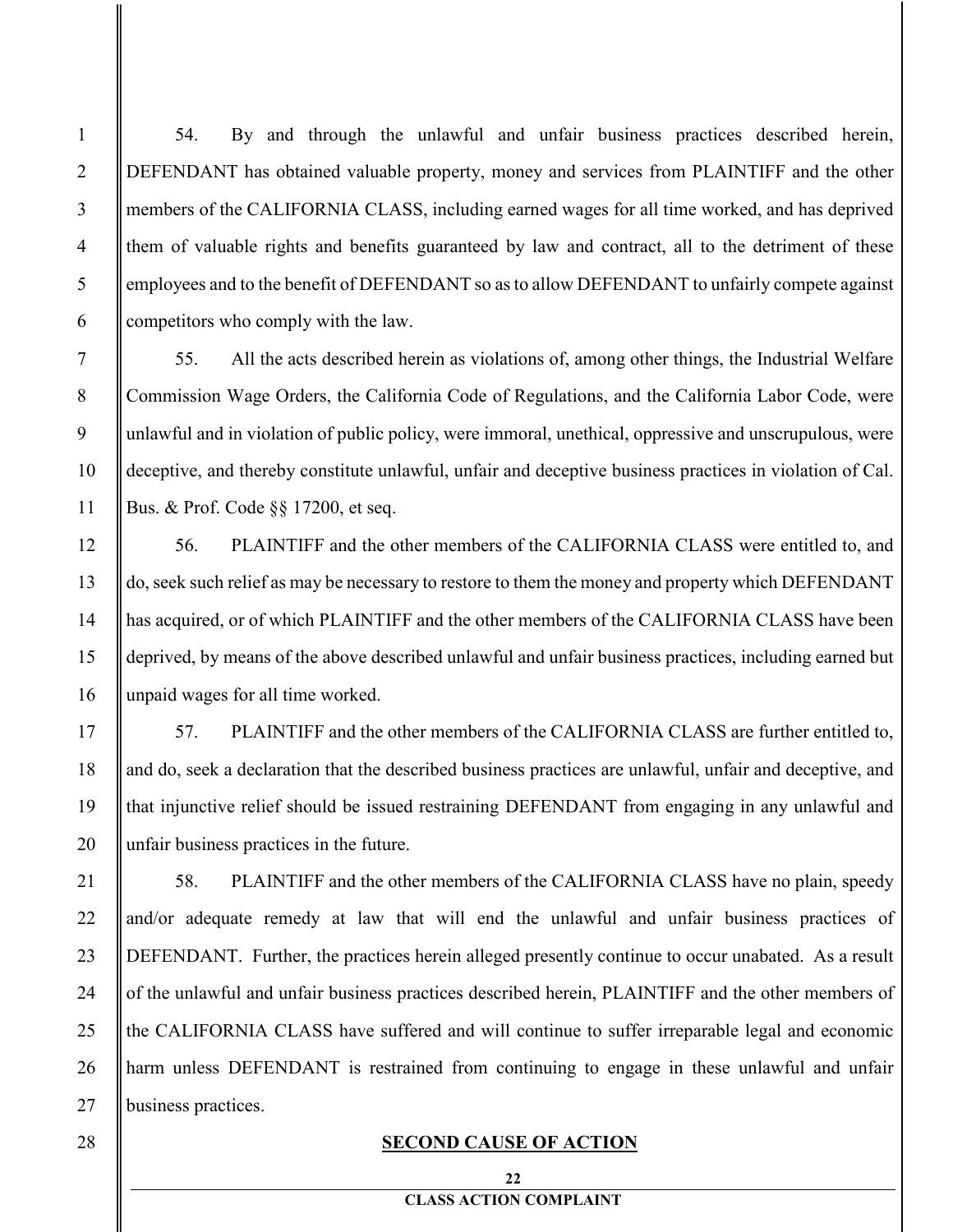| $\mathbf{1}$   | For Failure to Pay Minimum Wages                                                                           |
|----------------|------------------------------------------------------------------------------------------------------------|
| $\overline{2}$ | [Cal. Lab. Code §§ 1194, 1197 and 1197.1]                                                                  |
| 3              | (By PLAINTIFF and the CALIFORNIA LABOR SUB-CLASS                                                           |
| $\overline{4}$ | and Against All Defendants)                                                                                |
| 5              | 59.<br>PLAINTIFF, and the other members of the CALIFORNIA LABOR SUB- CLASS,                                |
| 6              | reallege and incorporate by this reference, as though fully set forth herein, the prior paragraphs of this |
| 7              | Complaint.                                                                                                 |
| 8              | 60.<br>PLAINTIFF and the other members of the CALIFORNIA LABOR SUB-CLASS bring a                           |
| 9              | claim for DEFENDANT's willful and intentional violations of the California Labor Code and the              |
| 10             | Industrial Welfare Commission requirements for DEFENDANT's failure to accurately calculate and             |
| 11             | pay minimum wages to PLAINTIFF and CALIFORNIA CLASS Members.                                               |
| 12             | Pursuant to Cal. Lab. Code § 204, other applicable laws and regulations, and public<br>61.                 |
| 13             | policy, an employer must timely pay its employees for all hours worked.                                    |
| 14             | Cal. Lab. Code § 1197 provides the minimum wage for employees fixed by the<br>62.                          |
| 15             | commission is the minimum wage to be paid to employees, and the payment of a less wage than the            |
| 16             | minimum so fixed in unlawful.                                                                              |
| 17             | 63.<br>Cal. Lab. Code § 1194 establishes an employee's right to recover unpaid wages, including            |
| 18             | minimum wage compensation and interest thereon, together with the costs of suit.                           |
| 19             | DEFENDANT maintained a uniform wage practice of paying PLAINTIFF and the other<br>64.                      |
| 20             | members of the CALIFORNIA LABOR SUB-CLASS without regard to the correct amount of time they                |
| 21             | worked. As set forth herein, DEFENDANT's uniform policy and practice was to unlawfully and                 |
| 22             | intentionally deny timely payment of wages due to PLAINTIFF and the other members of the                   |
| 23             | CALIFORNIA LABOR SUB-CLASS.                                                                                |
| 24             | 65.<br>DEFENDANT's uniform pattern of unlawful wage and hour practices manifested,                         |
| 25             | without limitation, applicable to the CALIFORNIA LABOR SUB-CLASS as a whole, as a result of                |
| 26             | implementing a uniform policy and practice that denied accurate compensation to PLAINTIFF and the          |
| 27             | other members of the CALIFORNIA LABOR SUB-CLASS in regards to minimum wage pay.                            |
| 28             | In committing these violations of the California Labor Code, DEFENDANT inaccurately<br>66.                 |
|                | 23                                                                                                         |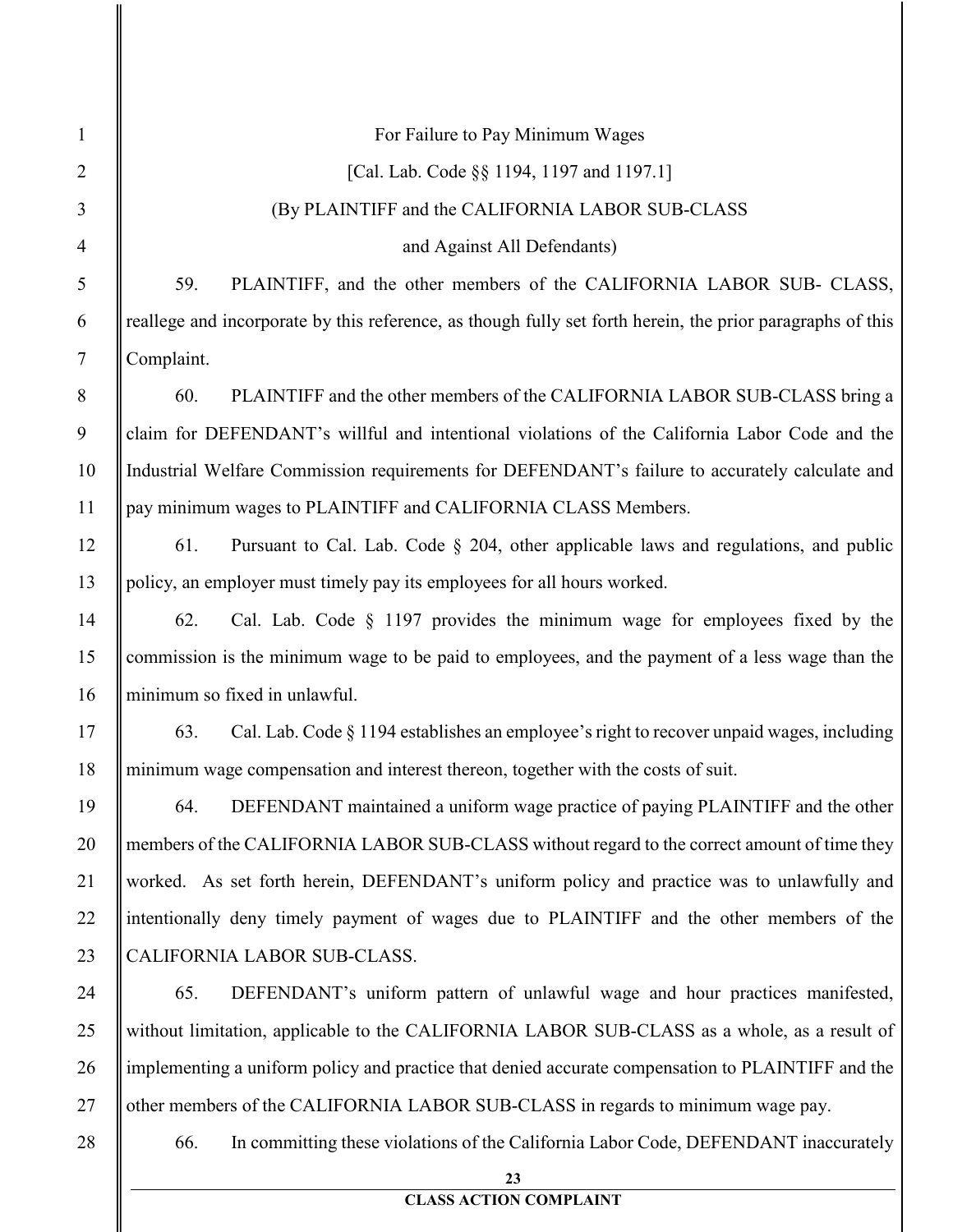calculated the correct time worked and consequently underpaid the actual time worked by PLAINTIFF and other members of the CALIFORNIA LABOR SUB-CLASS. DEFENDANT acted in an illegal attempt to avoid the payment of all earned wages, and other benefits in violation of the California Labor Code, the Industrial Welfare Commission requirements and other applicable laws and regulations.

1

2

3

4

5

6

7

8

9

67. As a direct result of DEFENDANT's unlawful wage practices as alleged herein, PLAINTIFF and the other members of the CALIFORNIA LABOR SUB-CLASS did not receive the correct minimum wage compensation for their time worked for DEFENDANT.

10 68. During the CALIFORNIA LABOR SUB-CLASS PERIOD, PLAINTIFF and the other members of the CALIFORNIA LABOR SUB-CLASS were paid less for time worked that they were entitled to, constituting a failure to pay all earned wages.

11 12 13 14 15 69. By virtue of DEFENDANT's unlawful failure to accurately pay all earned compensation to the PLAINTIFF and the other members of the CALIFORNIA LABOR SUB-CLASS for the true time they worked, PLAINTIFF and the other members of the CALIFORNIA LABOR SUB-CLASS have suffered and will continue to suffer an economic injury in amounts which are presently unknown to them and which will be ascertained according to proof at trial.

16 17 18 19 20 21 22 70. DEFENDANT knew or should have known that PLAINTIFF and the other members of the CALIFORNIA LABOR SUB-CLASS were under compensated for their time worked. DEFENDANT systematically elected, either through intentional malfeasance or gross nonfeasance, to not pay employees for their labor as a matter of uniform company policy, practice and procedure, and DEFENDANT perpetrated this systematic scheme by refusing to pay PLAINTIFF and the other members of the CALIFORNIA LABOR SUB-CLASS the correct minimum wages for their time worked.

23 24 25 26 27 28 71. In performing the acts and practices herein alleged in violation of California labor laws, and refusing to compensate the members of the CALIFORNIA LABOR SUB-CLASS for all time worked and provide them with the requisite compensation, DEFENDANT acted and continues to act intentionally, oppressively, and maliciously toward PLAINTIFF and the other members of the CALIFORNIA LABOR SUB-CLASS with a conscious and utter disregard for their legal rights, or the consequences to them, and with the despicable intent of depriving them of their property and legal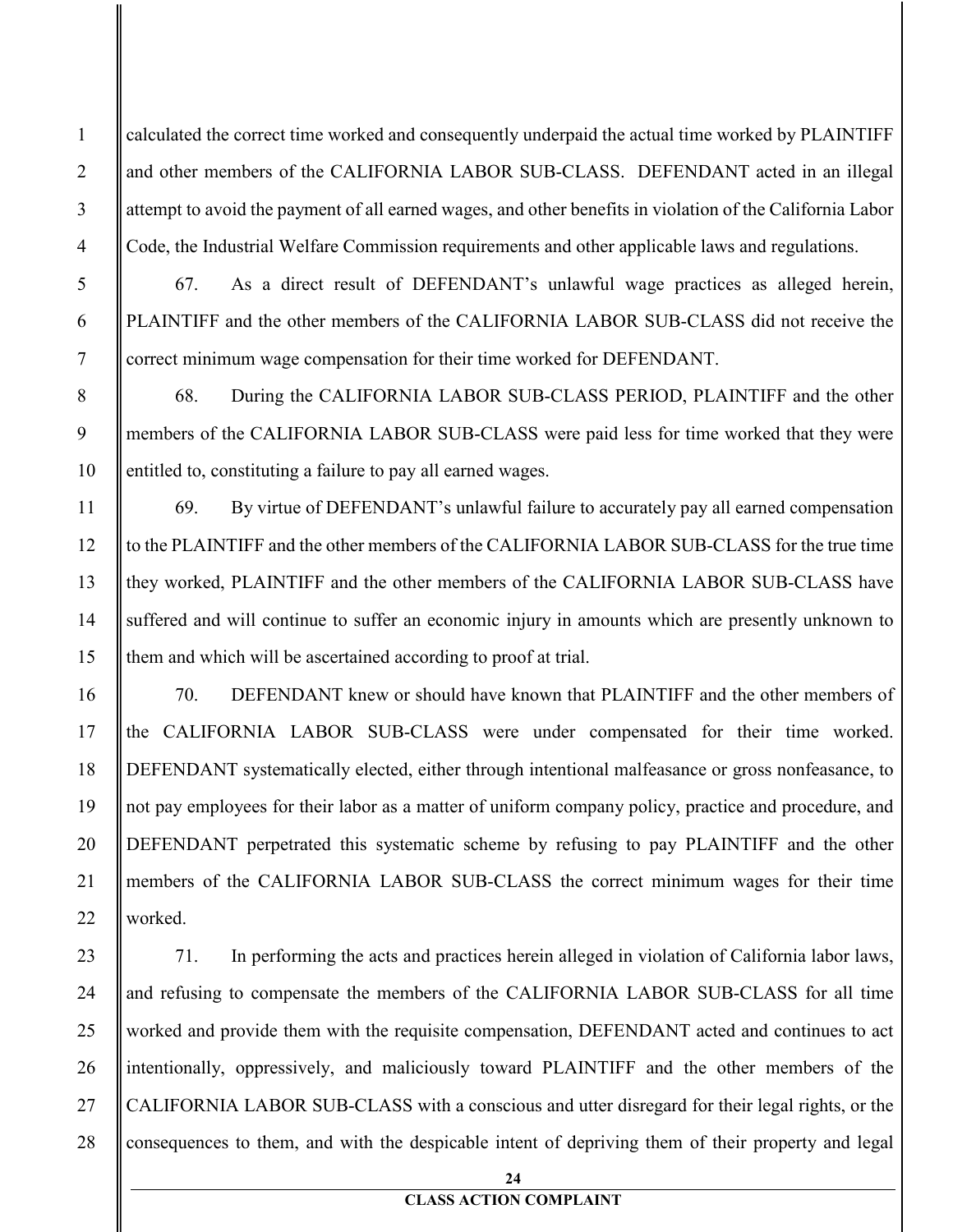rights, and otherwise causing them injury in order to increase company profits at the expense of these 2 employees. I

| $\overline{3}$ | 72.        | PLAINTIFF and the other members of the CALIFORNIA LABOR SUB-CLASS                                          |
|----------------|------------|------------------------------------------------------------------------------------------------------------|
| 4              |            | therefore request recovery of all unpaid wages, according to proof, interest, statutory costs, as well as  |
| 5              |            | the assessment of any statutory penalties against DEFENDANT, in a sum as provided by the California        |
| 6              |            | Labor Code and/or other applicable statutes. To the extent minimum wage compensation is determined         |
| $\overline{7}$ |            | to be owed to the CALIFORNIA LABOR SUB-CLASS Members who have terminated their                             |
| 8              |            | employment, DEFENDANT's conduct also violates Labor Code §§ 201 and/or 202, and therefore these            |
| 9              |            | individuals are also be entitled to waiting time penalties under Cal. Lab. Code $\S 203$ , which penalties |
| 10             |            | are sought herein on behalf of these CALIFORNIA LABOR SUB-CLASS Members. DEFENDANT's                       |
| 11             |            | conduct as alleged herein was willful, intentional and not in good faith. Further, PLAINTIFF and other     |
| 12             |            | CALIFORNIA LABOR SUB-CLASS Members are entitled to seek and recover statutory costs.                       |
| 13             |            | <b>THIRD CAUSE OF ACTION</b>                                                                               |
| 14             |            | For Failure To Pay Overtime Compensation                                                                   |
| 15             |            | [Cal. Lab. Code §§ 510, 1194 and 1198]                                                                     |
| 16             |            | (By PLAINTIFF and the CALIFORNIA LABOR SUB-CLASS and Against All Defendants)                               |
| 17             | 73.        | PLAINTIFF, and the other members of the CALIFORNIA LABOR SUB-CLASS,                                        |
| 18             |            | reallege and incorporate by this reference, as though fully set forth herein, the prior paragraphs of this |
| 19             | Complaint. |                                                                                                            |
| 20             | 74.        | Cal. Lab. Code § 510 states in relevant part:                                                              |
| 21             |            | Eight hours of labor constitutes a day's work. Any work in excess of eight                                 |
| 22             |            | hours in one workday and any work in excess of 40 hours in any one                                         |
| 23             |            | workweek and the first eight hours worked on the seventh day of work in                                    |
| 24             |            | any one workweek shall be compensated at the rate of no less than one and                                  |
| 25             |            | one-half times the regular rate of pay for an employee. Any work in excess                                 |
| 26             |            | of 12 hours in one day shall be compensated at the rate of no less than twice                              |
| 27             |            | the regular rate of pay for an employee. In addition, any work in excess of                                |
| 28             |            | eight hours on any seventh day of a workweek shall be compensated at the                                   |
|                |            | 25<br><b>CLASS ACTION COMPLAINT</b>                                                                        |
|                |            |                                                                                                            |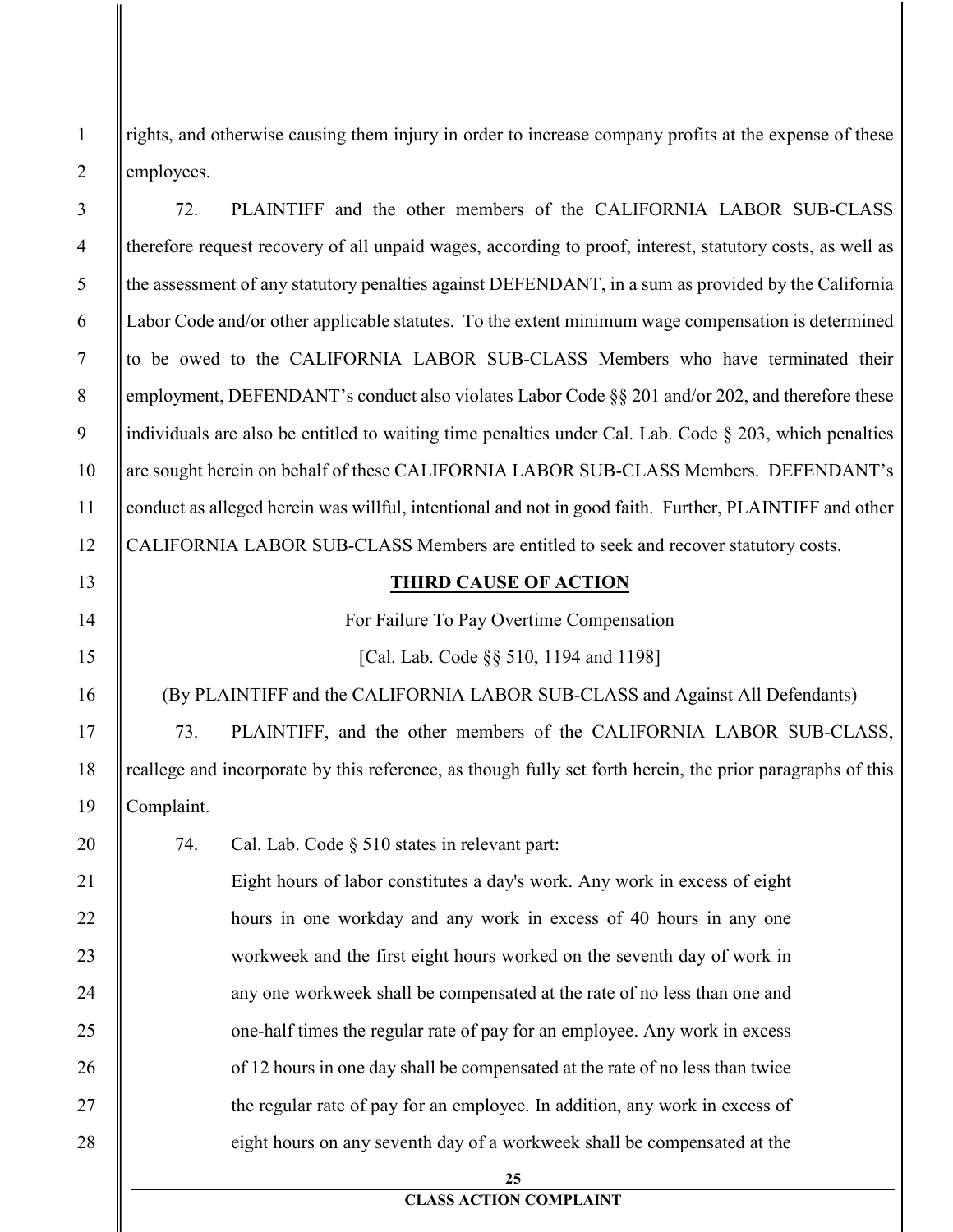1 2 3 4 5 6 7 8 9 10 11 12 13 14 15 16 17 18 19 20 21 22 23 24 25 26 27 28 rate of no less than twice the regular rate of pay of an employee. 75. Cal. Lab. Code § 551 states that, "Every person employed in any occupation of labor is entitled to one day's rest therefrom in seven." 76. Cal. Lab. Code § 552 states that, "No employer of labor shall cause her employees to work more than six days in seven." 77. Cal. Lab. Code § 515(d) provides: "For the purpose of computing the overtime rate of compensation required to be paid to a nonexempt full-time salaried employee, the employee's regular hourly rate shall be 1/40th of the employee's weekly salary." 78. Cal. Lab. Code § 1194 states: Notwithstanding any agreement to work for a lesser wage, any employee receiving less than the legal minimum wage or the legal overtime compensation applicable to the employee is entitled to recover in a civil action the unpaid balance of the full amount of this minimum wage or overtime compensation, including interest thereon, reasonable attorney's fees, and costs of suit. 79. Cal. Lab. Code § 1198 provides: "The maximum hours of work and the standard conditions of labor fixed by the commission shall be the maximum hours of work and the standard conditions of labor for employees. The employment of any employee for longer hours than those fixed by the order or under conditions of labor prohibited by the order is unlawful." 80. DEFENDANT has intentionally and uniformly designated certain employees as "exempt" employees, by their job title alone and without regard to DEFENDANT's realistic expectations and actual overall requirements of the job. This was done in an illegal attempt to avoid payment of overtime wages and other benefits in violation of the Cal. Lab. Code and Industrial Welfare Commission requirements. 81. For an employee to be exempt as a bona fide "commissioned salesperson," all the following criteria must be met and DEFENDANT has the burden of proving that: (a) The employee's primary duty must be making sales as defined to include any sale, exchange, contract to sell, consignment sale, shipment for sale, or other disposition; or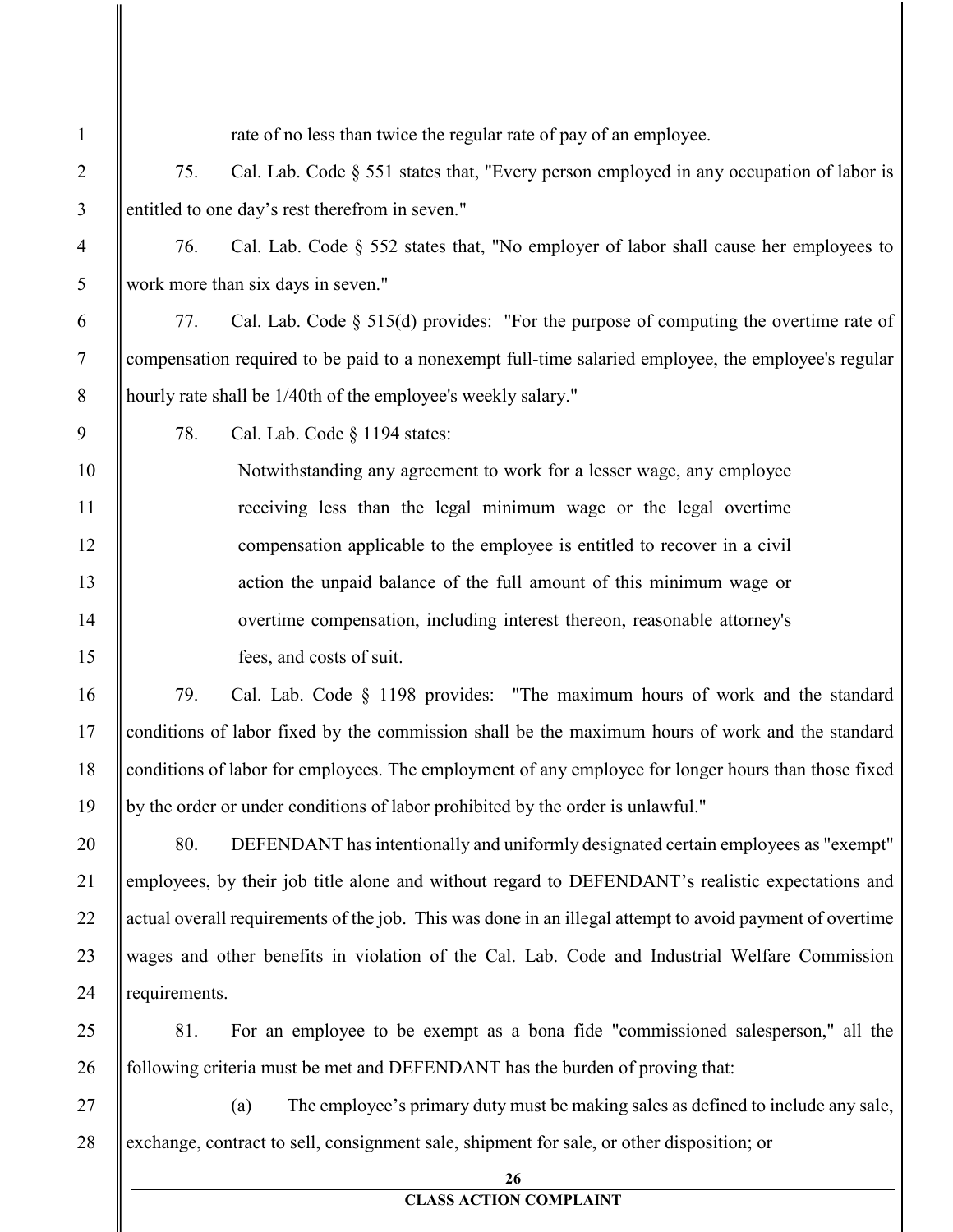| $\mathbf{1}$   | The employee must obtain orders or contracts for services or for the use of<br>(b)                  |
|----------------|-----------------------------------------------------------------------------------------------------|
| 2              | facilities for which a consideration will be paid by the client or customer; and,                   |
| 3              | (c)<br>The employee's earnings must exceed one and one-half $(1 \frac{1}{2})$ times the minimum     |
| $\overline{4}$ | wage; and,                                                                                          |
| 5              | (d)<br>The employee must earn more than half of their compensation from bona fide                   |
| 6              | sales commissions; and,                                                                             |
| $\overline{7}$ | The employee must be primarily engaged in duties which meet the test of<br>(e)                      |
| 8              | exemption.                                                                                          |
| 9              | No member of the CALIFORNIA LABOR SUBCLASS was or is an inside salesperson                          |
| 10             | or commissioned salesperson because they all fail to meet the requirements of being a "commissioned |
| 11             | salesperson" within the meaning of the applicable Wage Order.                                       |
| 12             | 82.<br>For an employee to be exempt as a bona fide "outside salesperson," all the following         |
| 13             | criteria must be met and DEFENDANT has the burden of proving that:                                  |
| 14             | The employee's primary duty must be making sales as defined to include any sale,<br>(a)             |
| 15             | exchange, contract to sell, consignment sale, shipment for sale, or other disposition; or           |
| 16             | (b)<br>The employee must obtain orders or contracts for services or for the use of                  |
| 17             | facilities for which a consideration will be paid by the client or customer; and,                   |
| 18             | The employee must customarily and regularly spend more than half the work time<br>(c)               |
| 19             | away from the employer's place of business engaged in sales-related activity; and,                  |
| 20             | The employee must be primarily engaged in duties which meet the test of<br>(d)                      |
| 21             | exemption.                                                                                          |
| 22             | No member of the CALIFORNIA LABOR SUBCLASS was or is an outside salesperson because                 |
| 23             | they all fail to meet the requirements of being an "outside salesperson" within the meaning of the  |
| 24             | applicable Wage Order.                                                                              |
| 25             | For an employee to be exempt as a bona fide "executive," all the following<br>83.                   |
| 26             | criteria must be met and DEFENDANT has the burden of proving that:                                  |
| 27             | The employee's primary duty must be management of the enterprise, or of a<br>(a)                    |
| 28             | customarily recognized department or subdivision; and,                                              |
|                | 27<br><b>CLASS ACTION COMPLAINT</b>                                                                 |
|                |                                                                                                     |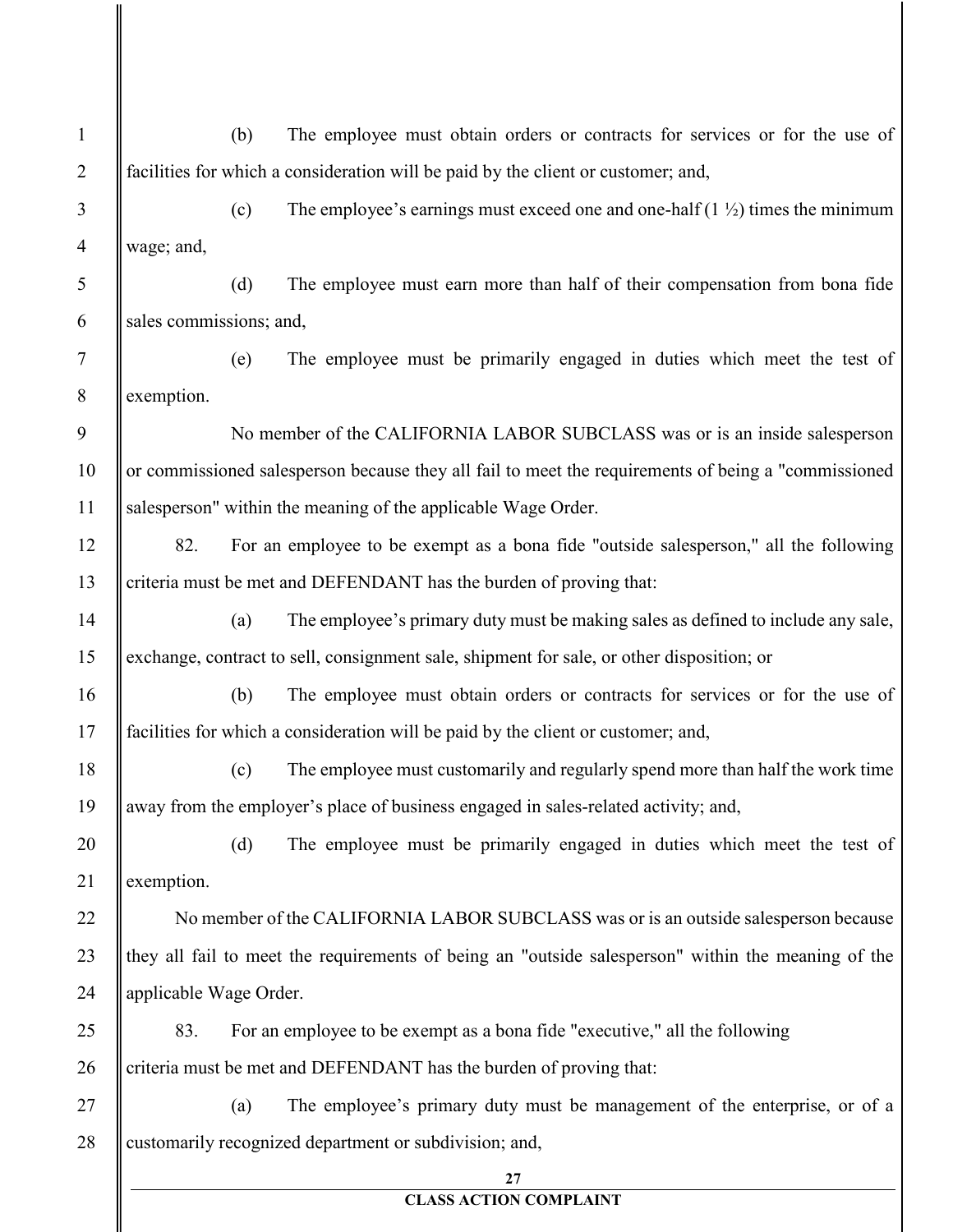| $\mathbf{1}$   | The employee must customarily and regularly direct the work of at least two (2)<br>(b)                  |  |
|----------------|---------------------------------------------------------------------------------------------------------|--|
| $\overline{2}$ | or more other employees; and,                                                                           |  |
| 3              | (c)<br>The employee must have the authority to hire and fire, or to command particularly                |  |
| 4              | serious attention to her or her recommendations on such actions affecting other employees; and,         |  |
| 5              | The employee must customarily and regularly exercise discretion and independent<br>(d)                  |  |
| 6              | judgment; and,                                                                                          |  |
| 7              | The employee must be primarily engaged in duties which meet the test of<br>(e)                          |  |
| 8              | exemption.                                                                                              |  |
| 9              | No member of the CALIFORNIA LABOR SUB-CLASS was or is an executive because they all                     |  |
| 10             | fail to meet the requirements of being an "executive" within the meaning of the applicable Wage Order.  |  |
| 11             | For an employee to be exempt as a bona fide "administrator," all of the following criteria<br>84.       |  |
| 12             | must be met and DEFENDANT has the burden of proving that:                                               |  |
| 13             | The employee must perform office or non-manual work directly related to<br>(a)                          |  |
| 14             | management policies or general business operation of the employer; and,                                 |  |
| 15             | (b)<br>The employee must customarily and regularly exercise discretion and independent                  |  |
| 16             | judgment; and,                                                                                          |  |
| 17             | The employee must regularly and directly assist a proprietor or an exempt<br>(c)                        |  |
| 18             | administrator; or,                                                                                      |  |
| 19             | The employee must perform, under only general supervision, work requiring<br>(d)                        |  |
| 20             | special training, experience, or knowledge; or,                                                         |  |
| 21             | The employee must execute special assignments and tasks under only general<br>(e)                       |  |
| 22             | supervision; and,                                                                                       |  |
| 23             | (f)<br>The employee must be primarily engaged in duties which meet the test of                          |  |
| 24             | exemption.                                                                                              |  |
| 25             | No member of the CALIFORNIA LABOR SUB-CLASS was or is an administrator because they                     |  |
| 26             | all fail to meet the requirements for being an "administrator" under the applicable Wage Order.         |  |
| 27             | 85.<br>The Industrial Welfare Commission, in Wage Order 4-2001, at section $(1)(A)(3)(h)$ , and         |  |
| 28             | Labor Code $\S$ 515 also set forth the requirements which must be complied with to place an employee in |  |
|                | 28<br><b>CLASS ACTION COMPLAINT</b>                                                                     |  |
|                |                                                                                                         |  |

I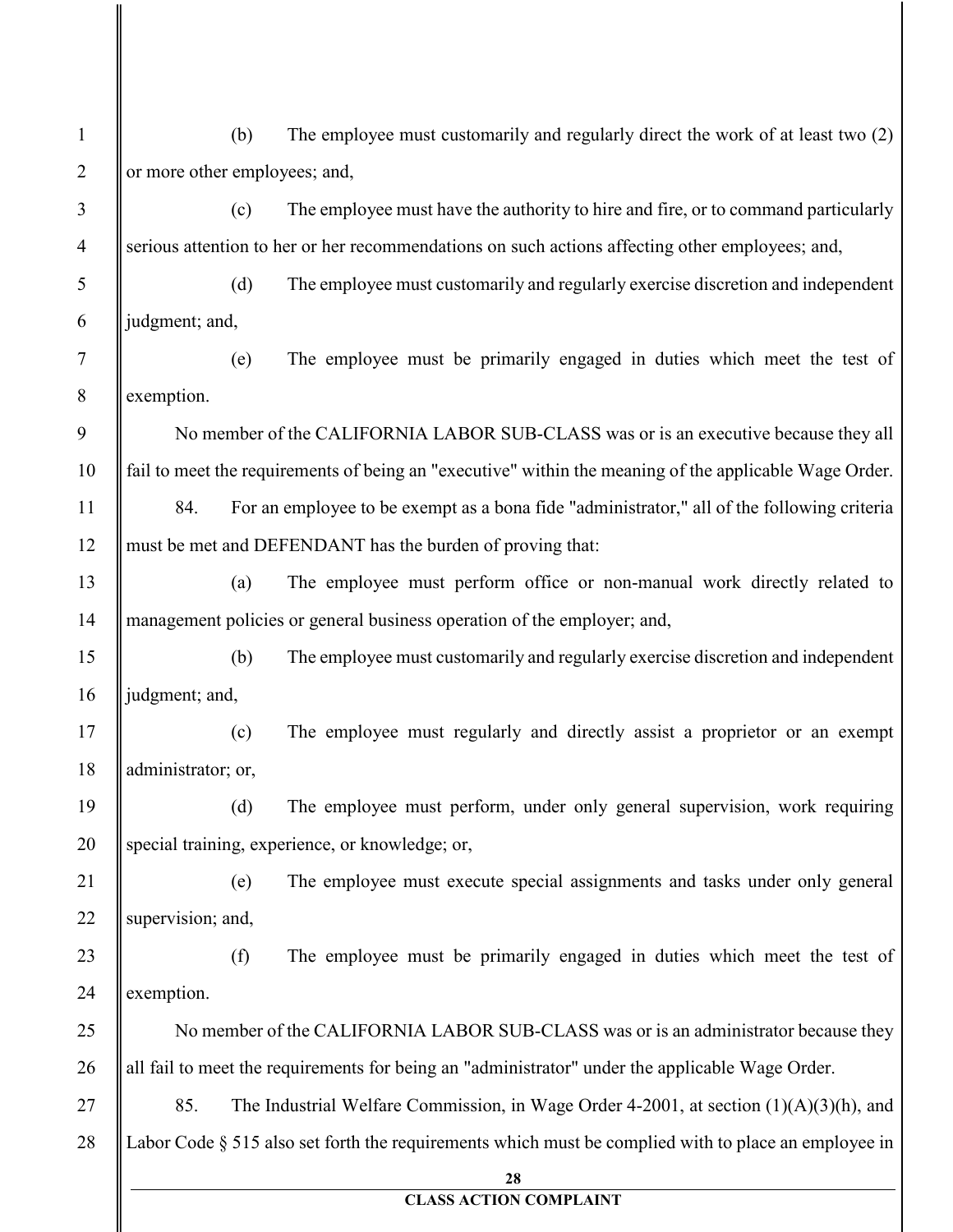**29 CLASS ACTION COMPLAINT** 1 2 3 4 5 6 7 8 9 10 11 12 13 14 15 16 17 18 19 20 21 22 23 24 25 26 27 28 the "professional" exempt category. For an employee to be exempt as a bona fide "professional," all the following criteria must be met and DEFENDANT has the burden of proving that: (a) The employee is primarily engaged in an occupation commonly recognized as a learned or artistic profession. For the purposes of this subsection, "learned or artistic profession" means an employee who is primarily engaged in the performance of: 1) Work requiring knowledge of an advanced type in a field or science or learning customarily acquired by a prolonged course of specialized intellectual instruction and study, as distinguished from a general academic education and from an apprenticeship, and from training in the performance of routine mental, manual, or physical processes, or work that is an essential part or necessarily incident to any of the above work; or, 2) Work that is original and creative in character in a recognized field of artistic endeavor, and the result of which depends primarily on the invention, imagination or talent of the employee or work that is an essential part of or incident to any of the above work; and, 3) Whose work is predominately intellectual and varied in character (as opposed to routine mental, manual, mechanical, or physical work) and is of such character cannot be standardized in relation to a given period of time. (b) The employee must customarily and regularly exercise discretion and independent judgment; and, (c) The employee earns a monthly salary equivalent to no less than two (2) times the state minimum wage for full-time employment. 86. No member of the CALIFORNIA LABOR SUB-CLASS was or is a professional because they all fail to meet the requirements of being a "professional" within the meaning of the applicable Wage Order. PLAINTIFF, and the other members of the CALIFORNIA LABOR SUB-CLASS, do not fit the definition of an exempt executive, administrative, or professional employee because: (a) They did not work as executives or administrators; and, (b) The professional exemption does not apply to the PLAINTIFF, nor to the other members of the CALIFORNIA LABOR SUB-CLASS because they did not meet all the applicable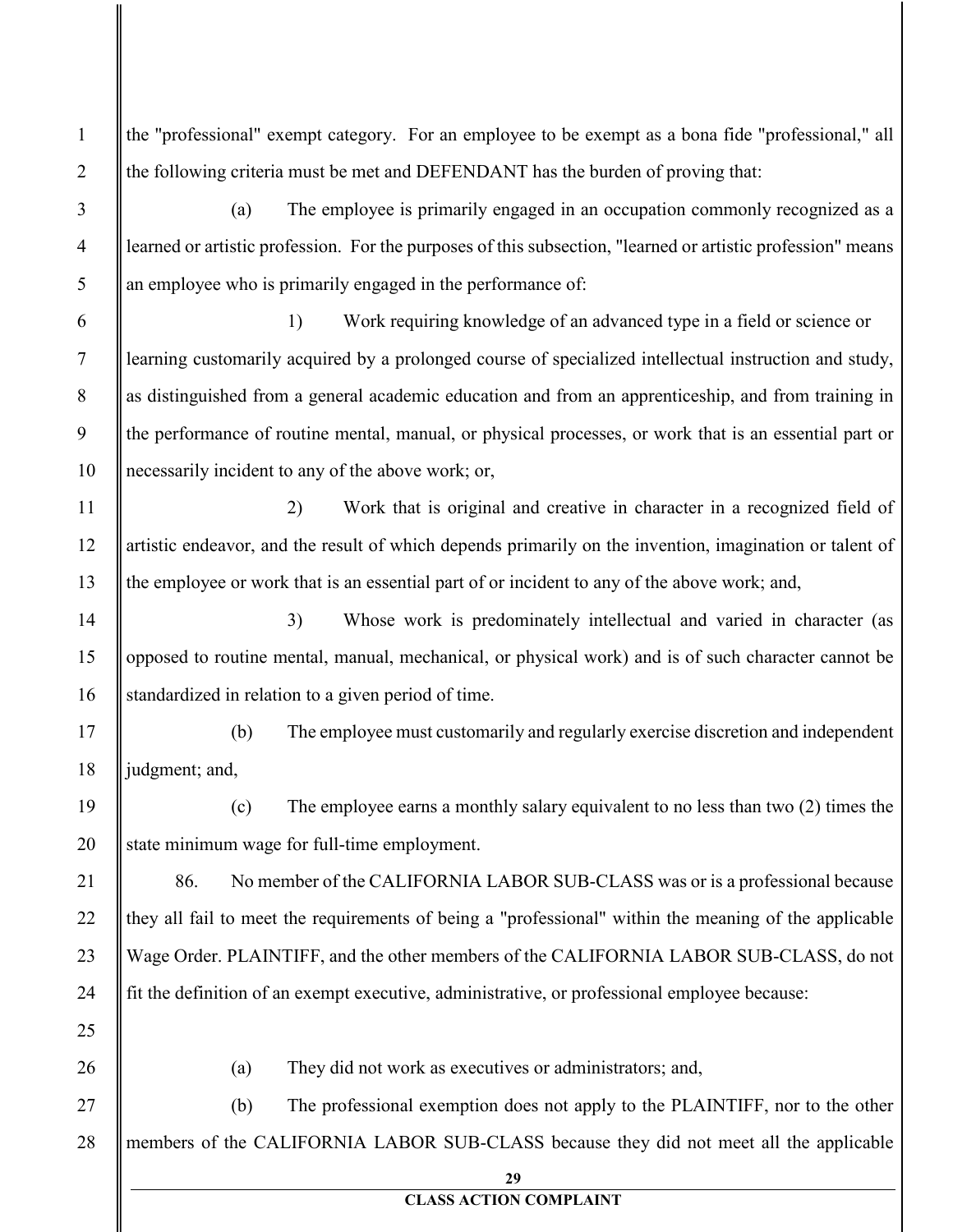3

4

5

6

7

8

9

10

11

12

13

requirements to work under the professional exemption for the reasons set forth above in this Complaint.

87. During the CALIFORNIA LABOR SUB-CLASS PERIOD, PLAINTIFF, and the other members of the CALIFORNIA LABOR SUB-CLASS, from time to time worked more than eight (8) hours in a workday and more than forty (40) hours in a workweek.

88. DEFENDANT failed to pay the PLAINTIFF, and the other members of the CALIFORNIA LABOR SUB-CLASS, overtime compensation for the time they have worked in excess of the maximum hours permissible by law as required by Cal. Lab. Code §§ 510 and 1198, even though the PLAINTIFF, and the other members of the CALIFORNIA LABOR SUB-CLASS, were from time to time required to work, and did in fact work, overtime.

14 89. By virtue of DEFENDANT's unlawful failure to pay additional compensation to PLAINTIFF, and the other members of the CALIFORNIA LABOR SUB-CLASS, for their overtime, PLAINTIFF, and the other members of the CALIFORNIA LABOR SUB-CLASS, have suffered, and will continue to suffer, an economic injury in amounts which are presently unknown to them and which will be ascertained according to proof at trial.

15 16 17 18 90. DEFENDANT knew or should have known that PLAINTIFF, and the other members of the CALIFORNIA LABOR SUB-CLASS, were misclassified as exempt and DEFENDANT systematically elected, either through intentional malfeasance or gross nonfeasance, not to pay them for their overtime labor as a matter of uniform corporate policy, practice and procedure.

19 20 21 22 23 24 25 26 91. Therefore, PLAINTIFF, and the other members of the CALIFORNIA LABOR SUB-CLASS, request recovery of overtime compensation according to proof, interest, costs, as well as the assessment of any statutory penalties against DEFENDANT, in a sum as provided by the Cal. Lab. Code and/or other statutes. To the extent overtime compensation is determined to be owed to members of the CALIFORNIA LABOR SUB-CLASS who have terminated their employment, these employees would also be entitled to waiting time penalties under Labor Code § 203, which penalties are sought herein. Further, the PLAINTIFF, and the other members of the CALIFORNIA LABOR SUB-CLASS, are entitled to seek and recover statutory costs.

27 28 92. In performing the acts and practices herein alleged in violation of labor laws and refusing to provide the requisite overtime compensation, DEFENDANT acted and continues to act

**30**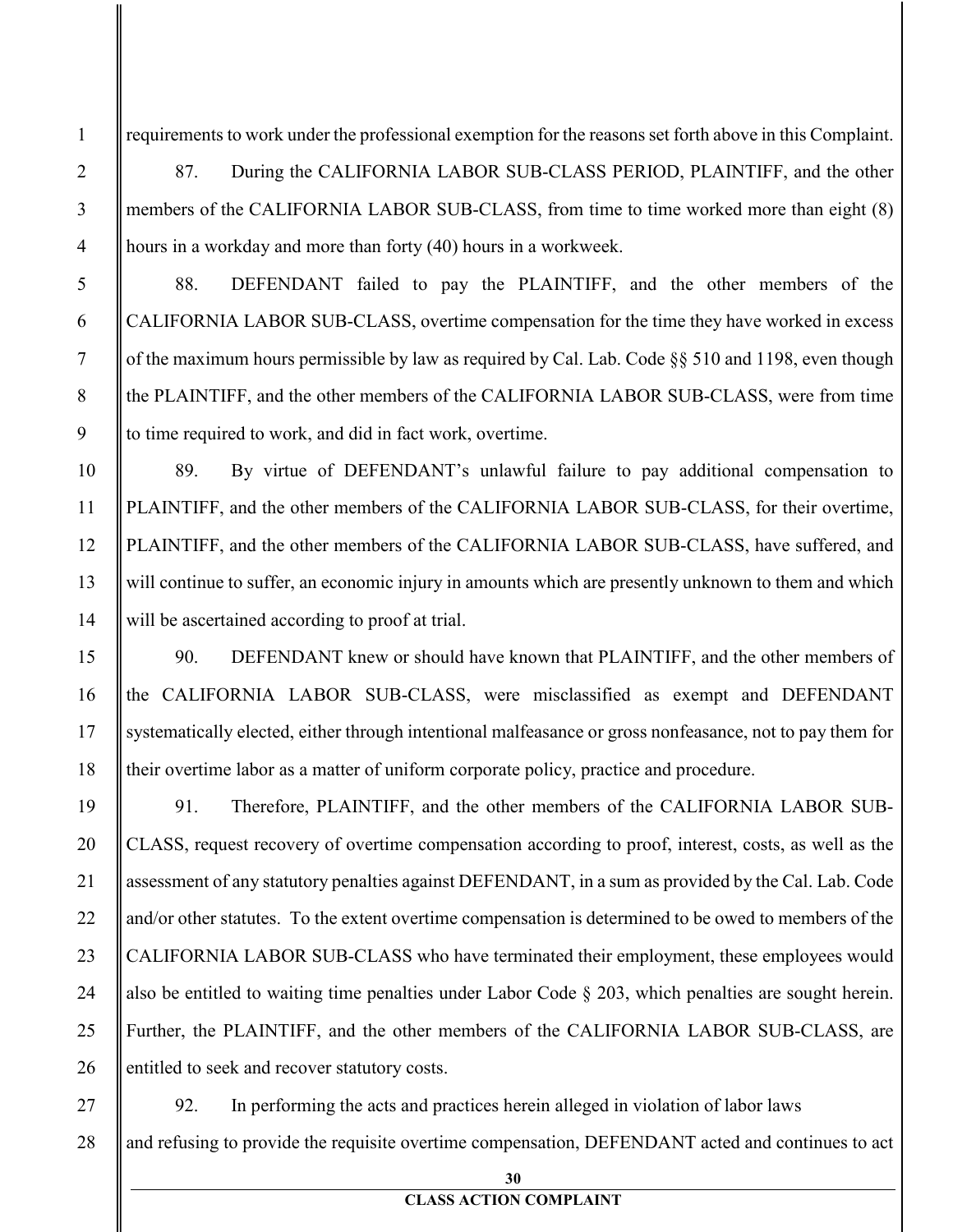1 2 3 4 5 intentionally, oppressively, and maliciously toward PLAINTIFF, and toward the other members of the CALIFORNIA LABOR SUB-CLASS, with a conscious and utter disregard of their legal rights, or the consequences to them, and with the despicable intent of depriving them of their property and legal rights and otherwise causing them injury in order to increase corporate profits at the expense of the PLAINTIFF and the members of the CALIFORNIA LABOR SUB-CLASS.

### **FOURTH CAUSE OF ACTION**

6

7

8

9

10

11

12

For Failure to Provide Required Meal Periods

[Cal. Lab. Code §§ 226.7 & 512]

(By PLAINTIFF and the CALIFORNIA LABOR SUB-CLASS and Against All Defendants)

93. PLAINTIFF, and the other members of the CALIFORNIA LABOR SUB-CLASS, reallege and incorporate by this reference, as though fully set forth herein, the prior paragraphs of this Complaint.

13 14 15 16 17 18 19 20 21 22 23 24 94. During the CALIFORNIA CLASS PERIOD, DEFENDANT failed to provide all the legally required off-duty meal breaks to PLAINTIFF and the other CALIFORNIA LABOR SUB-CLASS Members as required by the applicable Wage Order and Labor Code. The nature of the work performed by PLAINTIFF and CALIFORNIA LABOR SUB-CLASS MEMBERS did not prevent these employees from being relieved of all of their duties for the legally required off-duty meal periods. As a result of their rigorous work schedules, PLAINTIFF and other CALIFORNIA LABOR SUB-CLASS Members were often not fully relieved of duty by DEFENDANT for their meal periods. Additionally, DEFENDANT's failure to provide PLAINTIFF and the CALIFORNIA LABOR SUB-CLASS Members with legally required meal breaks prior to their fifth (5th) hour of work is evidenced by DEFENDANT's business records. As a result, PLAINTIFF and other members of the CALIFORNIA LABOR SUB-CLASS therefore forfeited meal breaks without additional compensation and in accordance with DEFENDANT's strict corporate policy and practice.

25 26 27 28 95. DEFENDANT further violated California Labor Code §§ 226.7 and the applicable IWC Wage Order by failing to compensate PLAINTIFF and CALIFORNIA LABOR SUB-CLASS Members who were not provided a meal period, in accordance with the applicable Wage Order, one additional hour of compensation at each employee's regular rate of pay for each workday that a meal period was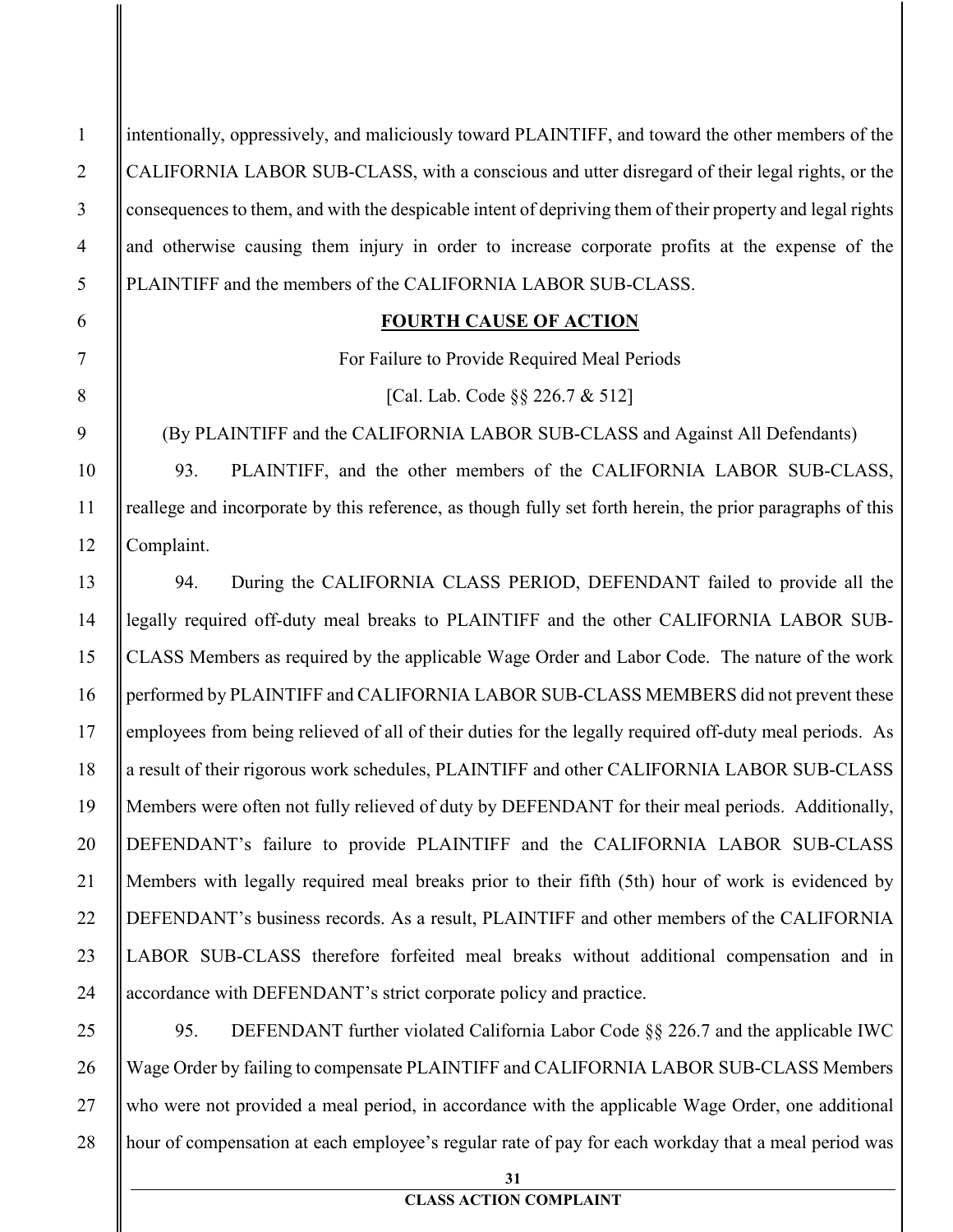not provided.

1

2 3 4 5 6 7 8 9 10 11 12 13 14 15 16 17 18 19 20 21 22 23 24 25 26 27 96. As a proximate result of the aforementioned violations, PLAINTIFF and CALIFORNIA LABOR SUB-CLASS Members have been damaged in an amount according to proof at trial, and seek all wages earned and due, interest, penalties, expenses and costs of suit. **FIFTH CAUSE OF ACTION** For Failure to Provide Required Rest Periods [Cal. Lab. Code §§ 226.7 & 512] (By PLAINTIFF and the CALIFORNIA LABOR SUB-CLASS and Against All Defendants) 97. PLAINTIFF, and the other members of the CALIFORNIA LABOR SUB-CLASS, reallege and incorporate by this reference, as though fully set forth herein, the prior paragraphs of this Complaint. 98. PLAINTIFF and other CALIFORNIA LABOR SUB-CLASS Members were also required to work in excess of four (4) hours without being provided ten (10) minute rest periods. Further, these employees were denied their first rest periods of at least ten (10) minutes for some shifts worked of at least two (2) to four (4) hours, a first and second rest period of at least ten (10) minutes for some shifts worked of between six (6) and eight (8) hours, and a first, second and third rest period of at least ten (10) minutes for some shifts worked of ten (10) hours or more. PLAINTIFF and other CALIFORNIA LABOR SUB-CLASS Members were also not provided with one hour wages in lieu thereof. As a result of their rigorous work schedules, PLAINTIFF and other CALIFORNIA LABOR SUB-CLASS Members were periodically denied their proper rest periods by DEFENDANT and DEFENDANT's managers. 99. DEFENDANT further violated California Labor Code §§ 226.7 and the applicable IWC Wage Order by failing to compensate PLAINTIFF and CALIFORNIA LABOR SUB-CLASS Members who were not provided a rest period, in accordance with the applicable Wage Order, one additional hour of compensation at each employee's regular rate of pay for each workday that rest period was not provided. 100. As a proximate result of the aforementioned violations, PLAINTIFF and CALIFORNIA

28 LABOR SUB-CLASS Members have been damaged in an amount according to proof at trial, and seek

**32**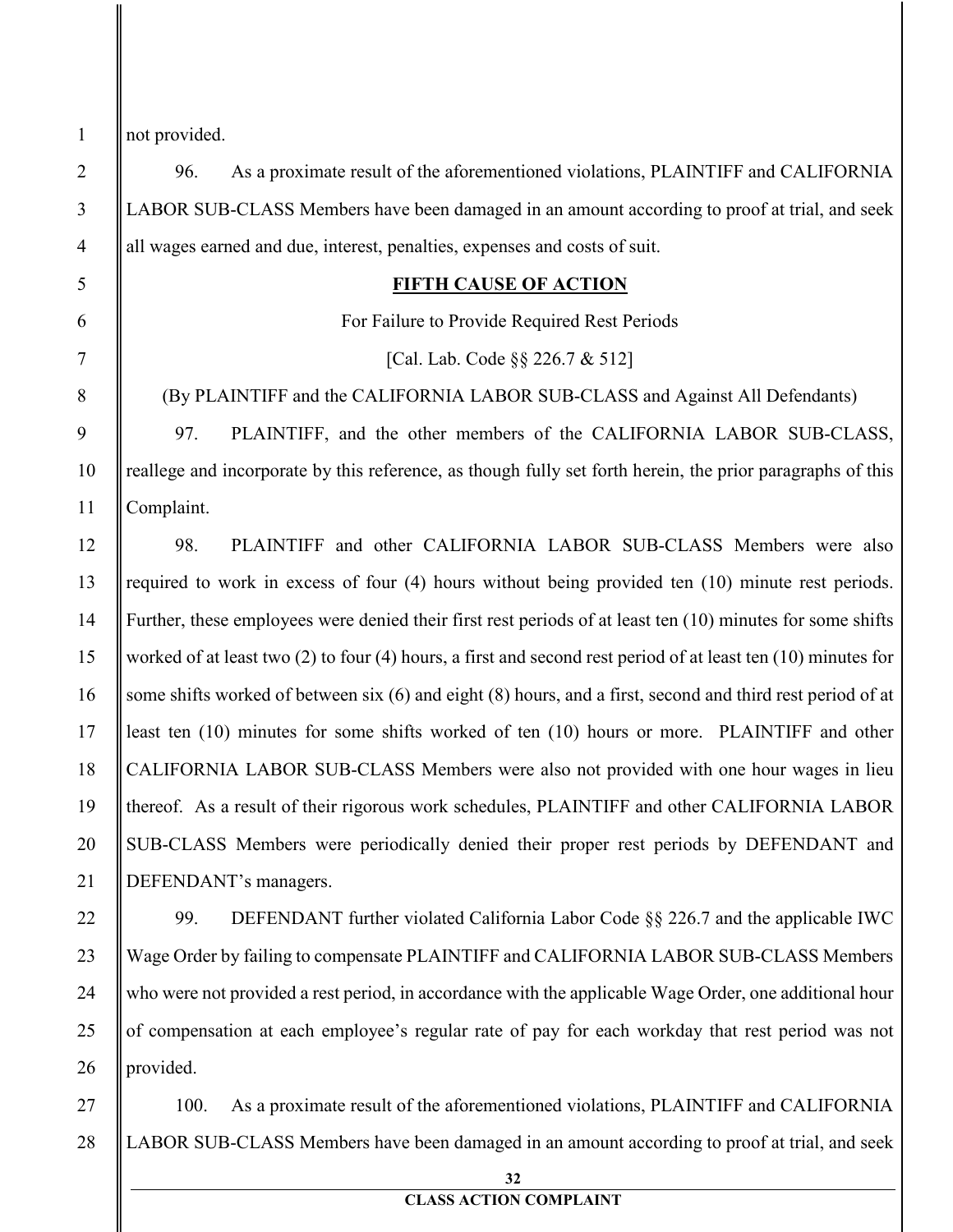| $\mathbf{1}$   | all wages earned and due, interest, penalties, expenses and costs of suit.                                 |
|----------------|------------------------------------------------------------------------------------------------------------|
| $\overline{2}$ | <b>SIXTH CAUSE OF ACTION</b>                                                                               |
| 3              | For Failure to Provide Accurate Itemized Statements                                                        |
| 4              | [Cal. Lab. Code $\S 226$ ]                                                                                 |
| 5              | (By PLAINTIFF and the CALIFORNIA LABOR SUB-CLASS and Against All Defendants)                               |
| 6              | PLAINTIFF, and the other members of the CALIFORNIA LABOR SUB-CLASS,<br>101.                                |
| 7              | reallege and incorporate by this reference, as though fully set forth herein, the prior paragraphs of this |
| 8              | Complaint.                                                                                                 |
| 9              | Cal. Labor Code $\S$ 226 provides that an employer must furnish employees with an<br>102.                  |
| 10             | "accurate itemized" statement in writing showing:                                                          |
| 11             | (1) gross wages earned,                                                                                    |
| 12             | (2) total hours worked by the employee, except for any employee whose compensation is                      |
| 13             | solely based on a salary and who is exempt from payment of overtime under subdivision (a) of Section       |
| 14             | 515 or any applicable order of the Industrial Welfare Commission,                                          |
| 15             | (3) the number of piece-rate units earned and any applicable piece rate if the employee is                 |
| 16             | paid on a piece-rate basis,                                                                                |
| 17             | (4) all deductions, provided that all deductions made on written orders of the employee                    |
| 18             | may be aggregated and shown as one item,                                                                   |
| 19             | (5) net wages earned,                                                                                      |
| 20             | (6) the inclusive dates of the period for which the employee is paid,                                      |
| 21             | (7) the name of the employee and her or her social security number, except that by January                 |
| 22             | 1, 2008, only the last four digits of his or her social security number or an employee identification      |
| 23             | number other than a social security number may be shown on the itemized statement,                         |
| 24             | (8) the name and address of the legal entity that is the employer, and                                     |
| 25             | (9) all applicable hourly rates in effect during the pay period and the corresponding                      |
| 26             | number of hours worked at each hourly rate by the employee.                                                |
| 27             | 103.<br>When DEFENDANT did not accurately record PLAINTIFF's and other CALIFORNIA                          |
| 28             | CLASS Members' minimum and overtime wages due and missed meal breaks and unpaid rest breaks,               |
|                | 33                                                                                                         |
|                | <b>CLASS ACTION COMPLAINT</b>                                                                              |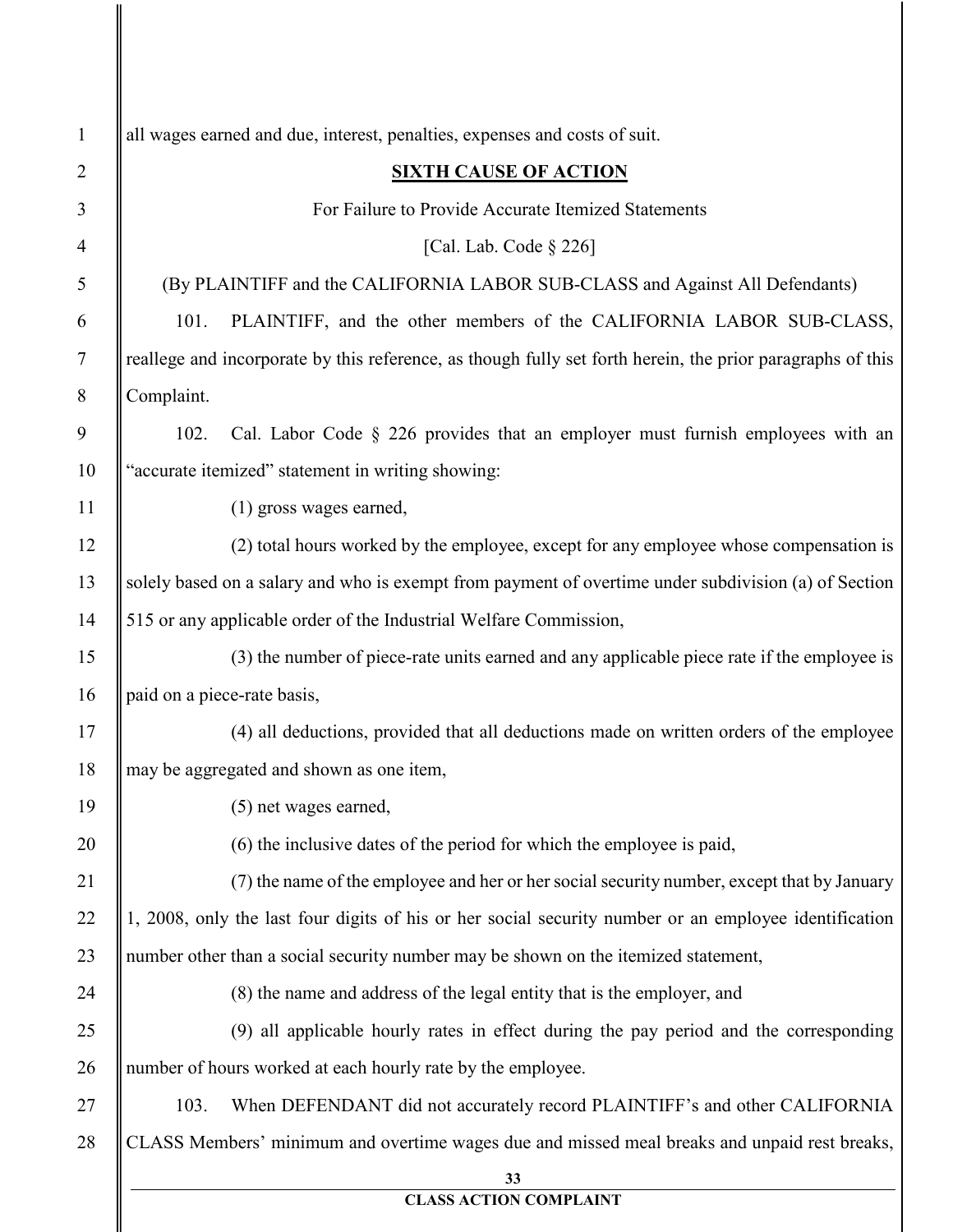1 2 3 4 5 6 DEFENDANT violated Cal. Lab. Code § 226 in that DEFENDANT failed to provide an accurate wage statement in writing that properly and accurately itemized all missed meal and rest periods incurred by PLAINTIFF and the other members of the CALIFORNIA LABOR SUB-CLASS and thereby also failed to set forth the correct wages earned by the employees. Aside, from the violations listed above in this paragraph, DEFENDANT failed to issue to PLAINTIFF an itemized wage statement that lists all the requirements under California Labor Code 226 et seq.

7 8 9 10 11 12 13 14 15 16 17 104. DEFENDANT knowingly and intentionally failed to comply with Cal. Lab. Code §226, causing injury and damages to PLAINTIFF and the other members of the CALIFORNIA LABOR SUB-CLASS. These damages include, but are not limited to, costs expended calculating the correct overtime wages and payment for all missed meal and rest breaks and the amount of employment taxes which were not properly paid to state and federal tax authorities. These damages are difficult to estimate. Therefore, PLAINTIFF and the other members of the CALIFORNIA LABOR SUB-CLASS may elect to recover liquidated damages of fifty dollars (\$50.00) for the initial pay period in which the violation occurred, and one hundred dollars (\$100.00) for each violation in a subsequent pay period pursuant to Cal. Lab. Code § 226, in an amount according to proof at the time of trial (but in no event more than four thousand dollars (\$4,000.00) for PLAINTIFF and each respective member of the CALIFORNIA LABOR SUB-CLASS herein).

### **SEVENTH CAUSE OF ACTION**

For Failure to Timely Pay Wages When Due

[ Cal. Lab. Code §§ 201, 202, 203]

(By PLAINTIFF and the CALIFORNIA LABOR SUB-CLASS and Against All Defendants)

105. PLAINTIFF, and the other members of the CALIFORNIA LABOR SUB-CLASS, reallege and incorporate by reference, as though fully set forth herein, the prior paragraphs of this Complaint.

106. Cal. Lab. Code § 200 provides, in relevant part, that:

18

19

20

21

22

23

24

25

26

27

28

As used in this article:(a) "Wages" includes all amounts for labor performed by employees of every description, whether the amount is fixed or ascertained by the standard of time, task, piece, Commission basis, or

**34**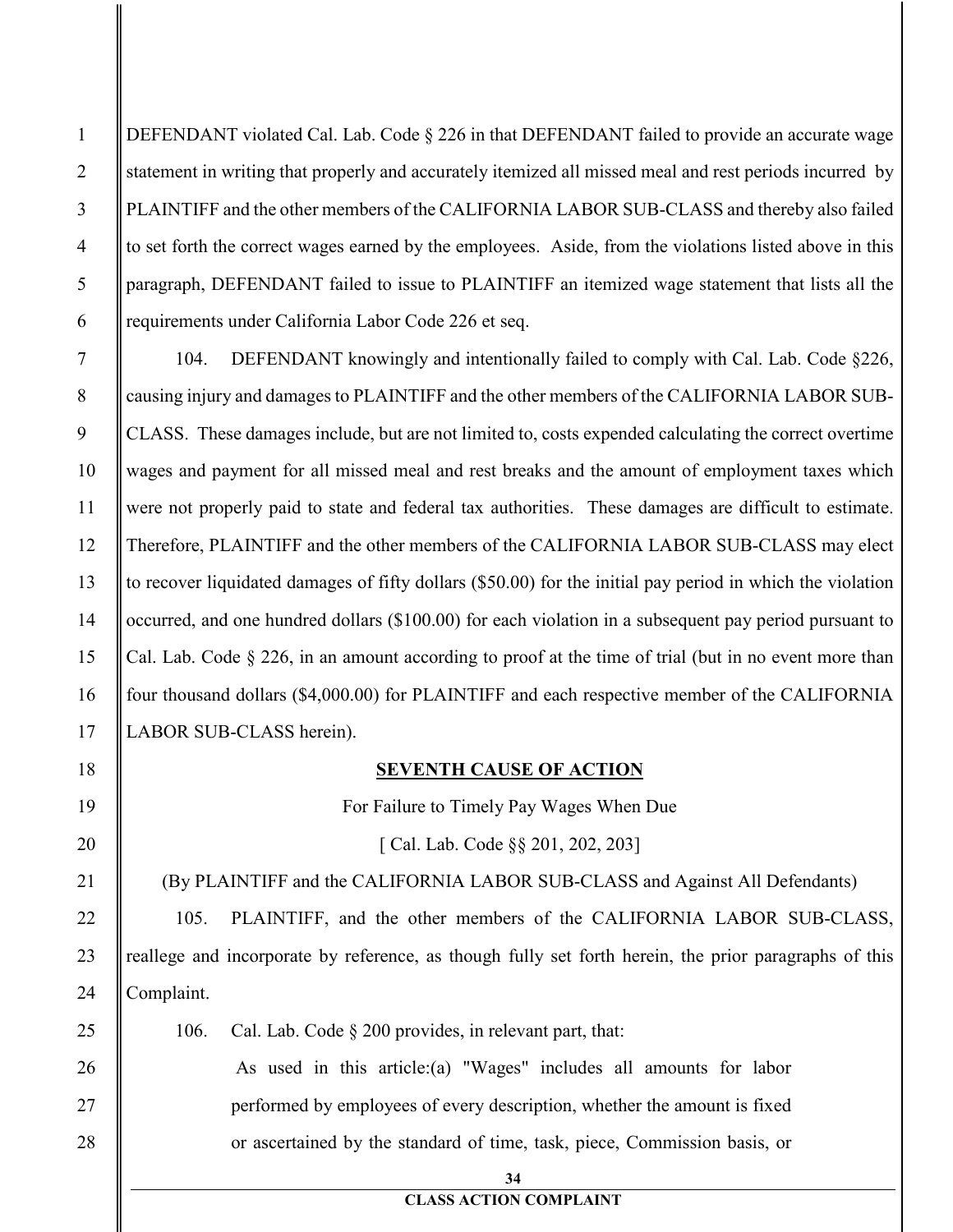| $\mathbf{1}$   |      | other method of calculation. (b) "Labor" includes labor, work, or service                        |
|----------------|------|--------------------------------------------------------------------------------------------------|
| $\overline{2}$ |      | whether rendered or performed under contract, subcontract, partnership,                          |
| 3              |      | station plan, or other agreement if the labor to be paid for is performed                        |
| $\overline{4}$ |      | personally by the person demanding payment.                                                      |
| 5              | 107. | Cal. Lab. Code § 201 provides, in relevant part, "that If an employer discharges an              |
| 6              |      | employee, the wages earned and unpaid at the time of discharge are due and payable immediately." |
| $\overline{7}$ | 108. | Cal. Lab. Code § 202 provides, in relevant part, that:                                           |
| 8              |      | If an employee not having a written contract for a definite period quits his                     |
| 9              |      | or her employment, her or her wages shall become due and payable not later                       |
| 10             |      | than 72 hours thereafter, unless the employee has given 72 hours previous                        |
| 11             |      | notice of her or her intention to quit, in which case the employee is entitled                   |
| 12             |      | to her or her wages at the time of quitting. Notwithstanding any other                           |
| 13             |      | provision of law, an employee who quits without providing a 72-hour notice                       |
| 14             |      | shall be entitled to receive payment by mail if he or she so requests and                        |
| 15             |      | designates a mailing address. The date of the mailing shall constitute the                       |
| 16             |      | date of payment for purposes of the requirement to provide payment within                        |
| 17             |      | 72 hours of the notice of quitting.                                                              |
| 18             | 109. | There was no definite term in PLAINTIFF's or any CALIFORNIA LABOR SUB-CLASS                      |
| 19             |      | Members' employment contract.                                                                    |
| 20             | 110. | Cal. Lab. Code § 203 provides, in relevant part, that:                                           |
| 21             |      | If an employer willfully fails to pay, without abatement or reduction, in                        |
| 22             |      | accordance with Sections 201, 201.5, 202, and 205.5, any wages of an                             |
| 23             |      | employee who is discharged or who quits, the wages of the employee shall                         |
| 24             |      | continue as a penalty from the due date thereof at the same rate until paid                      |
| 25             |      | or until an action therefor is commenced; but the wages shall not continue                       |
| 26             |      | for more than 30 days.                                                                           |
| 27             | 111. | The employment of PLAINTIFF and many CALIFORNIA LABOR SUB-CLASS                                  |
| 28             |      | Members terminated and DEFENDANT has not tendered payment of all wages owed as required by       |
|                |      | 35                                                                                               |
|                |      | <b>CLASS ACTION COMPLAINT</b>                                                                    |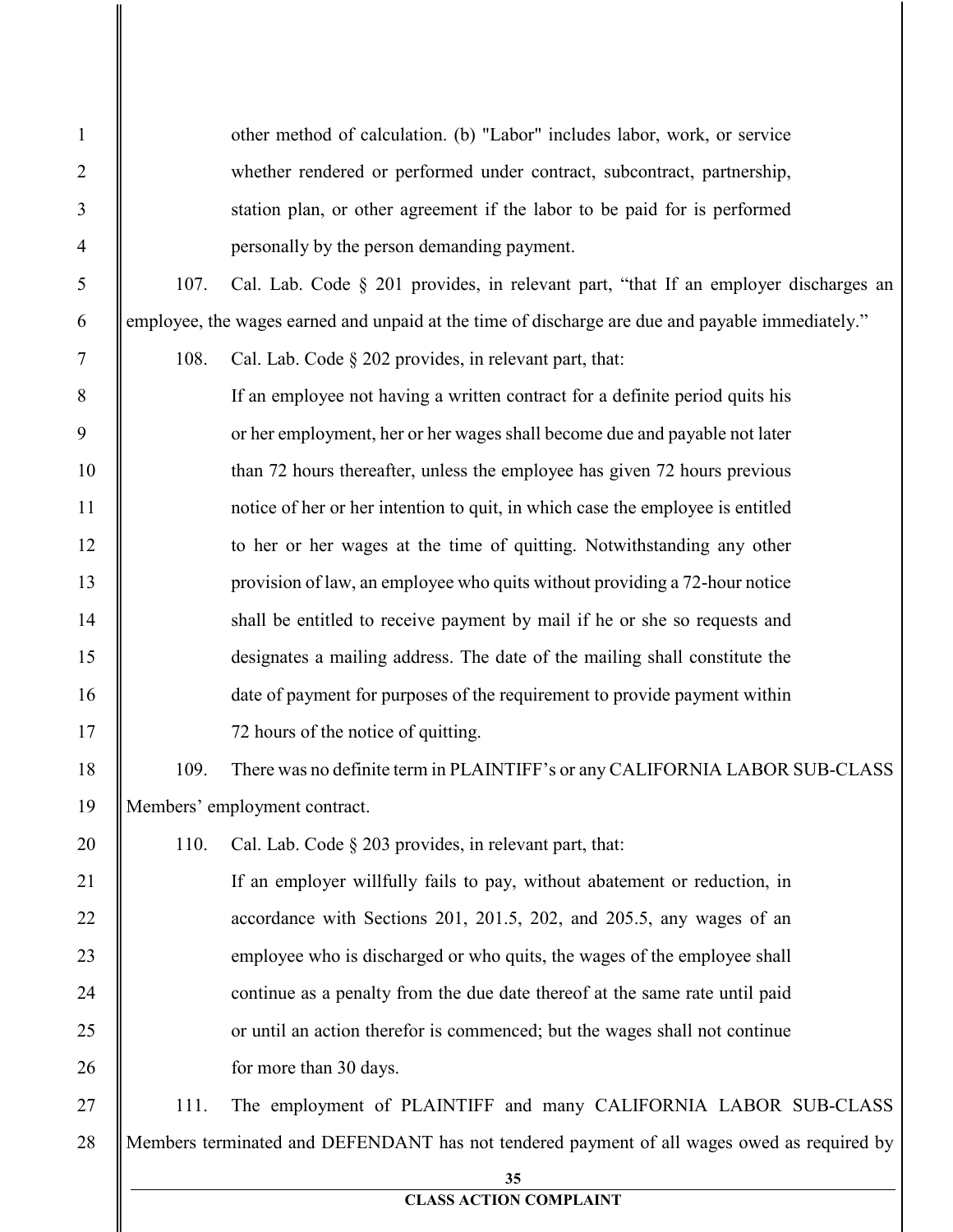| $\mathbf{1}$   | law.                                                                                                                                                                       |
|----------------|----------------------------------------------------------------------------------------------------------------------------------------------------------------------------|
| $\overline{2}$ | 112.<br>Therefore, as provided by Cal Lab. Code $\S 203$ , on behalf of herself and the members of                                                                         |
| $\overline{3}$ | the CALIFORNIA LABOR SUB-CLASS whose employment has terminated and who have unpaid                                                                                         |
| $\overline{4}$ | minimum and/or overtime wages and/or missed meal and rest breaks without being paid the legally                                                                            |
| 5              | required penalties by DEFENDANT, PLAINTIFF demands up to thirty days of pay as penalty for not                                                                             |
| 6              | timely paying all wages due at time of termination for all employees who terminated employment during                                                                      |
| $\tau$         | the CALIFORNIA LABOR SUB-CLASS PERIOD plus interest and statutory costs as allowed by law.                                                                                 |
| 8              | <b>EIGHTH CAUSE OF ACTION</b>                                                                                                                                              |
| 9              | <b>For Failure to Pay Vacation Wages</b>                                                                                                                                   |
| 10             | By Plaintiffs and Vacation Subclass Members Against Defendant                                                                                                              |
| 11             |                                                                                                                                                                            |
| 12             | 113.<br>Plaintiff incorporates by reference and reallege each and every allegation                                                                                         |
| 13             | contained above, as though fully set forth herein, except for paragraph 2.                                                                                                 |
| 14             | 114.<br>At all relevant times, California Labor Code §227.3 provides for the following:                                                                                    |
| 15             |                                                                                                                                                                            |
| 16             | Unless otherwise Unless otherwise provided by a collective-bargaining agreement,<br>whenever a contract of employment or employer policy provides for paid vacations,      |
| 17             | and an employee is terminated without having taken off his vested vacation time,<br>all vested vacation shall be paid to him as wages at his final rate in accordance with |
| 18             | such contract of employment or employer policy respecting eligibility or time<br>served; provided, however, that an employment contract or employer policy shall           |
| 19             | not provide for forfeiture of vested vacation time upon termination. The Labor<br>Commissioner or a designated representative, in the resolution of any dispute with       |
| 20             | regard to vested vacation time, shall apply the principles of equity and fairness.                                                                                         |
| 21             | 115.<br>At all times relevant, including at times throughout the four-year period preceding                                                                                |
| 22             | the filing of this complaint, Plaintiffs, and upon information and belief, Vacation Subclass Members                                                                       |
| 23             | were subject to an employer policy and/or contract of employment that provided for paid vacations not                                                                      |
| 24             | otherwise provided by a collective-bargaining agreement. Upon Plaintiffs and Vacation Subclass                                                                             |
| 25             | Members' separation of employment, they had not used all of their vested vacation and thus their unused,                                                                   |
| 26             | vested vacation was required to have been paid at their final rate upon separation of employment. As a                                                                     |
| 27             | result of the miscalculation, Defendants violated Labor Code §227.3.                                                                                                       |
| 28             | 116.<br>Plaintiffs seeks, on their behalf and on behalf of the Vacation Subclass, all                                                                                      |
|                | 36<br><b>CLASS ACTION COMPLAINT</b>                                                                                                                                        |

Ι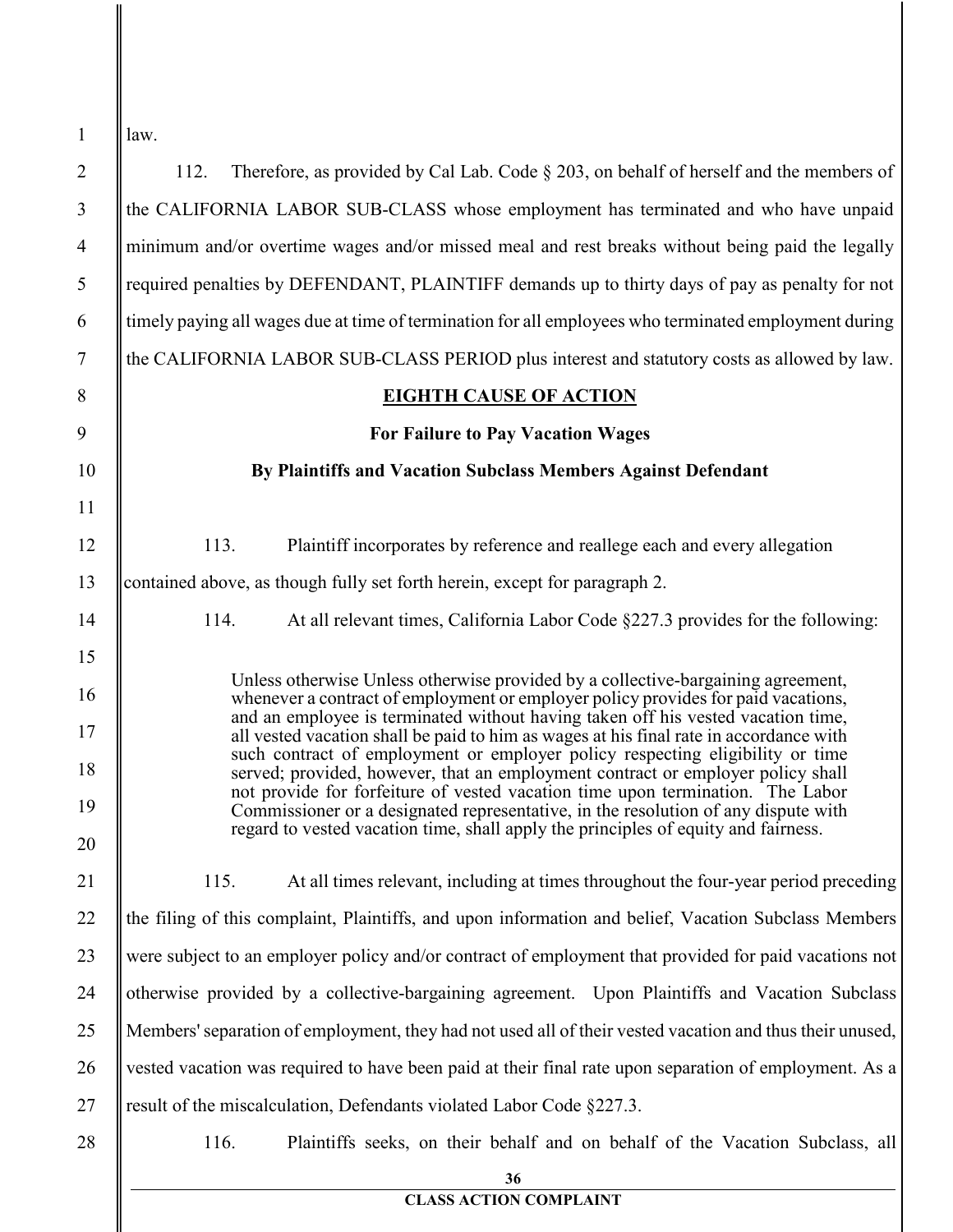| $\mathbf{1}$   | damages and remedies available under California Labor Code §227.3, including payment of the vacation |
|----------------|------------------------------------------------------------------------------------------------------|
| $\overline{2}$ | wages at the final rate.                                                                             |
| 3              | <b>PRAYER FOR RELIEF</b>                                                                             |
| $\overline{4}$ | WHEREFORE, PLAINTIFF prays for judgment against each Defendant, jointly and severally,               |
| 5              | as follows:                                                                                          |
| 6              | On behalf of the CALIFORNIA CLASS:<br>1.                                                             |
| 7              | That the Court certify the First Cause of Action asserted by the CALIFORNIA<br>A)                    |
| 8              | CLASS as a class action pursuant to Cal. Code of Civ. Proc. § 382;                                   |
| 9              | An order temporarily, preliminarily and permanently enjoining and restraining<br>B)                  |
| 10             | DEFENDANT from engaging in similar unlawful conduct as set forth herein;                             |
| 11             | An order requiring DEFENDANT to pay all sums unlawfully withheld from<br>$\mathcal{C}$               |
| 12             | compensation due to PLAINTIFF and the other members of the CALIFORNIA CLASS; and,                    |
| 13             | Restitutionary disgorgement of DEFENDANT's ill-gotten gains into a fluid fund<br>D)                  |
| 14             | for restitution of the sums incidental to DEFENDANT's violations due to PLAINTIFF and to the other   |
| 15             | members of the CALIFORNIA CLASS.                                                                     |
| 16             | On behalf of the CALIFORNIA LABOR SUB-CLASS:<br>2.                                                   |
| 17             | That the Court certify the Second, Third, Fourth, Fifth, Sixth, Seventh and Eighth<br>A)             |
| 18             | Causes of Action asserted by the CALIFORNIA LABOR SUB-CLASS as a class action pursuant to            |
| 19             | Cal. Code of Civ. Proc. § 382;                                                                       |
| 20             | Compensatory damages, according to proof at trial, including compensatory<br>B)                      |
| 21             | damages for overtime wage compensation due PLAINTIFF and the other members of the                    |
| 22             | CALIFORNIA LABOR SUB-CLASS, during the applicable CALIFORNIA LABOR SUB-CLASS                         |
| 23             | PERIOD plus interest thereon at the statutory rate;                                                  |
| 24             | Meal and rest period compensation pursuant to California Labor Code Section<br>$\mathbf{C}$          |
| 25             | 226.7 and the applicable IWC Wage Order;                                                             |
| 26             | The greater of all actual damages or fifty dollars (\$50) for the initial pay period in<br>D)        |
| 27             | which a violation occurs and one hundred dollars (\$100) per each member of the CALIFORNIA           |
| 28             | LABOR SUB-CLASS for each violation in a subsequent pay period, not exceeding an aggregate penalty    |
|                | 37<br><b>CLASS ACTION COMPLAINT</b>                                                                  |
|                |                                                                                                      |